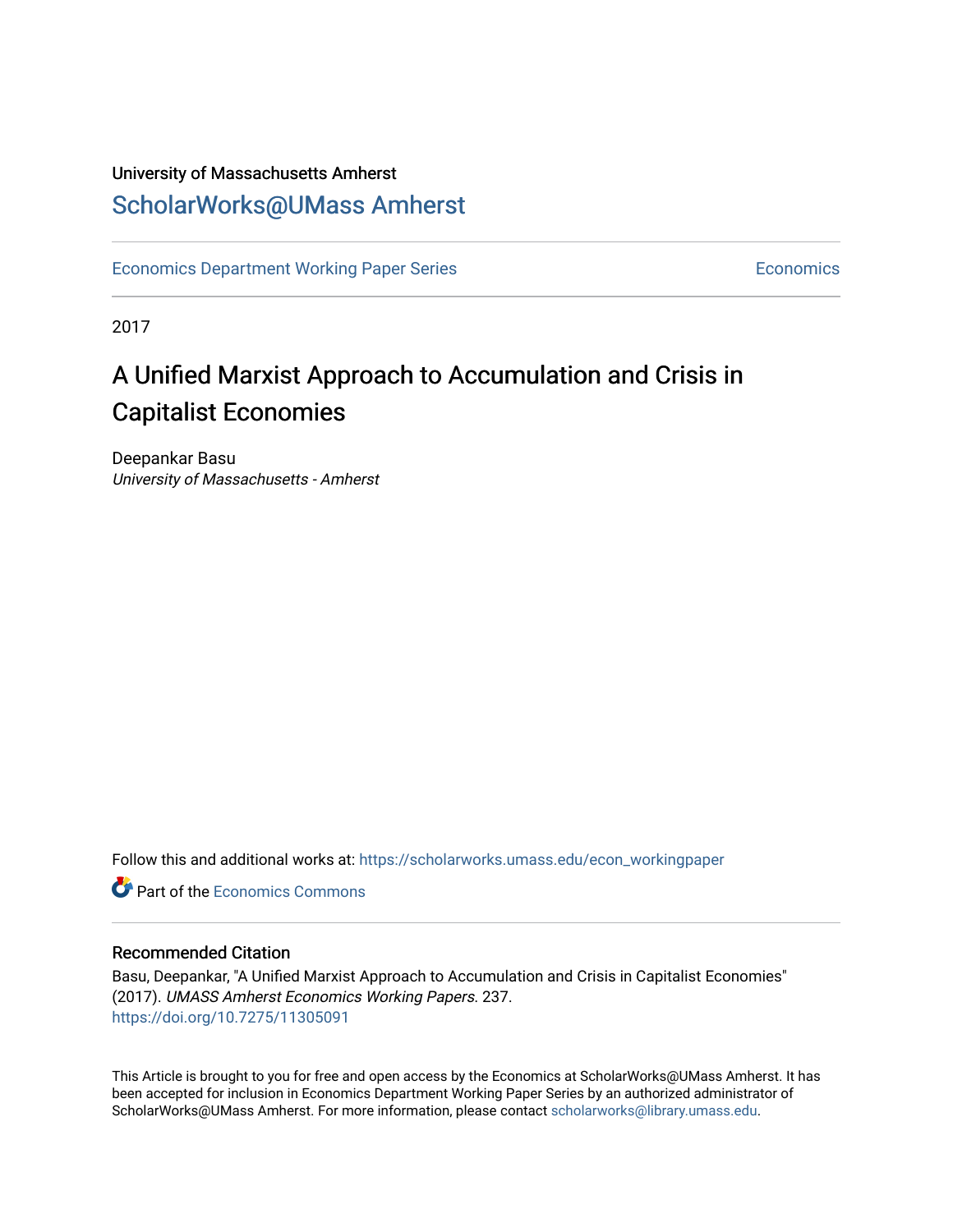# **DEPARTMENT OF ECONOMICS**

**Working Paper**

# **A Unified Marxist Approach to Accumulation and Crisis in Capitalist Economies**

by

Deepankar Basu

Working Paper 2017-21



# <span id="page-1-11"></span><span id="page-1-10"></span><span id="page-1-9"></span><span id="page-1-8"></span><span id="page-1-7"></span><span id="page-1-6"></span><span id="page-1-5"></span><span id="page-1-4"></span><span id="page-1-3"></span><span id="page-1-2"></span><span id="page-1-1"></span><span id="page-1-0"></span>**UNIVERSITY OF MASSACHUSETTS AMHERST**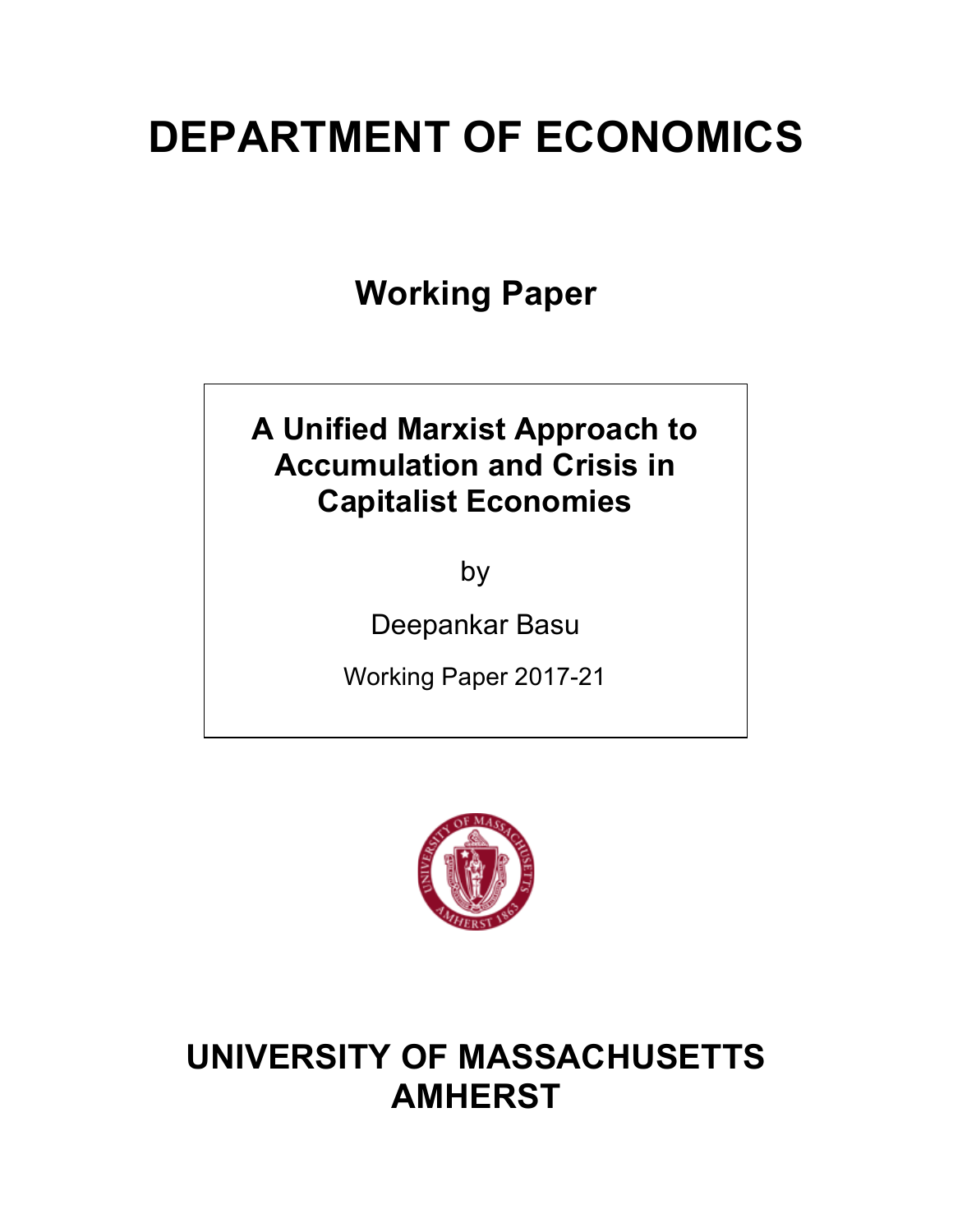# A Unified Marxist Approach to Accumulation and Crisis in Capitalist Economies

Deepankar Basu<sup>[±](#page-1-0)</sup>

December 27, 2017

#### **Abstract**

An economic crisis in capitalism is a deep and prolonged interruption of the economy-wide circuit of capital. Crises emerge from within the logic of capitalism's operation, and are manifestations of the inherently contradictory process of capital accumulation. The Marxist tradition conceptualizes two types of crisis tendencies in capitalism: a crisis of deficient surplus value and a crisis of excess surplus value. Two mechanisms that become important in crises of deficient surplus value are the rising organic composition of capital and the profit squeeze; two mechanisms that are salient in crisis of excess surplus value are problems of insufficient aggregate demand and increased financial fragility. This paper offers a synthetic and synoptic account of the Marxist literature on capitalist economic crises.

**JEL Codes:** B24; B51.

**Key words:** capitalism; crisis; rising organic composition; profit squeeze; underconsumption; financial fragility.

## **1. Introduction**

 $\overline{\phantom{a}}$ 

For Marx, capitalism was an inherently crisis prone system of social production. In his account, crises emerged from within the very logic of capitalism and were a manifestation of the contradictions of the system. Using modern parlance, we can say that Marx conceived crisis as being endogenously generated by the functioning of capitalist systems. From this line of thinking comes the important conclusion that

<sup>±</sup> Department of Economics, University of Massachusetts Amherst. Email[: dbasu@econs.umass.edu.](mailto:dbasu@econs.umass.edu) This is the draft version of a chapter that has been prepared for *The Oxford Handbook of Karl Marx*, edited by Vidal, Smith, Rotta and Prew (forthcoming). I would like to thank Debarshi Das and Duncan Foley for comments on an earlier version of this paper.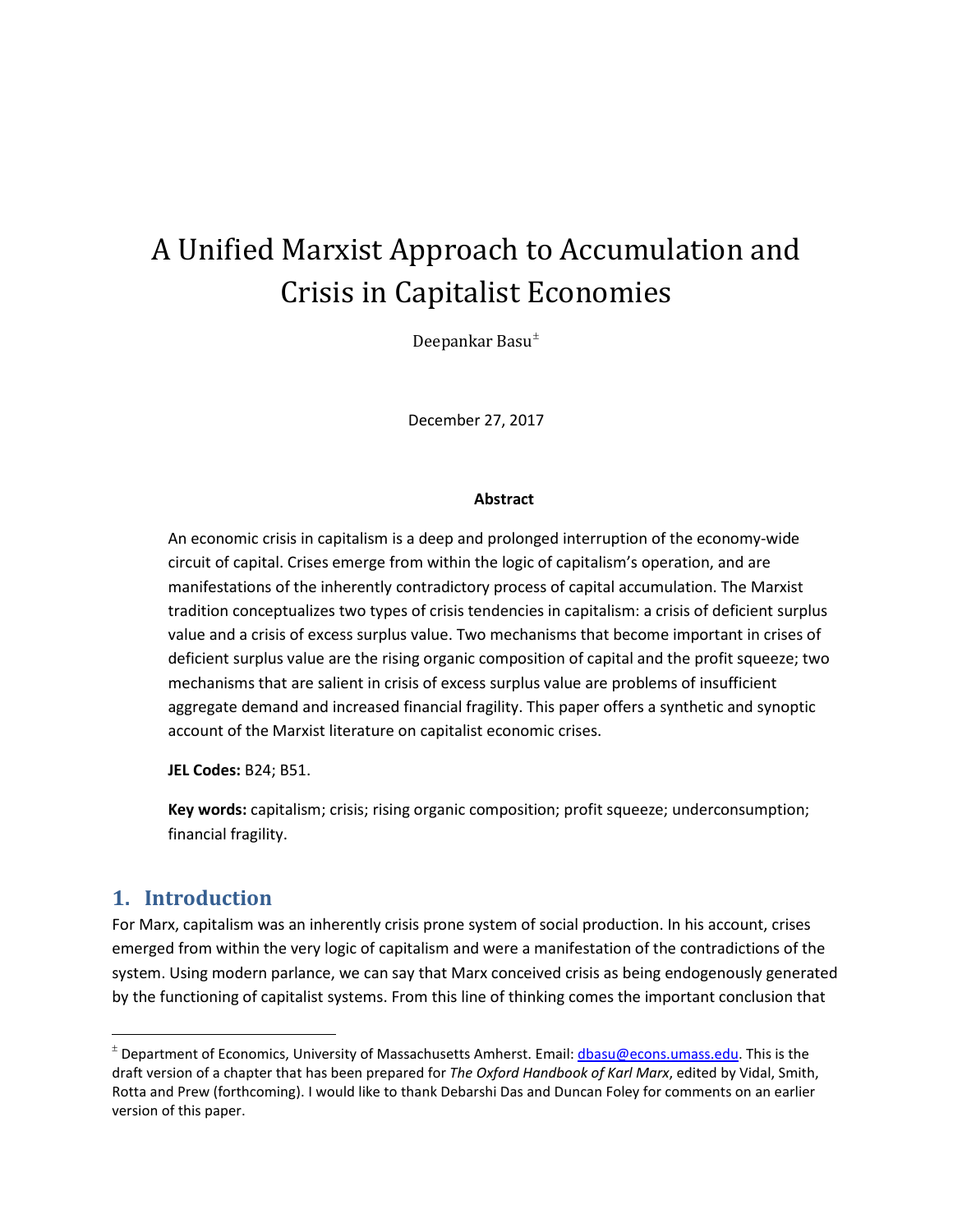capitalism cannot exist without crises. Hence, any theory of the dynamics of capitalism must incorporate a theory of crisis as one of its integral components.<sup>[1](#page-1-1)</sup>

In adopting this viewpoint, Marx not only differed sharply from later-day neoclassical economists – who never tire of emphasizing the harmonious nature of capitalism – but also from major political economists of his time, including David Ricardo, who thought of crises as accidental phenomena, not related to the essential logic of capitalism. In modern parlance, Ricardo could probably be paraphrased as asserting that economic crises in capitalism were caused by exogenous shocks to the system.<sup>[2](#page-1-2)</sup> Developing the logic of the endogenous conceptualization of crisis, and implicitly contrasting it with the diametrically opposed viewpoint that understands crisis as caused by exogenous factors, would provide a good entry point into Marxist analyses of capitalist crisis. But before we take that up, a small detour is in order.

To the extent we know on the basis of the extant literature, Marx did not leave behind a systematic analysis of capitalist crisis. This has been noted by later Marxist scholars, including Sweezy (1942), Foley (1986), and Heinrich (2012). While Marx (and Engels) referred to the phenomenon of capitalist crisis as early on in their political life as 1848 (in *The Communist Manifesto*), his comments on the topic are mostly fragmentary. In fact, they are not even collected together in one work but are instead scattered in various places in multiple texts. Many of these texts were unpublished during his lifetime like the *Notebooks of 1857-58* (the *Grundrisse*), the *Theories of Surplus Value* (written between 1861 and 1863) and Volumes 2 and 3 of *Capital* (written between 1863 and 1865). Hence, it seems clear that Marx never got the chance to return to these texts and fully work out his ideas on capitalist crisis.

Even though Marx's writings on capitalist crisis are incomplete and scattered, they can still be a source of important insights if approached with care. The key point to keep in mind when engaging with Marx's writings on capitalist crisis is that one can have a theory of capitalist crisis at two very different levels of abstraction. On the one hand, there can be a general theory of capitalist crisis at a very high level of

 $1$  Describing the raw power of capitalism, Marx noted how it "is destructive towards all [old ways of life], and constantly revolutionizes it, tearing down all the barriers which hem in the development of the forces of production, the expansion of needs, the all-sided development of production, and the exploitation and exchange of natural and mental forces." (Marx, 1993, pp. 410). But, continues Marx, this expansion and development of production is not a smooth process, it is beset with contradictions. The process of capital accumulation encounters internally generated limits. "But from the fact that capital posits every such limit as a barrier and hence gets *ideally* beyond it, does not by any means follow that it has *really* overcome it, and since every such barrier contradicts it character, its production moves in contradictions which are constantly overcome but just as constantly posited." (Marx, 1993, pp. 410).

 $2$  Like most classical economists, Ricardo also theorized about the eventual stationary state – a state of zero capital accumulation and growth – towards which capitalism was headed. For Ricardo, as for other classical economists, the stationary state was deeply problematic, a state of permanent crisis even. But Ricardo's theory about the evolution towards the stationary state rested on the growth of rent due to the expansion of agricultural production into lower quality land plots, in turn, caused by the growth of population. Thus, Ricardo's theory of crisis rested on factors external to the logic of capital accumulation. "Thus, economists like Ricardo, who take the capitalist mode of production as an absolute, feel here [i.e. with a decline in the average rate of profit] that this mode of production creates a barrier for itself and seek the source of this barrier not in production but rather in nature (in the theory of rent)." (Marx, 1991, pp. 350). In this sense, Ricardo's theory rested on exogenous factors, though not on exogenous *shocks* of the variety that is popular in contemporary macroeconomics.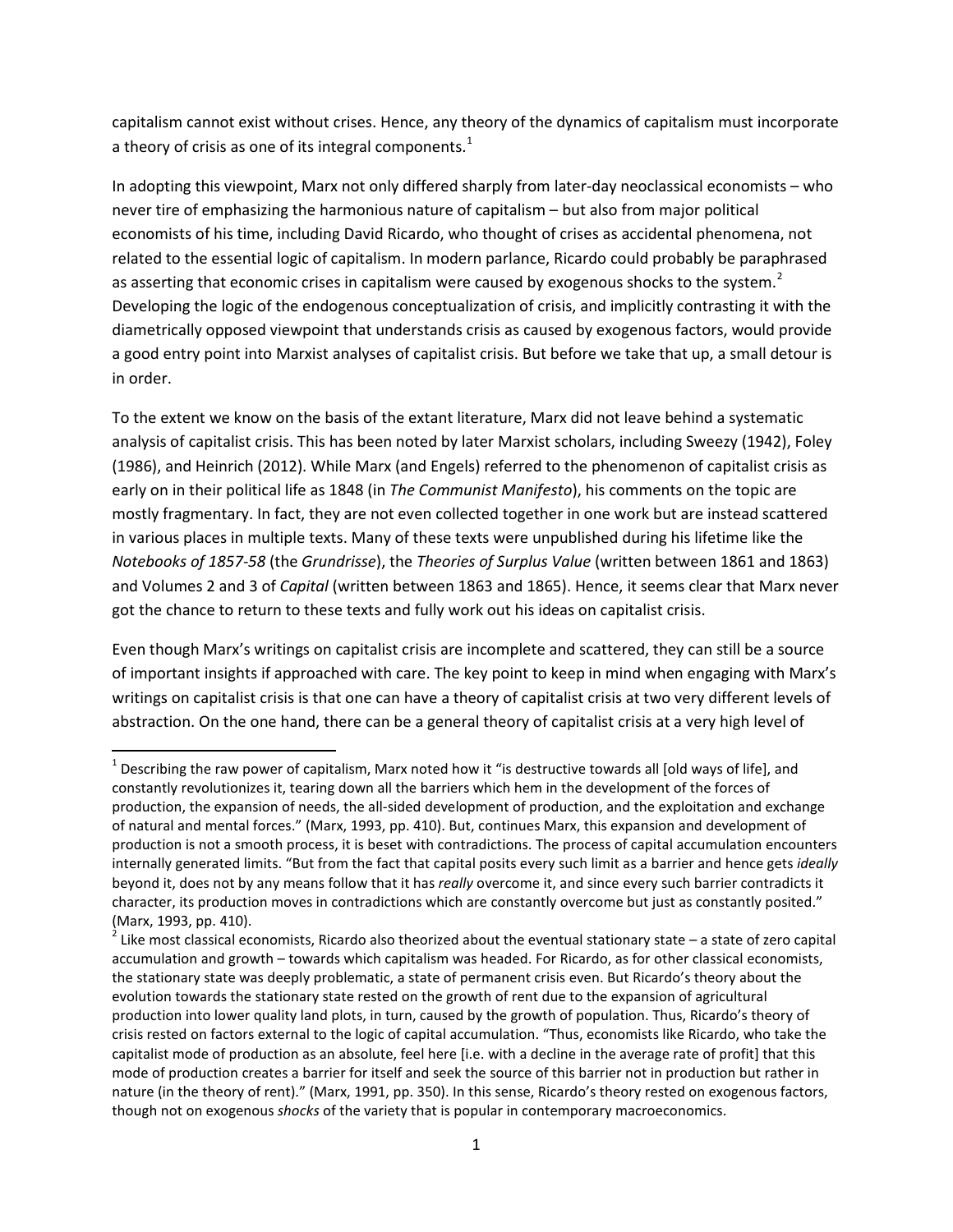abstraction. Such a theory tries to demonstrate, using political-economic reasoning, why crisis is built into the very logic of capitalism, why capitalism cannot be conceived without at the same time thinking about crisis. On the other hand, there can be theories of capitalist crisis at lower levels of abstraction. Such theories delineate specific economic mechanisms that can push a capitalist economy towards a crisis in a particular situation.

The main body, and most systematic part, of Marx's writings on capitalist crisis are of the first type; they are comments on a general theory of capitalist crisis, on the nature of economic crisis in capitalist economies understood at a very high level of abstraction. While one can find scattered comments on specific mechanisms that generate crisis in capitalism, with the most developed one being a discussion of the law of the tendential fall in the rate of profit in Volume three of *Capital*, these are mostly incomplete and unsystematic. It is only later scholars and activists who have picked up one or the other of Marx's comments on specific mechanisms and converted them into all-encompassing theories, or *the* theory, of capitalist crisis. Proponents of each of these theories have, then, spent inordinate amounts of time and energy in arguing why other theories are wrong or un-Marxian. One important task of this paper is to show that most of these controversies are unnecessary. A synthesis of Marxist theories of crisis can accommodate each of the important strands within one unified framework.

Before we present a unified treatment of Marxist theories of reproduction and crisis, at both high and low levels of abstraction, it might be useful to pay attention to some aspects of Marx's use of the term "crisis". At many places in his texts, Marx uses the term "crisis" to refer to what we would today call business cycle recessions, i.e. the downturn phases of regular business cycles. Marx often referred to these cycles as "industrial cycles" and the recessions as periods of "commercial crises". In these discussions, Marx highlighted the cyclical movements of credit and the rate of interest and noted the extreme scarcity of money during periods of crisis.<sup>[3](#page-1-3)</sup> But this is not the only way he used the term "crisis". In many instances, Marx used the term "crisis" in a deeper sense, as highlighting the inherent contradictions of the capital accumulation process, which, even if overcome temporarily, can never be fully surpassed. Used in this sense, the existence of "crises" point towards the historical relativeness of the capitalist mode of production, towards the fact that it can be transcended, that it is not the natural way to organize the production of social wealth. $4\,$  $4\,$  In addition to these two different senses of the term

 $3$  "If we consider the turnover cycles in which modern industry moves – inactivity, growing animation, prosperity, overproduction, crash, stagnation, inactivity, etc., cycles which fall outside the scope of our argument to analyze further – we find that a low level of interest generally corresponds to periods of prosperity or especially high profit, a rise interest comes between prosperity and its collapse, while maximum interest up to extreme usury corresponds to a period of crisis." (Marx, 1991, pp. 482).

 $4$  Discussing the law of the tendential fall in the rate of profit, Marx notes: "The development of the productive forces of social labour is capital's historic mission and justification. For that very reason, it unwittingly creates the material conditions for a higher form of production. What disturbs Ricardo is the way that the rate of profit, which is the stimulus of capitalist production and both the condition for and the driving force in accumulation, is endangered by the development of production itself. And the quantitative relation is everything here. In actual fact, the underlying reason is something deeper, about which he has no more than a suspicion. What is visible in a purely economic manner, i.e. from a bourgeois standpoint of capitalist production itself, are its barriers, its relativity, the fact that it is not an absolute but only a historical model of production, corresponding to a specific and limited epoch in the development of the material conditions of production." (Marx, 1991, pp. 368).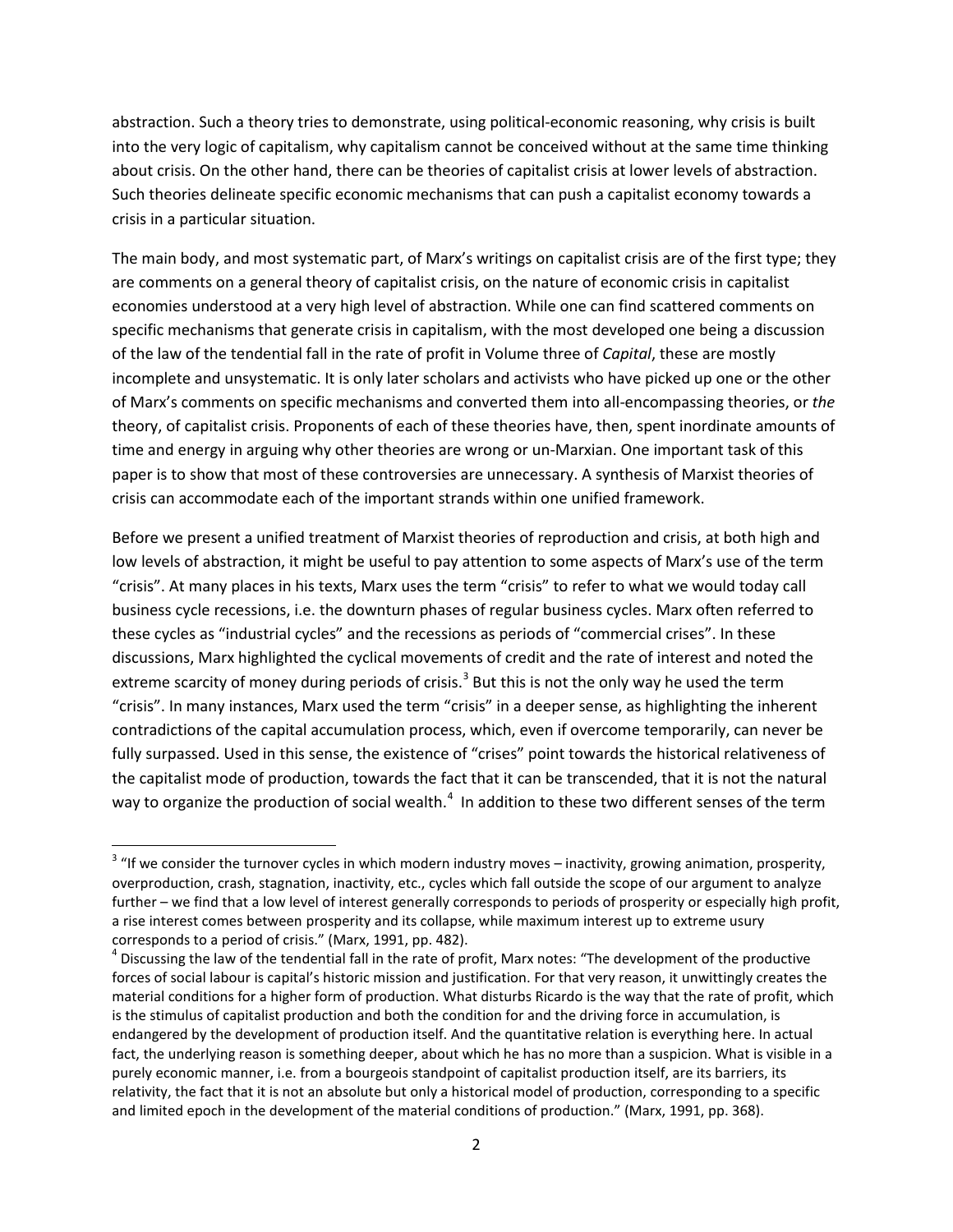"crisis", Marx also sees crises as functional for capitalism, as corrective of underlying imbalances that are generated by the development of capitalism. The process of capital accumulation, according to Marx, generates contradictions, i.e. imbalances between relevant forces and tendencies, and crises are precisely the ways of restoring balance. But the restoration of balance is only temporary. The resolution of one contradiction creates conditions for the emergence of another, and so the development of capitalism proceeds through an endless series of contradictions.<sup>[5](#page-1-5)</sup>

The rest of the paper is organized as follows. In section 2, I discuss a general theory of capitalist crisis based on Marx's writings. In sections 3 and 4, I discuss in greater detail specific mechanisms that generate crisis tendencies in capitalist economies, drawing on the writings of Marx and later Marxist scholars. To organize the discussion of specific mechanisms identified by the Marxist tradition as causes of crisis in capitalism, I offer a typology in terms of two broad types of crises tendencies: a crisis of deficient surplus value, and a crisis of excess surplus value. In section 3, I discuss the first type of crisis – the crisis of deficient surplus value; and in section 4, I discuss the second type of crisis – the crisis of excess surplus value. I conclude the discussion in section 5 with some comments about important controversies in the Marxist literature on capitalist crisis. Some of the arguments advanced at various points in the paper can be stated and proved more precisely using basic mathematic formalism. All such mathematical proofs are collected together in the appendix.

# **2. The Nature of Capitalist Crises**

## **2.1 Definitions**

A convenient starting point for a Marxist analysis of crises in capitalism is the economy-wide circuit of capital, M-C-- (P) -- C'-M', which is an abstract representation of the flow of value in a capitalist firm, or the whole capitalist economy, over time. One can conceptualize the capitalist economy as starting with a sum of money, M, and using it to purchase commodities, C, which includes both means of production and labour-power. The two are then combined in the process of production, (P), with the output being the flow of finished commodities, C'. The circuit completes itself when the finished commodities are sold in the market for a sum of money, M'.

The difference between M' and M is surplus value, which is generated in production and realized through sale. The generation and realization of surplus value are the two phases of the circuit of capital, and together they constitute the primary motivations and the key drivers of the capitalist economy. As long as this process proceeds smoothly, as long as the unity of the two phases of the circuit of capital is intact, as long as the 'normal' amount of surplus value is generated in each cycle, a capitalist economy is

 <sup>5</sup> Discussing contradictory influences on the process of capital accumulation, Marx notes: "These various influences sometimes tend to exhibit themselves side by side, spatially; at other times one after the other, temporally; and at certain points the conflict of contending agencies breaks through in crises. Crises are never more than momentary, violent solutions for the existing contradictions, violent eruptions that re-establish the disturbed balance for the time being." (Marx, 1991, pp. 356). But the balance is restored only for the time being, the barriers to accumulation are overcome only temporarily. "Capitalist production constantly strives to overcome these immanent barriers, but it overcomes them only by means that set up the barriers afresh and on a more powerful scale." (Marx, 1991, 358).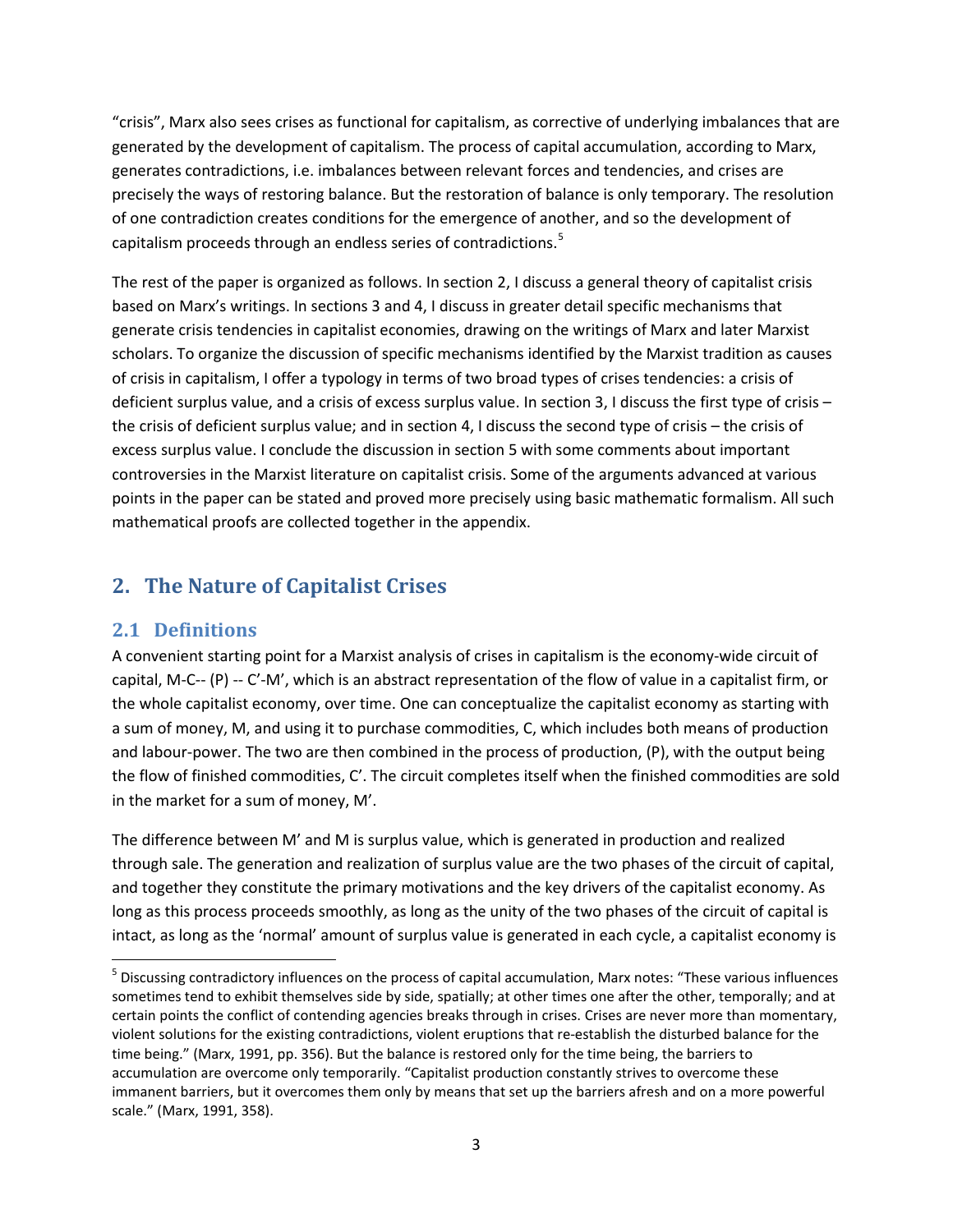in good health. But when there is large scale and long lasting interruption of this process, a capitalist economy enters a period of structural crisis. Let us note this as

# *Definition 1. A structural crisis of capitalism is a deep and prolonged interruption of the economy-wide circuit of capital.*

Since a structural crisis of capitalism is a rupture of the economy-wide circuit of capital, it always manifests itself, first and foremost, as a *crisis of overproduction*, i.e. an accumulation of unsold and unsalable commodities. The rupture starts in the last phase of the circuit of capital, i.e. in the stage represented by C'-M', where the finished commodities are brought to the market to be sold. Hence, the first manifestation of crisis is the accumulation of a stock of unsold and unsalable commodities, but it quickly develops into a situation marked by the paradoxical coexistence of unused productive capacity and unmet human needs. $6$  To understand why the capitalist system gets caught in crises of overproduction ever so often, Marxist political economy offers insights at two levels of abstractions, a general theory of crisis at a high level of abstraction, and specific mechanisms of crisis at lower levels of abstraction.

# **2.2. A General Theory of Crisis**

Marx's general theory of capitalist crisis is developed in the most systematic manner in Chapter 17 of Book II of the *Theories of Surplus Value* (Marx, 2000) and in Section Two of The Chapter on *Capital* in the *Grundrisse* (Marx, 1993). A most striking passage in the *Grundrisse* summarizes Marx overall understanding:

The whole dispute as to whether *overproduction* is possible and necessary in capitalist production revolves around the point whether the process of realization of capital within production directly posits its realization in circulation; whether its realization posited in the *production process* is its real realization. Ricardo himself, of course, has a suspicion that the exchange value of a commodity is not a value apart from exchange, and that it proves itself as a value only in exchange; but he regards the barriers which production thereby encounters as accidental, as barriers which are overcome. He therefore conceives the overcoming of such barriers as being in the essence of capital, although he often becomes absurd in the exposition of that view; while Sismondi, by contrast, emphasizes not only the encounter with the barriers, but their creation by capital itself, and has a vague intuition that they must lead to its breakdown. He therefore wants to put up barriers to production, from the outside, through custom, law, etc., which of course, as merely external and artificial barriers, would necessarily be demolished by capital. On the other side, Ricardo and his entire school never understood the really *modern crises*, in which the contradiction of capital discharges itself in great thunderstorms which increasingly threaten it as the foundation of society and of production itself. (Marx, 1993, pp. 410-411; emphasis as in original).

 $6$  In earlier modes of production, crises were caused by the destruction of productive capacity through, for instance, natural disasters or wars, and manifested themselves as a *crisis of underproduction*. Thus, crisis was the expression of the fact that too little was produced. In capitalism, on the contrary, crisis is an expression of the fact that too much has been produced, which is manifested as unsold commodities.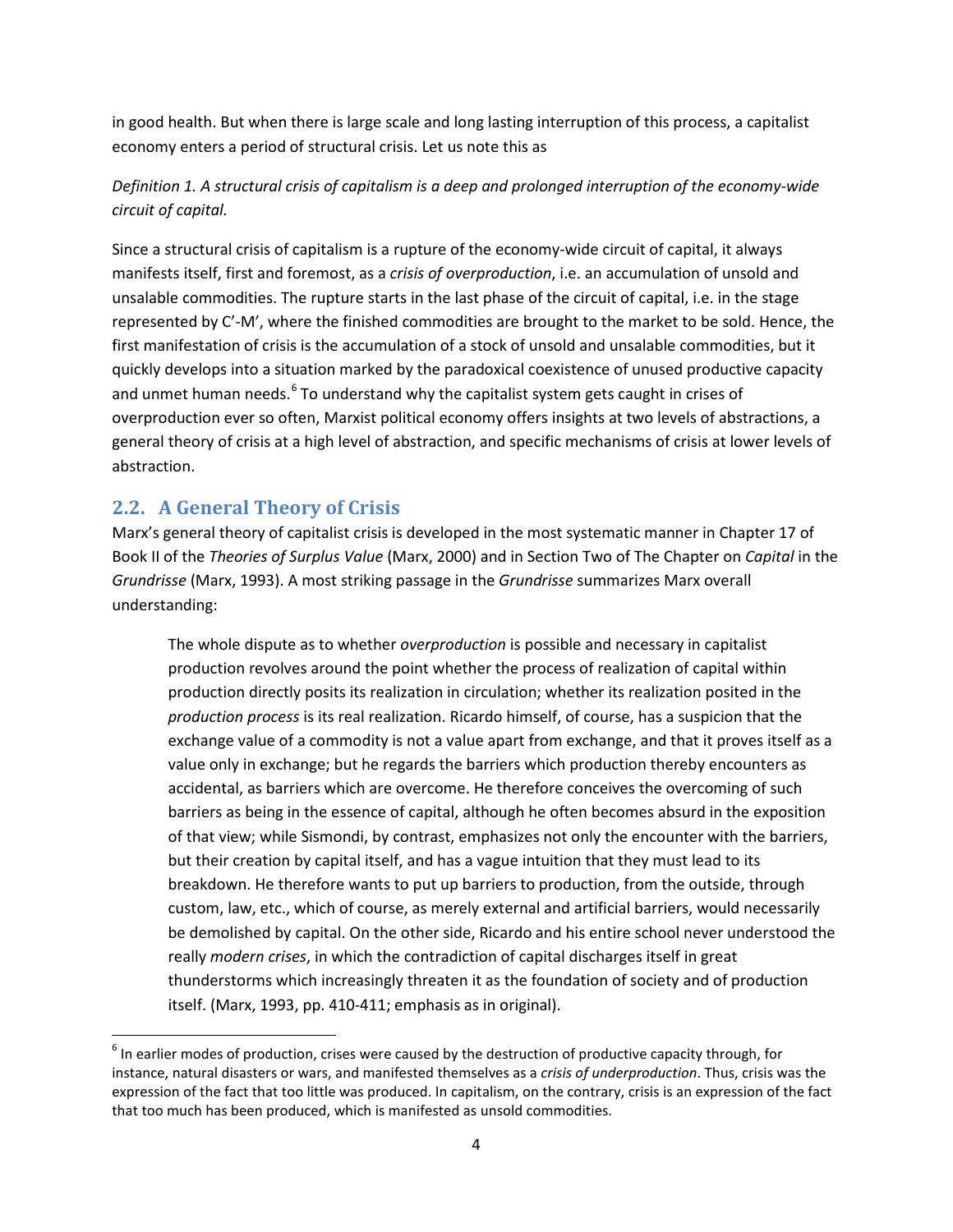In the text surrounding this passage and at other places in the *Theories of Surplus Value*, we find a detailed critique of the acceptance by orthodox economics of Say's Law, the proposition that generalized overproduction is not possible in capitalism.<sup>[7](#page-1-7)</sup> In modern parlance, this is the proposition that aggregate demand can never fall short of aggregate supply. Marx is critical of one-sided arguments of both supply-siders like Ricardo and demand-siders like Sismondi. He offers a more holistic approach and argues that the denial of the possibility of overproduction – the key characteristic of capitalist crisis – rests on two conceptual fallacies: ignoring money and abstracting from the specificity of capitalism. This argument has been developed in Sweezy (1942, chapter VIII) and Foley (1986, chapter 9), and I will summarize the main points here.

## **2.2.1. Simple Circulation of Commodities**

In a barter economy, the possibility of rupture of the process of circulation (of the goods and services produced) is minimal. This is because every sale is immediately also a purchase. Thus, there is very little chance, once a barter economy has stabilized itself in terms of demand and supply, for the emergence of overproduction on a large scale.<sup>[8](#page-1-8)</sup> As soon as we move beyond barter and allow for money to mediate the process of exchange of goods and services, the possibility of a rupture of the circulation opens up. With money mediating exchange of commodities, the coincidence of sale and purchase is broken, and so sale and purchase can be separated – both in time and in space. Moreover, for Marx money emerges from within the very logic of commodity exchange (see Chapter 1-3, Volume One of *Capital*). Hence, it is conceptually impossible to ignore money when discussing a society where production is organized through exchange, i.e. every commodity producing system is always a monetary economy.

Armed with this insight let us turn to a study of what Marx calls the 'simple circulation of commodities': C-M-C'. Here, the producer of the commodity C sells it for a sum of money M and uses it to purchase another commodity C'. Since we are considering a commodity producing system, money necessarily mediates circulation of the commodities C and C'. Hence, there is a hidden possibility that the process of circulation will not be completed. The seller of C might not use the proceeds from the sale to immediately purchase C'. This means that the owner of C' will not be able to sell her commodity. But if the owner of C' is unable to sell her commodity, she will not buy some other commodity C'', and so on. This possibility immediately negates Say's Law: demand can indeed fall short of supply over some given period of time for a whole range of commodities. If this occurs on a large enough scale, generalized overproduction can emerge, i.e., aggregate demand can fall significantly short of aggregate supply at the level of the whole economy. This shows that Say's Law does not hold in commodity producing systems. Since capitalism is a specific form of a commodity producing system, where labour-power has also become a commodity, this critique is enough to demonstrate the *possibility* of a crisis of overproduction in capitalism. Even while this argument is formally true, it is difficult to understand why a rupture of the circulation process, of the kind elaborated above, would occur in any economy dominated by simple

 <sup>7</sup> "The attempts made from the orthodox economic viewpoint to deny that there is *general overproduction* at any given moment are indeed childish." (Marx, 2000, pp. 411). For an interesting discussion of different interpretations of "Say's Law", see Rotta (2017).

 $8$  If there is a non-produced asset like land that is in circulation, then even a barter economy might face a problem of overproduction of commodities. For instance, if there is excess demand for land, that will imply, by Walras' Law, an excess supply of commodities (Rakshit, 1989).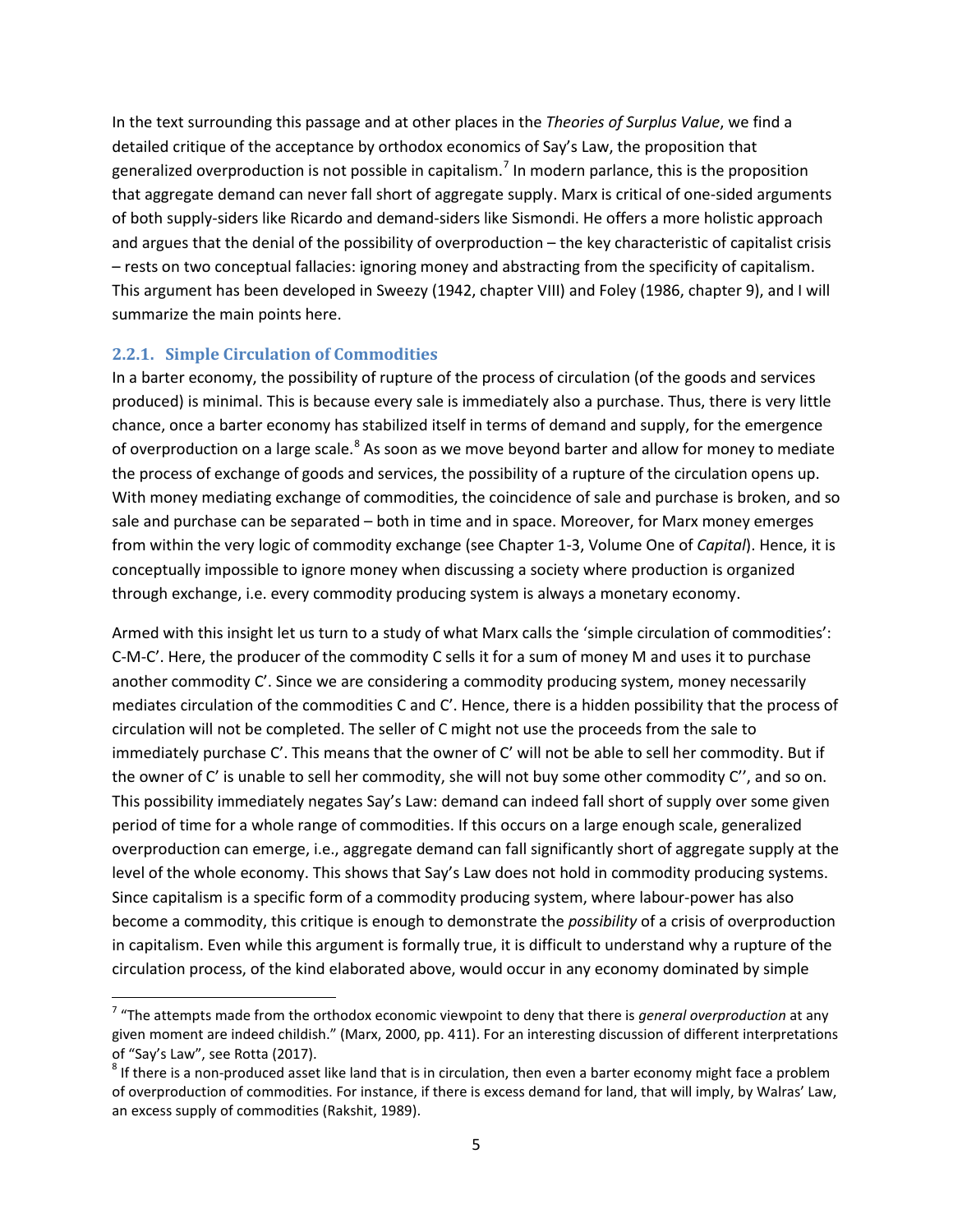commodity production. After all, there is a basic continuity that is demanded by consumption, and since the goal of production is largely determined by the needs of consumption in a simple commodity production system, it is unlikely that circulation would be ruptured on a large scale.

A whole new logic comes to the fore when we start considering a capitalist economy because here the typical form of circulation is not C-M-C' but rather what Marx calls the 'circulation of money', i.e. M-C-M'. Since surplus value can only be generated in production, hidden behind the circulation of money, at the aggregate level, is nothing but the circuit of capital, M-C --  $(P)$  --  $C'$ -M', which we have already encountered above. Here, we need to differentiate two important phases represented within the circuit of capital: the generation of surplus value during production, represented by (P), and the realization of surplus value through sale, represented by C'-M'. The circuit of capital is a unity of these two phases, and a structural crisis, by interrupting the flow of value through the circuit, breaks this unity. Since all exchanges represented in the circuit are monetary exchanges, this by itself opens up the possibility of interruption, as we have already noted. But there is an additional and important reason that relates to the specifically capitalist nature of the process.

## **2.2.2. The Specificity of Capitalism**

The key driver of the circuit of capital is the generation and realization of surplus value in each cycle. But capitalist firms are interested not so much in the absolute amount of surplus value as they are in the amount of surplus value in relation to the amount of capital they advanced to begin the circuit. The ratio of surplus value and the capital advanced is the rate of profit. Thus, the key motivation and driver of the capitalist system is the need to continuously increase the rate of profit, and absent an increase, certainly to prevent it from falling. This gives us the proximate cause of crisis in capitalist economies: a decline in the rate of profit.

At any point in time, it is possible to define a threshold value for the average rate of profit that is deemed necessary for investment by capitalist firms (Sweezy, 1942). This threshold value can be understood as the minimum rate of return that justifies the 'trouble' of undertaking investment – the uncertainty and risk of future returns. When the average rate of profit falls below this threshold, capitalist firms drastically reduce investments or even stop investing altogether. If the reduction in capital outlays is large in magnitude and affects significant portions of the capitalist economy (or even significantly impacts key sectors with strong backward and forward linkages), it will lead to an immediate fall in aggregate demand in the whole economy. The reduction in capital outlays will also entail laying off currently employed workers or drastic reductions in hiring of new workers, which, in either case, will imply a fall in wage incomes. The fall in wage incomes will lead to a reduction in consumption expenditure by working class households and cause a further fall in aggregate demand, worsening the initial problem. If capitalist firms react to the decline in aggregate demand (and the emergence of excess capacity in key sectors) with a second round of reductions in capital outlays, this could very well be the beginnings of a deep and prolonged interruption of the economy-wide circuit of capital.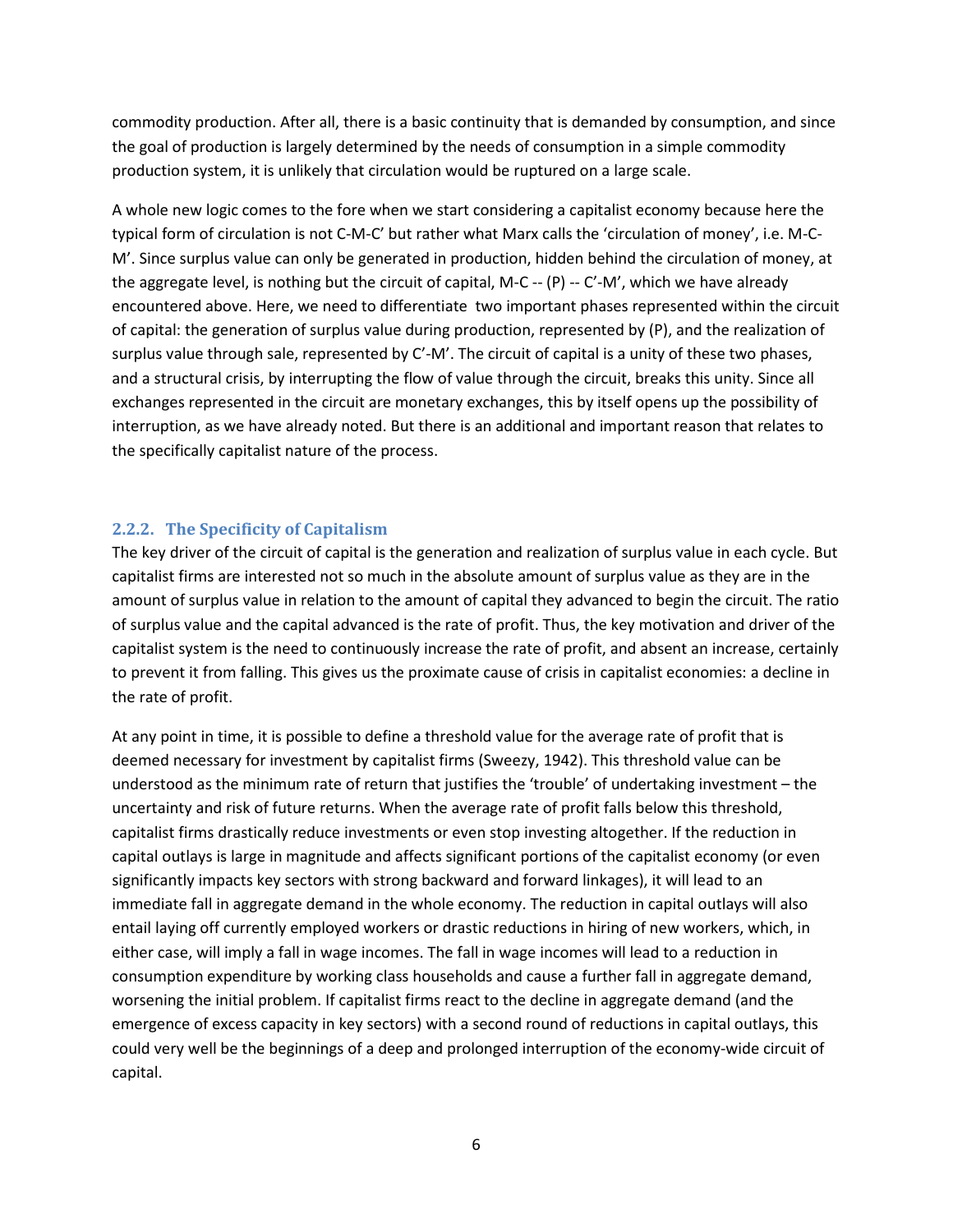### *Definition 2. The proximate cause of crisis in capitalism is a fall in the average rate of profit.*

The rate of profit is the ratio of the surplus value realized through sale of the commodity and the capital advanced to produce it. Hence there are two different, and mutually exclusive, ways in which the rate of profit can fall, which offer a typology of crisis tendencies in capitalism.

The first scenario is marked by a chronic insufficiency of demand in the market, so that the commodity is sold at a price that is below its value (or price of production). Hence, the sale of the commodity does not realize the full surplus value (or the average rate of profit). Thus, the *realized* rate of profit falls below the 'normal' rate of profit (which prevailed previously). This scenario is identified in this paper with a 'crisis of excess surplus value' (because more surplus value was produced than could be realized through sale).

In the second scenario, the commodity is sold at its full value (or price of production) and yet the realized rate of profit declines. Thus, in this case, the problem is not one of realization of the surplus value embedded in commodities, but rather points to the production of insufficient surplus value. Even when all the surplus value generated in production is realized through sale, the rate of profit still falls. This scenario is identified in this paper with a 'crisis of deficient surplus value' (because the system produces less surplus value than is necessary to ensure a normal rate of profit).  $^9$  $^9$ 

In the next two sections of the paper, I turn to a detailed discussion of each of these two types of crisis – crisis of deficient surplus value and crisis of excess surplus value – focusing in particular on the key mechanisms that become important in each of them.

# **3. Crisis of Deficient Surplus Value**

In a crisis of deficient surplus, the rupture in the economy-wide circuit is proximately caused by a fall in the rate of profit, which, in turn, is caused not by a fall in aggregate demand, but rests, instead, on two different mechanisms: (a) the rising organic composition of capital (Marx, 1991; Mattick, 1981; Shaikh, 1978; Kliman, 2011), and; (b) the profit squeeze (Marx, 1990; Glyn and Sutcliffe, 1972). The easiest way to grasp the logic of these two mechanisms is to start with the definition of the rate of profit and decompose it in terms of the rate of exploitation and the organic composition of capital.

## **3.1. The Rate of Profit**

Let  $C$  and  $V$  represent constant capital and variable capital advanced, and  $S$  represent the surplus value generated, in the production of commodities.<sup>[10](#page-1-9)</sup> The value of commodities, W, is given by the sum of the three:  $W = C + V + S$ . We can define two ratios with respect to the production process:

 $^9$  This typology is used in Foley (2012). It is also implicit in Sweezy (1942, chapter VIII) even though he uses a different terminology. What I have termed crises of deficient surplus value is referred to by Sweezy (1942) as 'crises associated with the falling tendency of the rate of profit'; what I have called crises of excess surplus value is termed by Sweezy (1942) as 'realization crises'.<br><sup>10</sup> In his analysis, Marx mostly works with what we would now call a circulating capital model, and I follow him in

that respect. In such a setting, there is no fixed capital and so all the means of production are used up in one cycle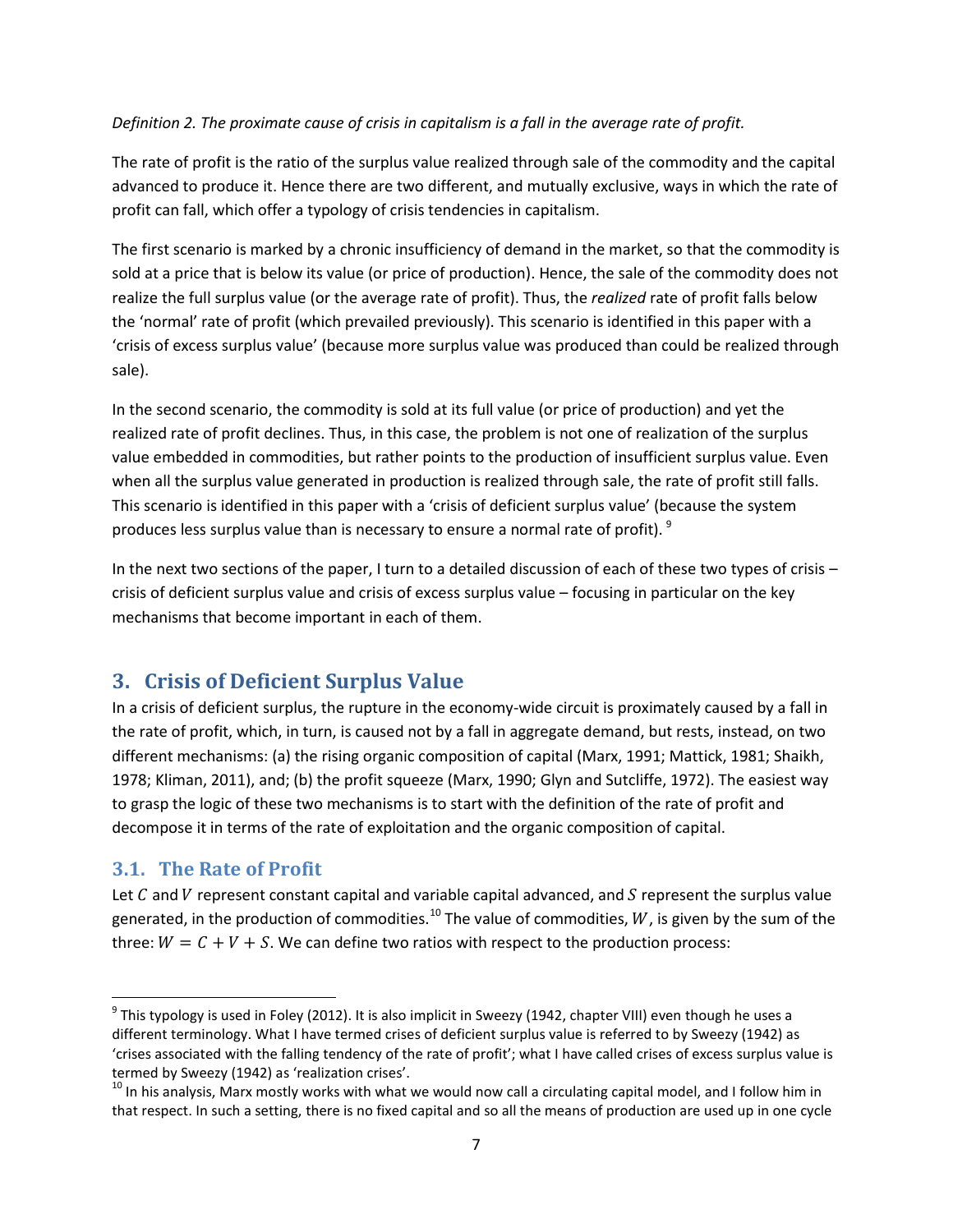$$
Q = \frac{c}{v} \tag{1}
$$

which represents the organic composition of capital, and

 $\overline{\phantom{a}}$ 

$$
e = \frac{s}{v} \tag{2}
$$

which represents the rate of exploitation. The rate of profit,  $r$ , is defined as the ratio of surplus value and total capital advanced (sum of constant capital and variable capital), and can be expressed in terms of the rate of exploitation and the organic composition of capital as follows $^{11}$  $^{11}$  $^{11}$ :

$$
r = \frac{s}{c+v} = \frac{\left(\frac{S}{V}\right)}{\left(\frac{C}{V}\right)+1} = \frac{e}{1+Q}.
$$
 (3)

Equation (3) shows that the rate of profit will fall if: (a) the rate of exploitation falls, with the organic composition of capital remaining unchanged; and (b) the organic composition of capital rises, with the rate of exploitation remaining unchanged. These two routes for the possible fall in the rate of profit provide primary motivations for the two mechanisms that can lead to crises of deficient surplus value.

The profit squeeze mechanism focuses attention on situations where changes in the capitalist economy lead to a fall in the rate of exploitation. This leads to a fall in the numerator in equation (3), and under the assumption that the organic composition of capital does not fall too much, the rate of profit falls. On the other hand, the rising organic composition of capital mechanism directs attention to situations when forces in the capitalist economy push the organic composition of capital to rise, so that the denominator in equation (3) rises. Under the assumption that the rate of exploitation does not rise too much, the increase in the organic composition of capital leads to a fall in the rate of profit.

An immediate issue to consider is the nature and strength of the possible relationship between the two variables appearing in the definition of the rate of profit in (3), viz. the possibility of a functional relationship between the rate of exploitation and the organic composition of capital. The validity of both the profit squeeze mechanism and the rising organic composition of capital mechanism rest on the specific nature of such a relationship, if it exists at all, and one must make that explicit to develop a complete analysis of these two mechanisms. Intuition suggests that there is likely to be causal effects running in both directions, and, more importantly, that the relationship can be either positive or negative. Let us see why.

of production. In a more general setting with fixed capital, which Marx uses at times in Volume Three of Capital, the "constant capital",  $C$ , would refer to the value of means of production *used up* in one cycle of production.<br><sup>11</sup> The rate of profit,  $r$ , is defined as the ratio of the *flow* of surplus value over a period,  $s$ , t tied up in the circuit of capital, K, i.e.  $r = s/K$ . We can decompose the rate of profit as follows:  $r = (S/V) *$  $(V/(C + V)) * ((C + V)/K)$ . In this decomposition,  $C + V$  is the capital advanced and K represents the total capital tied up in the circuit of capital, so that the ratio of the two is the "rate of turnover of capital", i.e. the number of production cycles over which the capital advanced exhausts the capital tied up. When the rate of turnover of capital is 1, we are dealing with the special case of a circulating capital model, where the capital advanced completely exhausts the capital tied up within one production cycle (as Marx does in much of his analysis). In that case, the rate of profit is given by the expression in equation (3) in the text.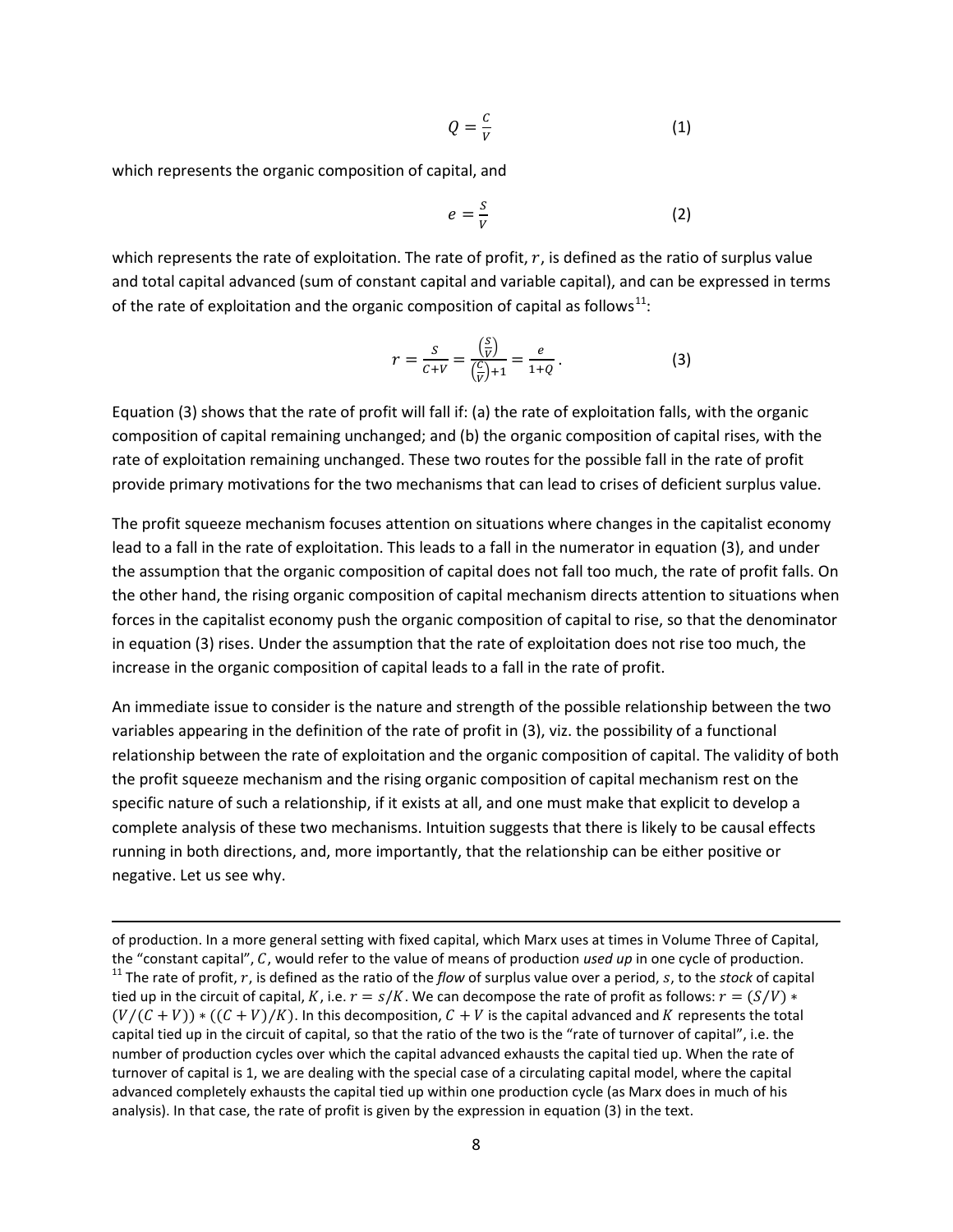When we consider a causal effect running from changes in the rate of exploitation to the organic composition, the relationship is likely to be negative. For instance, when changes in labour market conditions, like the depletion of the reserve army of labour or rapid unionization, increase the bargaining power of workers vis-a-vis capitalists, it is likely to translate into upward pressure on real wages, implying a fall in the rate of exploitation. Capitalists would respond with, among other things, the active search for and adoption of new techniques of production that save on the costly input, i.e. labourpower. Adoption of such labour saving technical change can, under some conditions, lead to an increase in the organic composition. Hence, in this case, we would expect a negative relationship between the rate of exploitation and the organic composition of capital.

On the other hand, when we consider a causal effect running in the other direction, i.e. from the organic composition to the rate of exploitation, the relationship is likely to be positive. This is because an increase in the organic composition is likely to reflect the increasing mechanization of the production process. The adoption of such capital-intensive techniques of production is likely to increase the productivity of labour, and if real wages do not move up one for one, the rate of exploitation will increase.

Thus, if the rate of exploitation is the initiator of change, the functional relationship between the organic composition and the rate of exploitation is likely to be negative, i.e. if there is an *exogenous* fall in the rate of exploitation, the organic composition of capital will, as a result, rise. On the other hand, if the organic composition is the origin of change, then the functional relationship between the rate of exploitation and the organic composition is likely to be positive, i.e. if there is an *exogenous* rise in the organic composition of capital, the rate of exploitation will, as a result, rise.

## **3.2. Profit Squeeze**

The profit squeeze mechanism was elaborated by Marx in chapter 25 of Volume One of *Capital* (Marx, 1990), and referred to again in chapter 20 of Volume Two of Capital (Marx, 1992) and in chapter 15 of Volume Three of Capital (Marx, 1991). While it has been used by Dobb (1945) as a general theory of economic crisis in capitalism, it was also used by many Marxist scholars to offer an explanation of the crisis of the 1970s (see, for instance, Glyn and Sutcliffe, 1972; Bowles, et al. 1983). The underlying logic of the argument is straightforward. As capitalist economies emerge from business cycle recessions, capital outlays by capitalist firms pick up. With the growth in capital outlays comes the growth in the demand for labour-power. If the pace of capital outlays and capital accumulation remains high for several years, the labour market starts tightening and the reserve army of labour – what Marx calls the relative surplus population – starts depleting. As the reserve army becomes smaller, the bargaining power of workers increases, reflecting the decline in the 'cost of job loss': if a worker is laid off, she can find alternative employment relatively easily. The increase in the bargaining power of workers translates into higher real wages. Glyn and Sutcliffe (1972) argue, for the case of the British economy, that international competition constrained the ability of firms to raise prices and pass off the increased costs – due to rising real wages – to consumers. Thus, at some point, the growth rate of real wages outpaces the growth rate of labour productivity, and profits are squeezed. The result is a fall in the rate of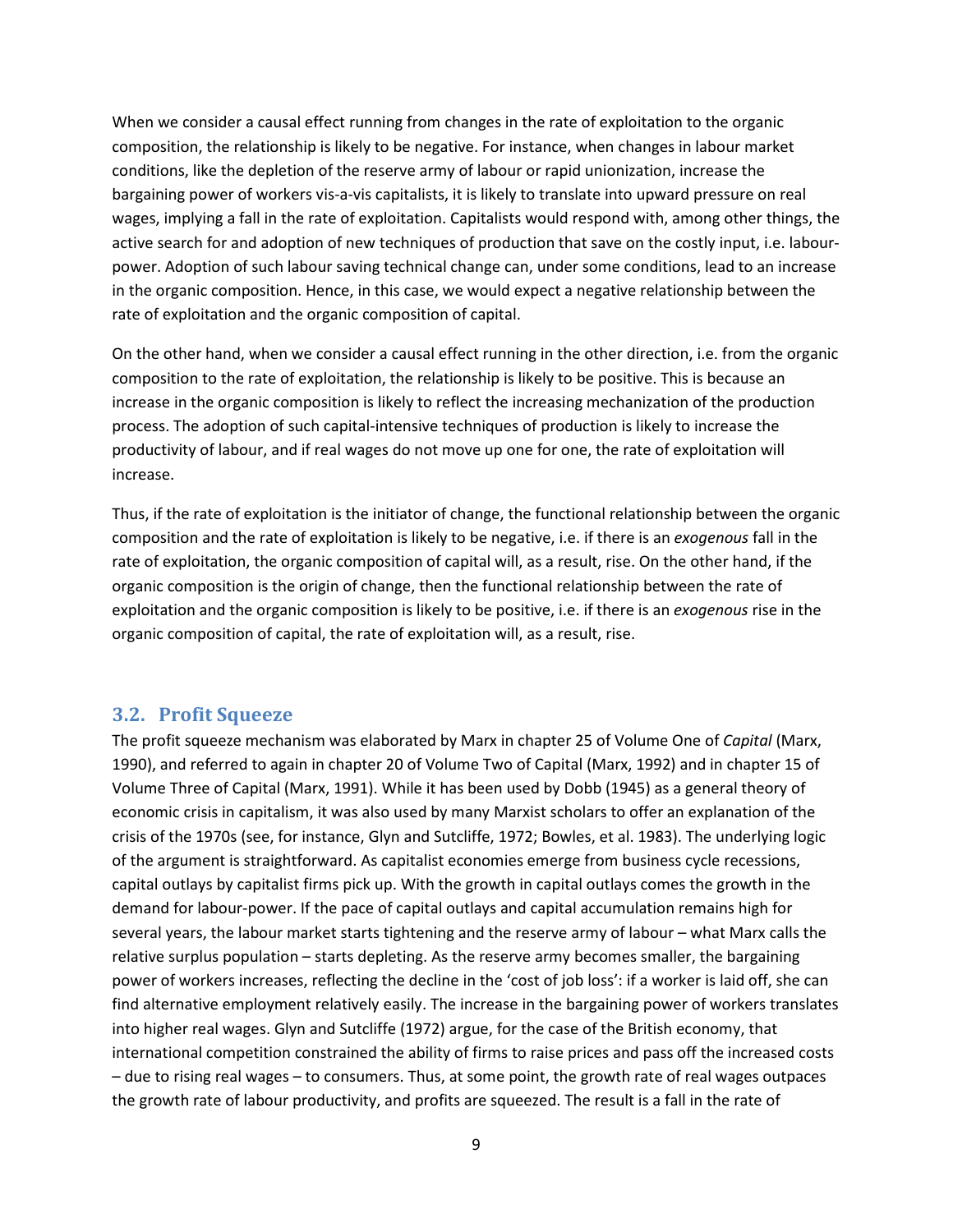exploitation – the ratio of surplus value (profit) and variable capital (wages) – and finally a fall in the rate of profit, as can be seen from (3). The fall in the rate of profit chokes off capital outlays, leading to a crisis.

While theorist who used, or still use, the profit squeeze mechanism for explaining capitalist crisis did (does) not pay much attention to the possible effect of the fall in the rate of exploitation on the organic composition of capital, doing so will only strengthen the argument. If the rate of exploitation falls, capitalist firms will have a strong incentive to replace workers with machines. If successful, that will increase the organic composition of capital. Using (3), we can see that the rise in the organic composition of capital, as a response to the fall in the rate of exploitation, will depress the rate of profit further. Hence, if we allow for the possible feedback effect of the profit squeeze on the organic composition of capital, the overall decline in the rate of profit due to an exogenous fall in the rate of exploitation will be larger. This might contribute to a steeper fall in capital outlays and lead to a deeper crisis.

While Glyn and Sutcliffe (1972) have used it to offer an explanation of the crisis of the 1970s, it is not clear that Marx meant to use it for anything other than an explanation of the fluctuating pace of capital accumulation, what we would today call the 'business cycles'. The account of the profit squeeze mechanism in Chapter 25 of Volume One certainly seems to be a theory of what modern economics calls business cycle fluctuations. Since structural crises of capitalism are radically different from normal business cycle recessions, it is not clear that the profit squeeze mechanism – as developed by Marx in Chapter 25 of Volume One – can, or was even meant to, offer a theory of structural crises in capitalism.

# **3.3. Rising Organic Composition of Capital**

Among the various specific crisis mechanisms, the rising organic composition of capital mechanism was the one that was most systematically analysed by Marx. In chapter 13 of Volume Three of *Capital*, Marx discussed this mechanism under the title of the 'law of the tendential fall in the rate of profit' (Marx, 1991).

The starting point of Marx's argument is the recognition of an important characteristic of capitalist production, viz. it's growing mechanization, whereby the same quantity of labour-power works with a growing mass of raw materials and machinery. Hence, the volume of constant capital advanced, i.e. the money used to purchase the non-labour inputs into production, rises with respect to the volume of variable capital advanced, i.e. the money used to purchase labour-power. The result is an increase in the organic composition of capital with the development of capitalist production. If the rate of surplus value remains unchanged, the rising organic composition of capital will get expressed in the tendency for the average rate of profit to fall.

Since the mass of living labour applied continuously declines in relation to the mass of objectified labour that it sets in motion, i.e. the productively consumed means of production, the part of this living labour that is unpaid and objectified in surplus-value must also stand in an ever-decreasing ratio to the value of the total capital applied. But this ratio between the mass of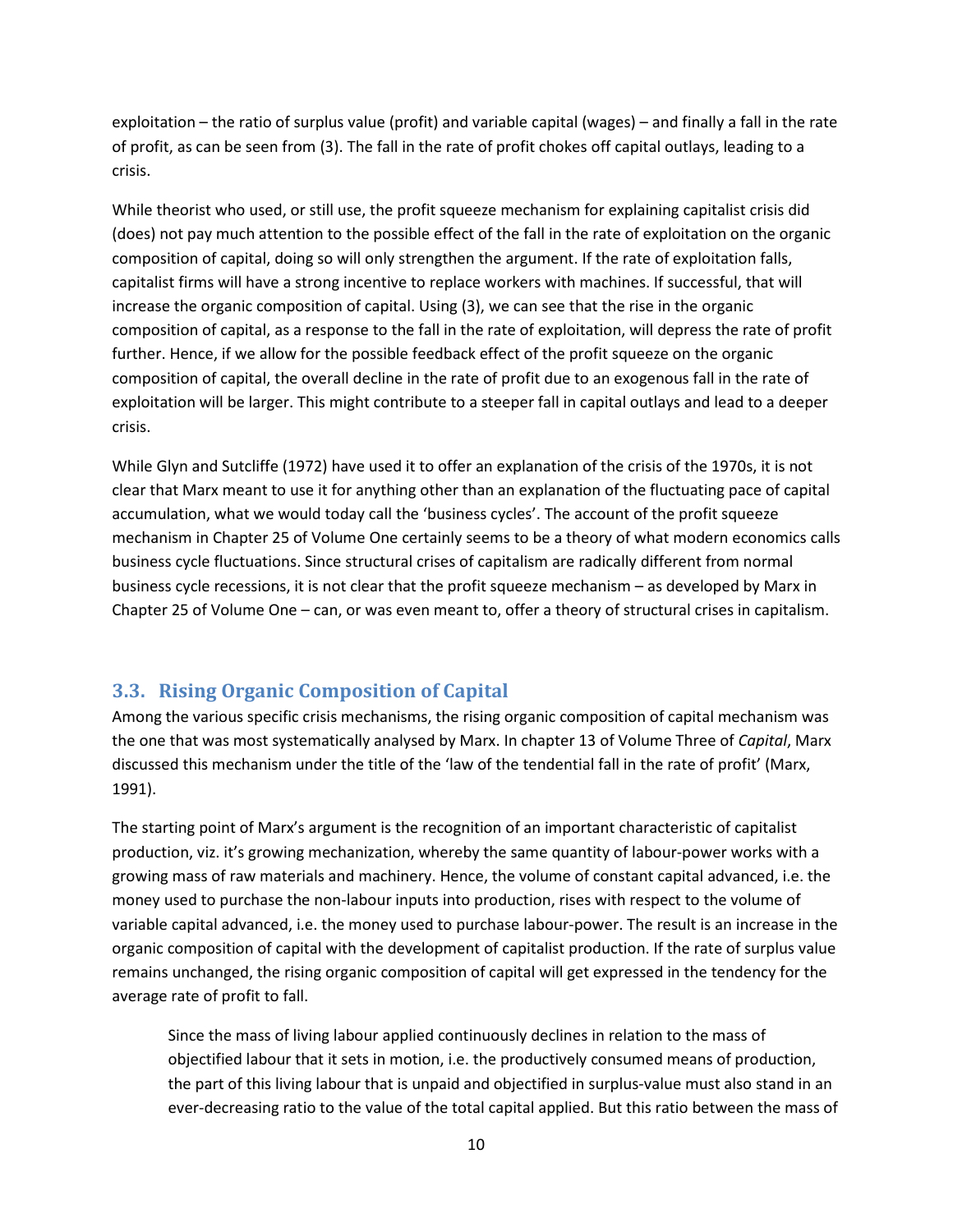surplus-value and the total capital applied in fact constitutes the rate of profit, which must therefore steadily fall. (Marx, 1991, pp. 319)

There are at least two possible questions that arise with respect to this celebrated argument of Marx.<sup>[12](#page-1-7)</sup> First: can we justify the assumption that the rate of exploitation remains unchanged even as the organic composition of capital increases exogenously? Second: can we offer a convincing explanation of why the organic composition of capital *must* rise over time?

## **3.3.1. Responsiveness of the Rate of Exploitation to the Organic Composition**

The answer to the first question has already been discussed above: we *cannot* justify the claim that the rate of exploitation remains unchanged when the organic composition of capital increases. There is sound economic reasoning to suggest, as we have argued above, that exogenous increases in the organic composition increases the rate of exploitation. In fact there is lot of evidence that, in various parts of the three volumes of capital, Marx himself made that same argument.<sup>[13](#page-1-9)</sup> Once we take the positive relationship between the rate of exploitation and the organic composition into account, we can no longer agree with Marx's assertion about the law of the tendential fall in the rate of profit. This is because the rate of exploitation might rise to nullify the effect of the rise in the organic composition on the rate of profit. But we can still make a weaker claim: if the elasticity of the rate of exploitation with respect to the organic composition of capital is not too high, then an increase in the latter will lead to a fall in the rate of profit.

*Proposition 1: Let denote the organic composition of capital. If the elasticity of the rate of exploitation with respect to the organic composition of capital is less than*  $Q/(1 + Q)$ *, then any increase in the organic composition will lead to a fall in the rate of profit.* 

While a mathematical proof of this result can be found in the appendix, the intuition is relatively easy to grasp.<sup>[14](#page-1-10)</sup> The elasticity of the rate of exploitation with respect to the organic composition is the percentage change in the former that is caused by a one percentage change in the latter. It measures the responsiveness of the rate of exploitation to changes in the organic composition of capital. Recall that the rate of profit is the ratio of the rate of exploitation and the organic composition of capital. Thus, if the rate of exploitation is not "too responsive" to the organic composition of capital then an increase in the latter does not cause "too large" a change in the former. Hence, in this case, the effect of the increase in the organic composition will not be nullified by the effect of the increase in the rate of exploitation, so that the rate of profit will fall. Proposition 1 gives the precise conditions under which this intuitive reasoning will be valid. It is worth noting that for large values of Q, the ratio  $Q/(1 + Q)$ comes arbitrarily close to unity. Hence, for economies with large values of the organic composition of

<sup>&</sup>lt;sup>12</sup> After explaining the operation of the law of the tendential fall in the rate of profit, Marx went on to outline many counteracting tendencies which might thwart the operation of the law so that we might not observe the rate of profit falling. The discussion here relates to the validity of the logic behind the law itself. Hence, the existence of counteracting tendencies is not relevant for the argument.<br><sup>13</sup> For examples of quotations, see Sweezy (1942, pp. 101-102).

 $14$  A variant of this result was highlighted by Sweezy (1942) in the footnote on page 102.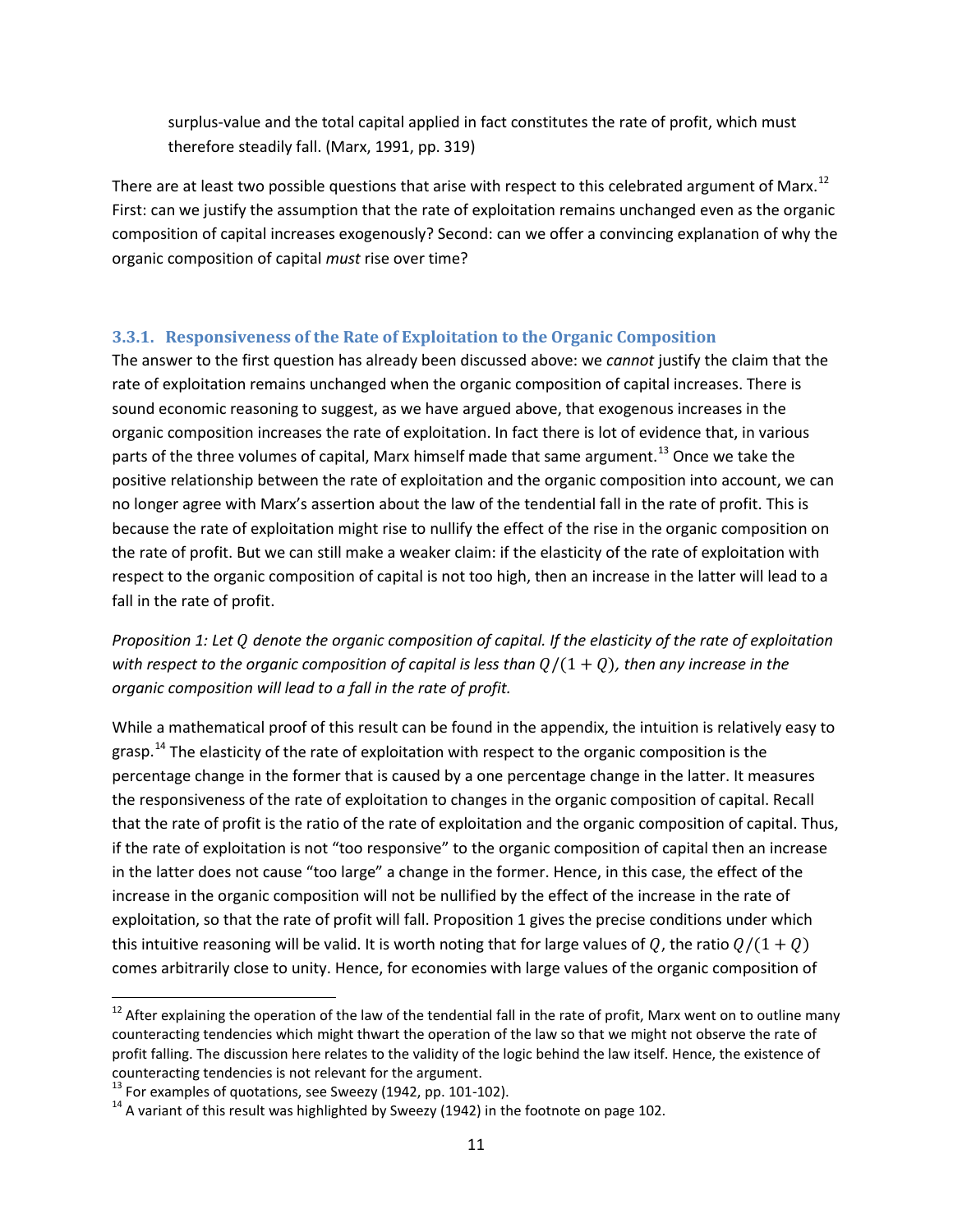capital, Q, if the rate of exploitation has an elasticity with respect to Q that is lower than unity, i.e. the rate of exploitation is inelastic, then exogenous increases in the organic composition will lead to a fall in the rate of profit. $^{15}$  $^{15}$  $^{15}$ 

## **3.3.2. Value or Physical Quantities**

The second question is more difficult to answer: why must the organic composition of capital rise with capital accumulation? Marx's argument, developed in Chapter 25 of Volume One of Capital and in Chapter 13 in Volume Three of Capital, and elaborated by later scholars like Mattick (1974) and Shaikh (1978), starts from the recognition that capital accumulation is mediated and enforced in capitalist economies through the competitive struggle between capitalist firms. The process of competition between capitalist firms creates strong incentives for finding and adopting cost-reducing methods of production. After all, reducing the cost of production is, for capitalist firms, the surest way of keeping ahead in the competitive struggle. This is because reduction in the cost of production can increase profits and expand market shares. Since cost of labour power is an important component of the total cost of production, the search for cost reduction often ends up in the adoption of labour saving technical change, i.e. mechanization, or the replacement of workers with machines. Thus, with the progress of capitalist production, the ratio of machines to workers rises. This is why, these authors would argue, the process of capital accumulation is accompanied by a rise in the organic composition of capital.

While it is true that capital accumulation leads, on the whole, to an increasing mechanization of the production process, this does not imply that the organic composition of capital rises. The increasing mechanization of the production process is manifested as each worker working with more machines and converting more raw materials into finished products.

[T]he same number of workers or the same quantity of labour-power that is made available by a variable capital of a given value, as a result of the specific methods of production that develop within capitalist production, sets in motion, works up, and productively consumes, within the same period, an ever growing mass of means of labour, machinery and fixed capital of all kinds, and raw and ancillary materials… (Marx, 1991, pp. 318)

Thus, in purely physical terms, the ratio of non-labour and labour inputs in production *might* rise because "an ever growing mass of means of labour" is used by each worker. But this does not imply that

 $15$  A strand in the literature has tried to bypass the problem captured by Proposition 1 with two strategies: (1) by using the ratio of constant capital to value added,  $C/(V + S)$ , instead of the organic composition of capital,  $C/V$ (Wright, 1977); and (2) by using asymptotic arguments (Shaikh, 1978). None of these strategies offer valid responses to the problem, and the essential difficulty remains unaddressed. A better strategy, in my opinion, is to acknowledge the problem and offer the weaker version of the claim of the law of the tendential fall in the rate of profit that is captured in Proposition 1. Of course a deeper problem might be the fact that both the organic composition of capital and the rate of exploitation are endogenous to the process of capital accumulation. Thus, arguments which rely on movements of either of these two components of the rate of profit might need to be supplemented by deeper arguments about truly exogenous factors.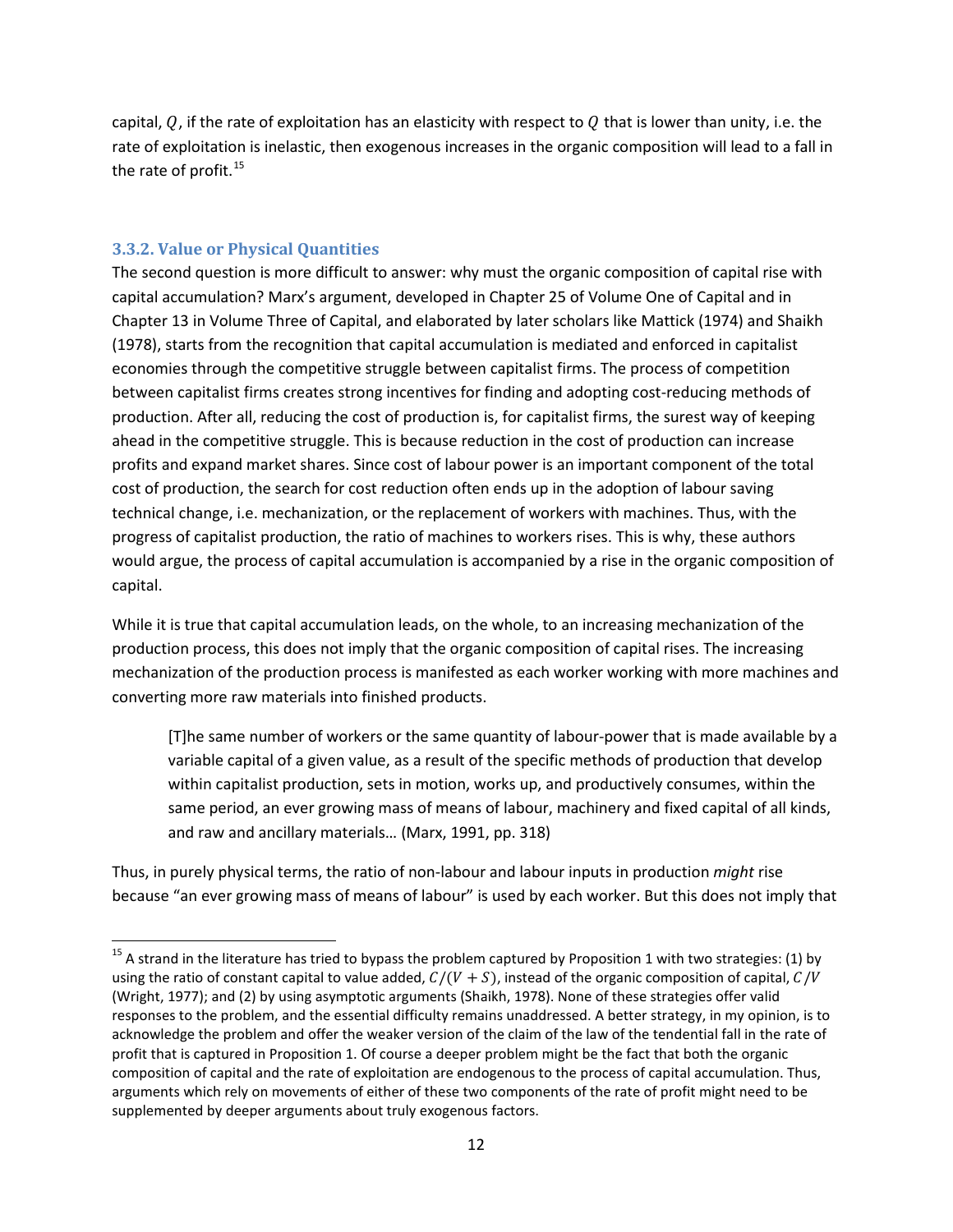the organic composition of capital also rises. This is because the organic composition of capital is a value magnitude. It is the ratio of the value of constant capital and the value of variable capital. The fact that the physical ratio of non-labour and labour inputs in production might rise does not imply that the corresponding value ratio will also rise. There are two complications to consider.

First, the process of technological change reduces the value of all commodities, including all types of means of labour, i.e. machinery and other fixed capital. Thus, even when each worker works with a larger *mass* of means of labour, the fall in the value of each unit of the means of labour might very well imply a fall, rather than a rise, in the organic composition of capital.<sup>[16](#page-1-11)</sup> Second, one of the implicit assumptions hidden in the argument is that the only way to reduce the cost of production is by the replacement of labour with machines. But that is not necessarily true. The search for cost reduction by capitalist firms might also lead to the replacement of existing machines with better quality machines or in a more economical use of the existing means of labour. Both these arguments rule out the conclusion that the organic composition of capital *must necessarily rise* with capital accumulation.

There is an additional, and probably deeper, issue to consider. If capital accumulation and the accompanying technological progress leads to a fall in the rate of profit, then why would profitmaximizing capitalist firms undertake technological innovations and accumulate capital in the first place? While this issue has drawn enormous scholarly attention since the justly famous contribution of Okishio (1961), the essential issue had been raised earlier by Ladislaus von Bortkiewicz in 1907 and Kei Shibata in the  $1930s.<sup>17</sup>$  $1930s.<sup>17</sup>$  $1930s.<sup>17</sup>$ 

#### **3.3.3. The so-called Okishio Theorem**

Capitalist firms, argued Okishio (1961), are not concerned about labour productivity growth or the social impacts of technological change. The primary motivation for the adoption of new techniques of production by capitalist firms is to reduce the cost of production – so as to get, and keep, ahead in the competitive struggle. This implies that capitalist firms will only adopt new techniques of production – during the process of capital accumulation and under the pressure of competition – that reduces the cost of production. Reduction in the cost of production implies an increase in the rate of profit. Hence, argued Okishio (1961), the process of technical change and capital accumulation will increase the rate of

<sup>&</sup>lt;sup>16</sup> There is the additional problem, which I am ignoring for the moment, of making sense of a quantity like the "mass of means of labour" used by a worker. While such a quantity is easy to define and measure in a model of a one-commodity economy, it becomes complicated in a multi-commodity world. How would one compare the "mass of means of labour" used by a worker in cotton production versus in car production, when the machines and raw materials might be very different physical commodities? How would one track such a ratio over time if the physical commodities used as raw materials and means of labour changes? There is no way to define such a ratio other than to use some normalization, either using labour-values or monetary prices. That is why the concept of the "technical composition of capital", which is supposed to capture the ratio of the "mass of means of labour" and number of workers is theoretically vacuous.

 $17$  The exact reference for Ladislaus von Bortkiewicz's work can be found in Sweezy (1942, pp. 104), and the reference for Kei Shibata's work can be found in Okishio (1961, pp. 85).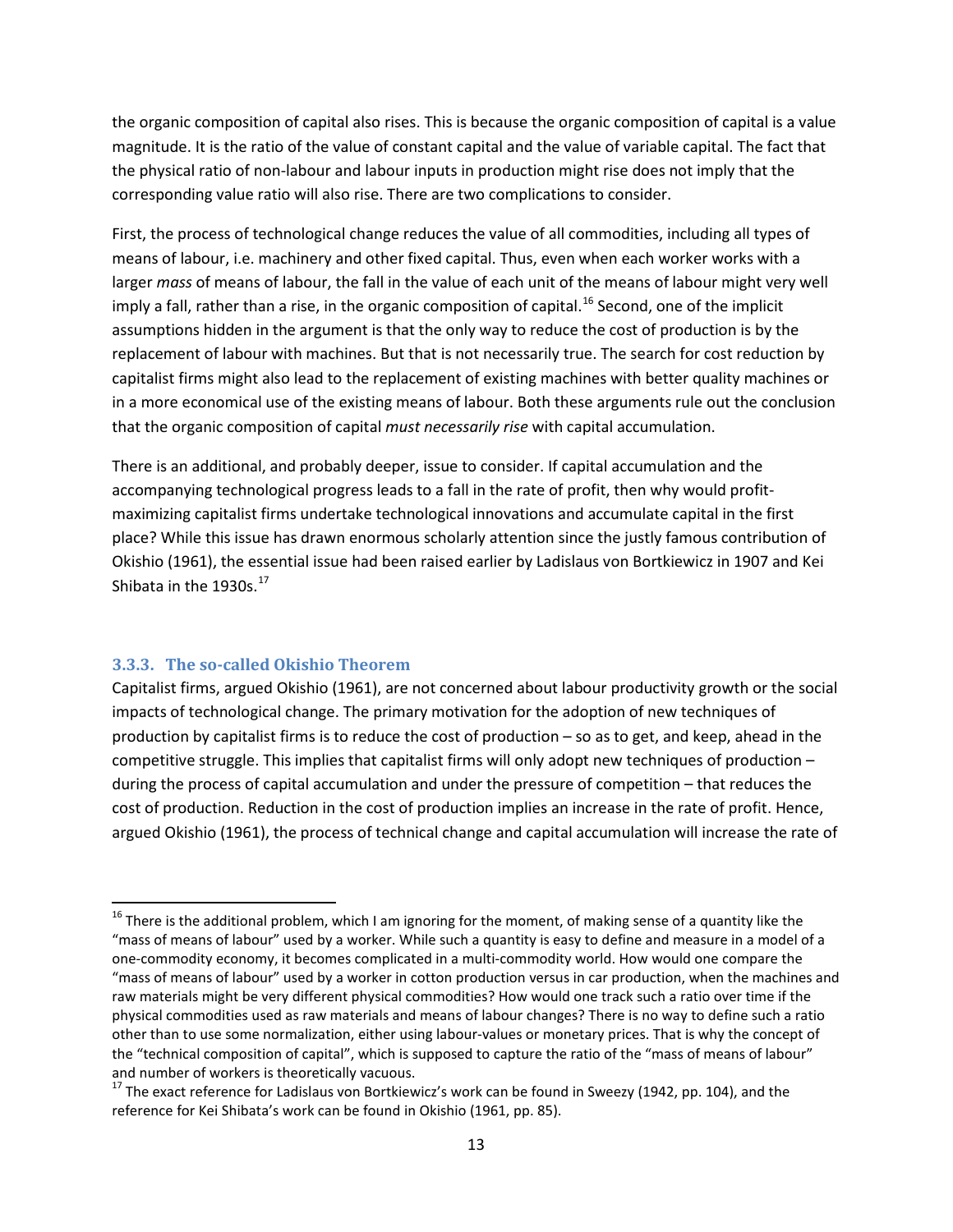profit, not reduce it, as Marx had claimed. This means that the law of the tendential fall in the rate of profit that Marx outlined in Volume Three of Capital is not valid.

Once we engage with the details of Okishio's (1961) argument, we discover two problems. First, he seems to implicitly suggest that profit-maximizing behavior of capitalist firms is incompatible with a decline in the average rate of profit. In making this claim, he ignores the difference between the rate of profit earned by an individual capitalist firm and the average rate of profit for the whole economy (or a sector of the economy). Second, his conclusion about the rise in the rate of profit rests on a specific assumption about the movement of the real wage rate. Once we remove that assumption, his main conclusion will be significantly modified.

Let us start with the first problem: it is possible for the adoption of a new technique of production to increase the rate of profit earned by the individual capitalist firm that is the innovator (the first firm to adopt the new technique) and yet to lead to a fall in the average rate of profit. In fact that is precisely how Marx had described the dynamics of technical change under capitalist relations of production in Chapter 12, Volume One of *Capital* (Marx, 1990, pp. 433-437). The innovator firm, by searching for and adopting a new technique of production, is able to produce the relevant commodity at a cost that is lower than the social average. Since the value of the commodity is determined by the social conditions of production, it remains unchanged when one capitalist firm adopts a new technique of production. Hence, by selling the commodity at its ruling price (which is its value in the context of Volume One of *Capital*), the innovator firm is able to earn a super-normal rate of profit. The super-normal profit attracts the attention of other capitalists, who try to imitate the innovator. Gradually there is diffusion of the new technology across the capitalist economy, and the new technique of production is adopted by other firms. When the new technique becomes widely used it defines the new social condition of production and determines the value of the commodity and the average of profit. Under certain conditions it is possible for the *average* rate of profit to be lower after the new technique is adopted by all capitalist firms than what prevailed before its adoption. Considering the conditions under which this might happen takes us to the second problem in Okishio's (1961) argument.

Okishio (1961) makes an important assumption in his analysis: the real wage rate remains unchanged even as the economy moves from using the old to using the new technique of production. This is the key assumption that drives his result about the rise in the rate of profit, and it is easy to see why. Since the new technique of production reduces the overall cost of production, it implies a fall in the value of the commodity.<sup>[18](#page-1-9)</sup> Hence, a larger quantity of use-values can be produced with the same amount of labour or the same amount of use-values can be produced with the same amount of labour. If the real wage rate remains unchanged, the total increase in the productivity of labour would be appropriated by capitalists. Hence, it is not surprising that, in such a case, the rate of profit would rise, as Okishio (1961) argues. But there is no reason why the real wage rate must remain constant during the process of technical change. The real wage rate is the result of a complex bargaining process between capitalists and workers and there are no economic arguments that can rule out the possibility of an increase in the

 $18$  Recall that the value of a commodity is the total labour directly and indirectly required to produce it, under the currently prevailing social and technological conditions of production.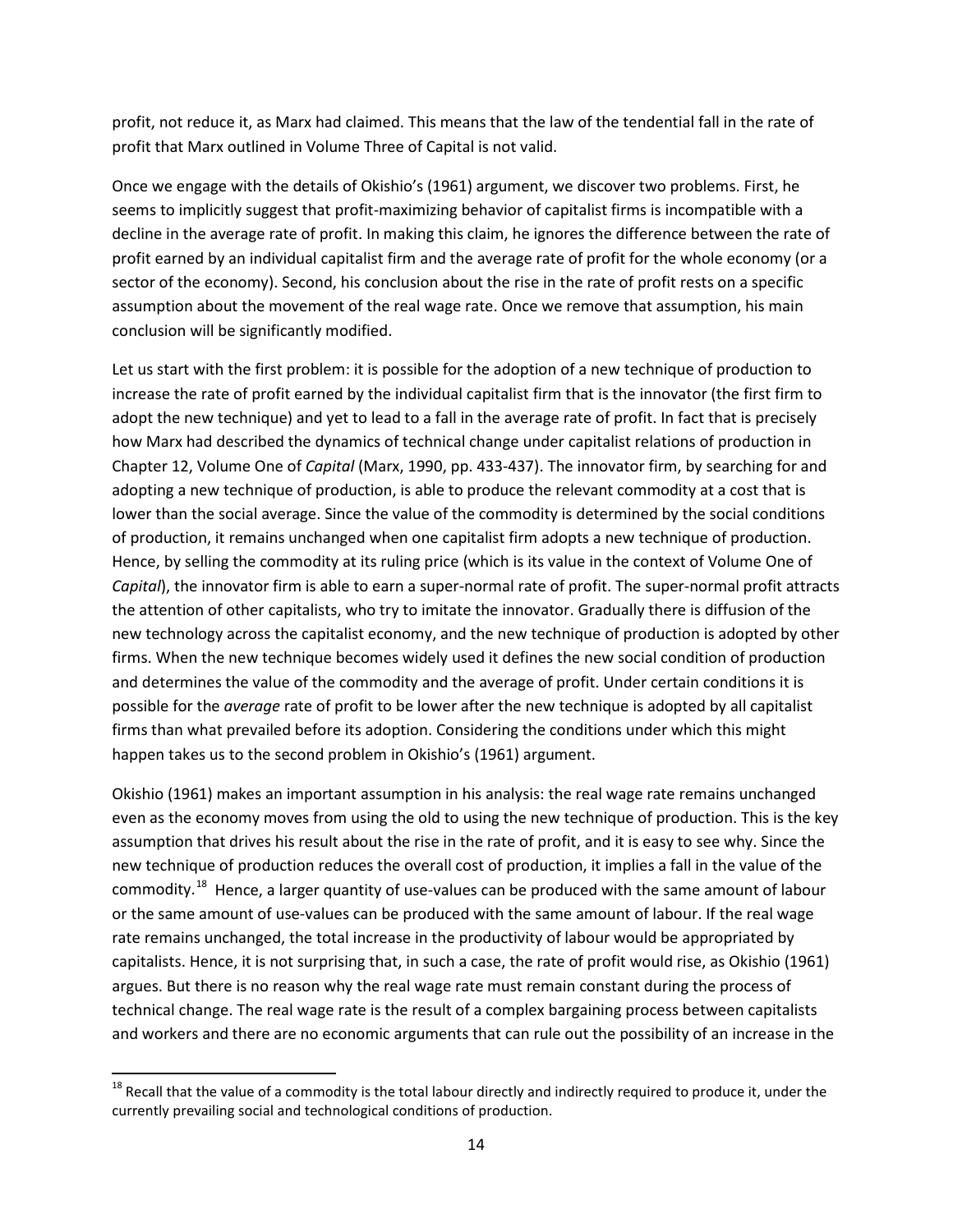real wage rate during the process of technical change. If conditions in the labour market are such that workers are able to push for an increase in the real wage rate, Okishio's (1961) result might no longer emerge, and the rate of profit might even fall.

One way to summarize the discussion on the issue of technical change and the rate of profit is to note that claims made by Marx (1990, 1991) and Okishio (1961) are special cases that can be accommodated in a more general framework. The effect of technical change on the rate of profit cannot be determined *a priori*, so that neither Marx's claim about the falling rate of profit nor Okishio's claim about the rising rate of profit is unconditionally true. Rather, the effect of technical change on the rate of profit depends on what happens to the real wage rate in comparison to changes in the productivity of the labour and the non-labour inputs to production entailed by the process of technical change. In fact we can be even more specific. In a simple model of the economy that produces only one commodity – Ricardo's corn model or models used in modern growth theory, both orthodox and heterodox – we can identify a threshold value of the growth rate of the real wage rate – let us call it the Marx-Okishio threshold – that allows us to identify conditions for the validity of Marx and Okishio's contrasting claims.

*Proposition 2. Let*  $\beta_1$  *and*  $\beta_2$  *denote the rates of growth of labour productivity and capital productivity (the output-capital ratio), respectively, which is associated with a new technique of production; and let denote the organic composition of capital of the new technique of production evaluated at prices that prevailed prior to the economy-wide adoption of the new technique of production. In such a setting, we can define a Marx-Okishio threshold as follows:*  $\alpha^* = \beta_1 + \gamma \beta_2$ . Using the threshold, we have the *following:*

- *1.* Marx's Result: If the actual growth rate of the real wage rate is higher than  $\alpha^*$ , then the average *rate of profit falls after the adoption of the new technique of production;*
- *2. Okishio's Result: If the actual growth rate of the real wage rate is lower than* ∗*, then the average rate of profit rises after the adoption of the new technique of production.*

A proof of Proposition 2 can be found in the appendix, but here let us dwell on the underlying intuition. If the rate of growth of the real wage is relatively high, i.e. above the threshold value identified in Proposition 2, then a relatively large share of the fruits of productivity growth coming from technological change is captured by the working class. In such a scenario, the rate of profit falls and we are in a world where Marx's claim holds true. On the other hand, if the growth rate of the real wage rate is low, then most of the benefits of productivity growth is captured by the capitalist class. This is manifested in the rise of the rate of profit, and we are in a world where Okishio's claim holds true. There are no theoretical or empirical grounds to believe that capitalist economies function in a way that makes either Marx's results or Okishio's results always true. Depending on the exact mechanisms that determine the growth of the real wage rate, capitalist economies might function in either fashion.

Before concluding the discussion of the Okishio theorem it is also worth noting the structural similarity between Marx's argument about the law of the tendential fall in the rate of profit and contemporary discussion of coordination problems in capitalist economies. The pressure of competition puts each capitalist in a prisoner's dilemma-like situation. If she forgoes the chance to adopt a cost-cutting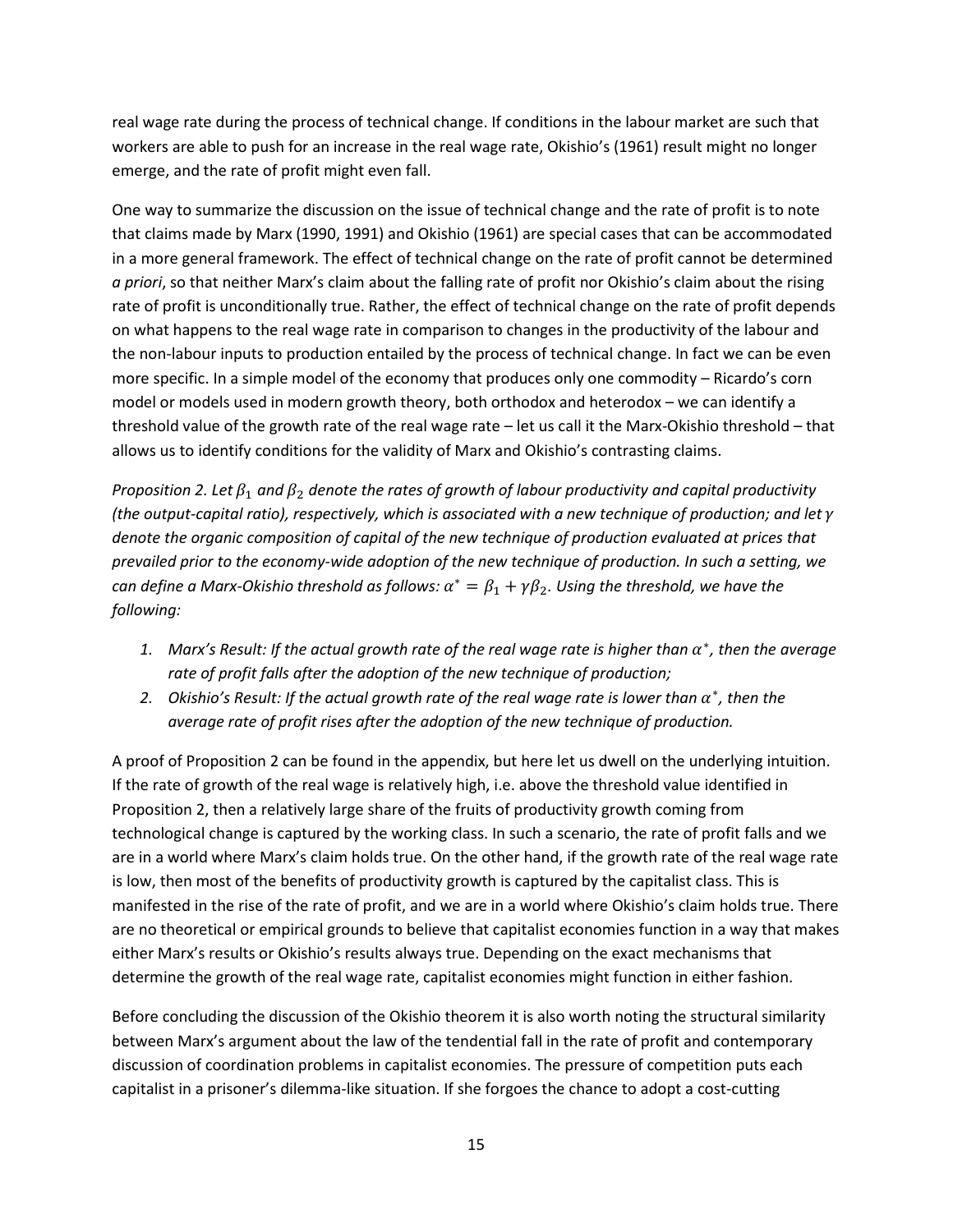technique of production, she will lose in the competitive struggle. This ever present threat of loss, which in extreme cases can mean bankruptcy, will ensure that capitalists will always search for and adopt costcutting techniques of production. It will also mean that despite the best efforts of the innovator capitalist, the new technique of production will diffuse through the economy. But neither the innovator capitalist nor the imitator capitalists can internalize the impact of technical change on the labour market into their decision making process. In some cases, it is possible for the impact of technical change on the real wages (or the value of labour power) to be such that the average rate of profit falls, and all capitalists lose (Foley, 1986, pp. 131).

# **4. Crisis of Excess Surplus Value**

In a crisis of deficient surplus, the rupture in the economy-wide circuit of capital is proximately caused by a fall in the rate of profit, which is, in turn, caused by an insufficiency of aggregate demand. There is a long tradition within Marxian political economy, which I will call the underconsumptionist tradition, which has kept the problems of aggregate demand at the very center of analysis, and it is the primary purpose of this section to discuss the arguments in this tradition. While problems of aggregate demand become salient in discussions of crises of excess surplus value, there have also been some attempts to follow Marx's discussion on finance in Volume Three of *Capital* in developing a parallel argument regarding a mechanism that becomes important in a crisis of excess surplus value: financial fragility (Duménil and Lévy, 2013). The analysis of problems of financial fragility in capitalist economies from within a Marxian framework is in its infancy. Hence, while I offer some brief remarks on the problems of financial fragility, my main comments on the crisis of excess surplus value will be reserved for a discussion of the tendency towards underconsumption.

## **4.1. Underconsumptionism**

The key claim of the underconsumptionist strand of thinking, both within and outside Marxian political economy, is that, left to itself, the capitalist system is unable to generate enough aggregate demand to sustain a positive rate of growth of the system. The underconsumptionist argument comes in two variants, with two versions of the first variant. The first variant works with a two department conception of the economy, with one department producing means of production and the other producing means of consumption. While we find a rather crude version of this first variant in the writings of early underconsumptionists like Sismondi and Rodbertus, a more sophisticated version was developed in Sweezy (1942). The second variant moves away from the two department conception of the economy and instead presents its argument within an aggregate, macroeconomic framework more in line with the work of Keynes and Kalecki than the framework used by Marx. A well-developed version of this variant of the underconsumptionist argument is presented in Baran and Sweezy (1966). I discuss each of these strands in detail below.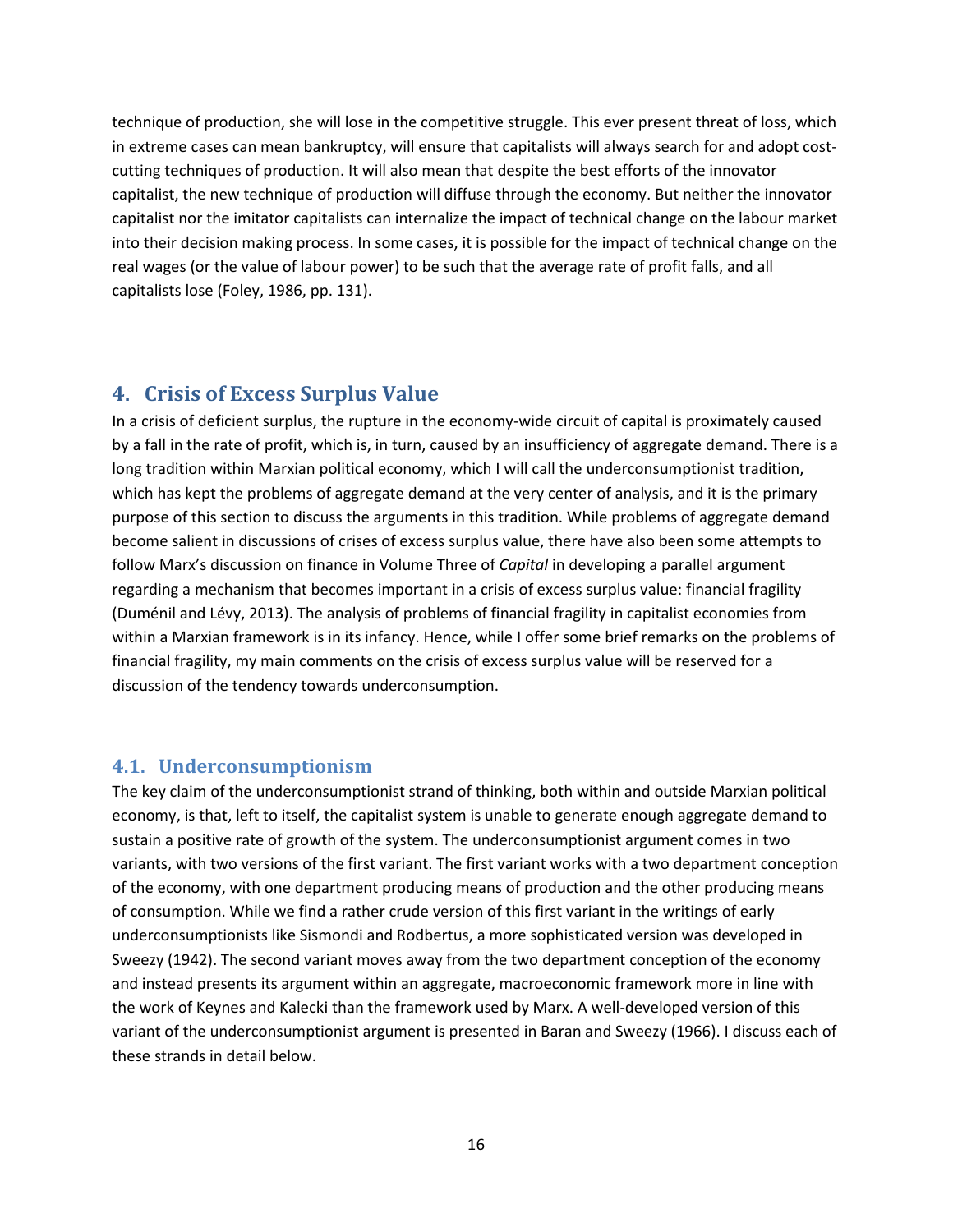## **4.1.1. First Variant of Underconsumptionism**

There are at least two versions of the first variant of the underconsumptionist argument, and in presenting them I draw on Shaikh (1978).

## *First Version*

The first version, developed by early underconsumptionists, advances the claim that a typical capitalist economy is incapable of self-expansion on the basis of internally generated aggregate demand. There are two key ingredients of this argument, the demand gap and vertical integration, and let us take these up in turn.

To understand the notion of "demand gap", let us note that, starting from the total (gross) output of commodities, if we remove the portion that is used up in the production process, we will get the net output. The net output corresponds, and is equal in value, to the total income earned by all agents involved in the production process. If, for simplicity, we assume that there are only two classes involved in production, capitalists and workers, then the sum of all profit income (surplus value) and all wage income (variable capital) is equal to the value of the net output.

To bring the focus on the problem of demand, let us ask the following question: who will purchase the net output? A portion of the net output will be purchased by workers – using their wage income. Even if workers spend all their income on consumption, they will not be able to purchase the total net output. This is because the value of net output is the sum of wages and profits, and since the latter is some positive quantity in capitalism, the value of net output is larger than the total wages. This leaves a "demand gap", i.e. a portion of the net output that remains to be sold even after all wages have been spent.

To grasp the concept of vertical integration, let us divide total social production into two departments. The first department, called Department I, consists of capitalist firms that produce means of production, including machines, raw materials, fuel, etc. The second department, called Department II, produces means of consumption, like food, clothing, health care, entertainment, etc. Early underconsumptionist thinkers conceived of Department I as being completely subsumed under Department II. Thus, according to this line of thinking, the output of Department I is only used as "inputs" to the production process in Department II. An alternative way of stating this is to say that the economy is vertically integrated.

There is an important implication of this conception of a vertically integrated capitalist economy. Since the output of Department I functions only as inputs to the production process in Department II, this means that the net output is only composed of the output of Department II. Let us call the part of net output that remains after all the wage income has been spent as the "surplus product". Since the surplus product is a part of the net output, this also implies that the surplus product is composed only of the output of Department II.

We are now ready to lay out the basic argument of the first variant of underconsumptionism. Consider a capitalist economy with a zero demand gap. The fact that the demand gap is zero means that the total surplus value is used to purchase the surplus product – that is the only way that the demand gap can be closed. Since the surplus product is composed entirely of the output of Department II, it means that the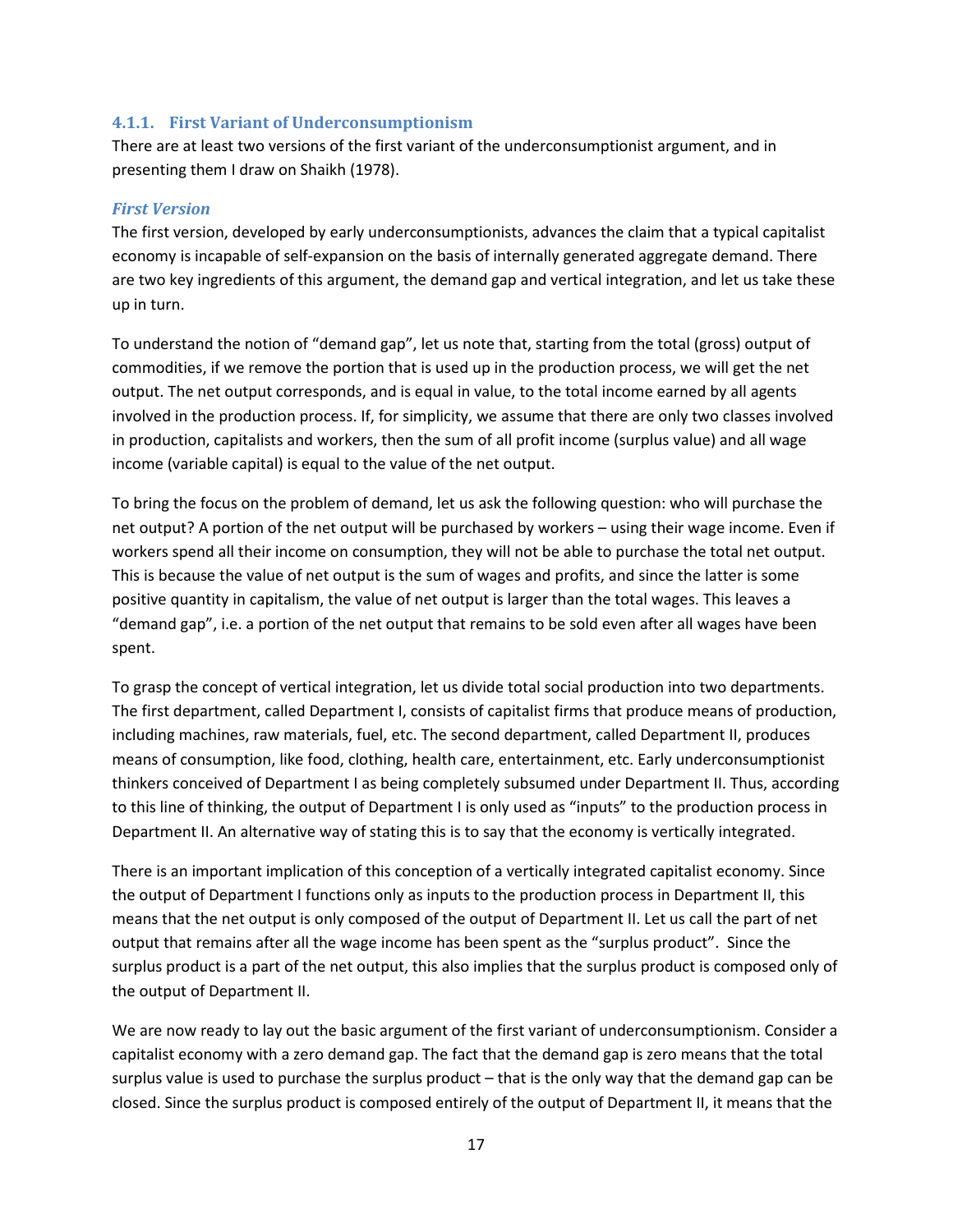whole surplus value has been spent on purchasing consumer goods. Hence, there is zero investment in this economy, i.e. none of the surplus value was used to purchased means of production and increase the scale of production. This means that the economy has no capital accumulation and, hence, can only have zero growth. A capitalist economy, according to this early underconsumptionist vision, is not capable of sustaining positive rates of growth on the basis of internally generated aggregate demand.

We can arrive at the same conclusion by a slightly different route. Let us consider a capitalist economy with a zero demand gap. As we have noted above, this means that all the surplus value is used by capitalists to purchase consumer goods. What will happen if some capitalists save and invest part of the surplus value to increase the scale of production? If capitalists save a part of the surplus value and invest it, i.e. use a part of the surplus value to purchase means of production and labour power and increase the scale of production, this will have two effects. First, there will be a net decline in the demand for the output of Department II. Why? There will be a decrease in demand due to the saving out of surplus value; but there will be an increase in demand given by the part of this saving that is used to purchase labour power (which will be used by workers to purchase consumption goods). Since the former is larger than the latter (as long as some of the surplus value is used to purchase additional means of production), there will be a net decline in the demand for the output of Department II. The second effect of saving/investment of surplus value will be an increase in the output of Department II (unless all the additional investment goes towards the production of additional means of production, an unlikely scenario). Thus, the output of Department II increases exactly at the same time as demand declines, leading to a problem of realization. The overall result will be an increase in excess capacity in Department II, leading to a reduction in investment and growth. Thus, the impulse towards capital accumulation and growth, coming from saving and investment, is self-defeating. The natural state of a capitalist economy, the early underconsumptionists argued, is a state of stagnation.

A particularly interesting extension of this argument comes from considering the problem of growth of capitalist economies when there is an increase in income inequality. This could come about, for instance, due to stagnant real wages in the face of growing labour productivity. If labour productivity increases but real wages do not, that increases the share of surplus value in total value added. Since the value of surplus product is equal to the surplus value, a shift in the distribution of income away from wages will increase the surplus product. By the logic of the underconsumptionist argument, this would widen the demand gap and heighten the tendency towards stagnation in the capitalist economy.

How do we assess the strength of this version of the underconsumptionist argument? The basic problem in this variant of the underconsumptionist argument is the faulty conception of the surplus product – understood to be composed entirely of consumer goods – that comes from conceiving the economy as a vertically integrated production system. If the economy is conceived as a vertically integrated system, then the output of Department I (machines, for instance) can only be used as inputs into Department II. But this is not true. Machines can be used for producing machines, i.e. the output of Department I can be used as inputs into Department I itself. Thus, conceiving the economy as a vertically integrated production system is problematic.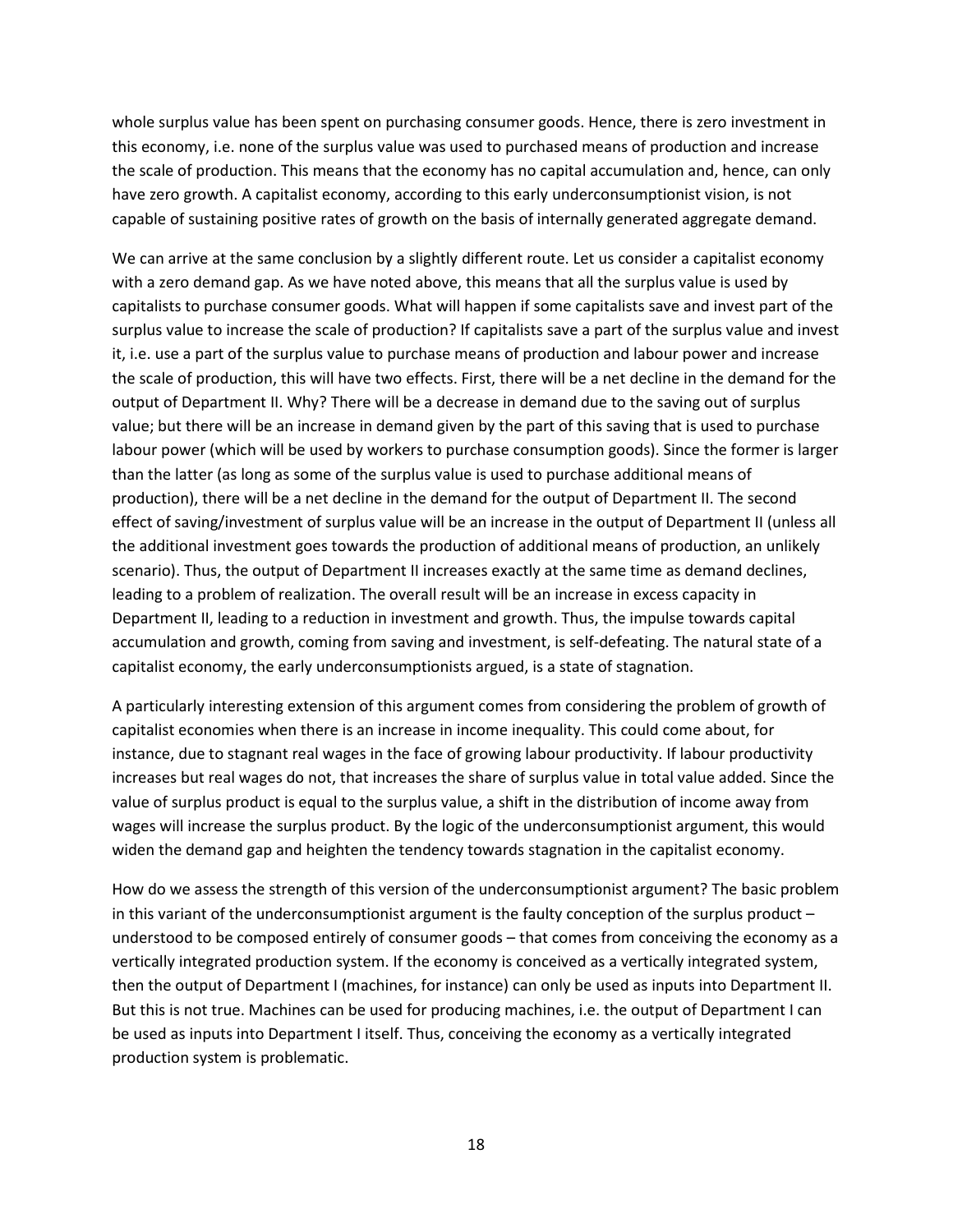A better way to conceptualize the relationship between Department I and II is to use the reproduction schemas that Marx developed in Chapters 20 and 21 of Volume Two of *Capital* (Marx, 1992). If we use Marx's reproduction schemas, we can demonstrate that a capitalist economy is able to generate, under certain conditions that relate to the *proportionality between the two departments*, adequate aggregate demand to purchase the total output of commodities. We can demonstrate this result not only for a capitalist economy undergoing simple reproduction, i.e. a zero growth system, but also for a capitalist economy undergoing reproduction on an expanded scale, i.e. when it grows at some positive rate of growth. In fact, savings and investment out of surplus value, the main source of problem for the capitalist economy as depicted in the underconsumptionist argument, now becomes the driver of growth of the system. Not only is the system capable of generating self-sustaining positive rates of growth, if the ratio of the sizes of the two departments is "correct", then the system can smoothly reproduce over time, i.e. it would be plagued neither by problems of shortage nor of glut on its growth path.

To state this result formally, we need to specify three parameters characterizing the economy, related, respectively, to the technology of production, the degree of exploitation of workers, and the investment propensity of capitalists.<sup>[19](#page-1-10)</sup> In writing these parameters, we will use subscripts  $I$  and  $II$  to identify the two departments.

Let  $k_I$  and  $k_{II}$  denote the share of variable capital in total capital outlays in the two departments; these parameters, being functions of the organic composition of capital, characterize the technology of production used in the two departments. A higher value of the organic composition of capital, which could come about due to an increased capital intensity of production, leads to a lower share of variable capital in total capital outlays. Let e denote the rate of exploitation (ratio of surplus value and variable capital) that is common in both departments; a higher value of the rate of exploitation implies that more surplus value is extracted from workers for each unit of variable capital advanced. Let  $p_I$  and  $p_{II}$  refer to the share of surplus value reinvested into production in the two departments; these characterize the investment behavior of capitalists in the two departments, with higher values of  $p_I$  or  $p_{II}$  capturing a higher propensity to invest.

*Proposition 3: Let*  $V_I$  *and*  $V_{II}$  *refer to the variable capital in departments I and II, respectively. If*  $k_{II}p_{II} = k_I p_I = \eta$  and the ratio of the sizes of the two departments is given by

$$
\frac{V_{II}}{V_I} = \frac{1 + e - ep_I(1 - k_I)}{\left[\frac{1 - k_{II}}{k_{II}}\right] + ep_{II}(1 - k_{II})}
$$
(4)

*then the capitalist economy can smoothly reproduce on an expanded scale at the rate of growth*  $g = \eta e$ *.* 

A proof of Proposition 3 is available in the appendix. Here, let us consider the underlying intuition. Given the parameters that capture technology, exploitation and investment behavior in the two departments,

 $^{19}$  The formal analysis in this section draws on Harris (1977, chapter 10) and Foley (1986, chapter 5).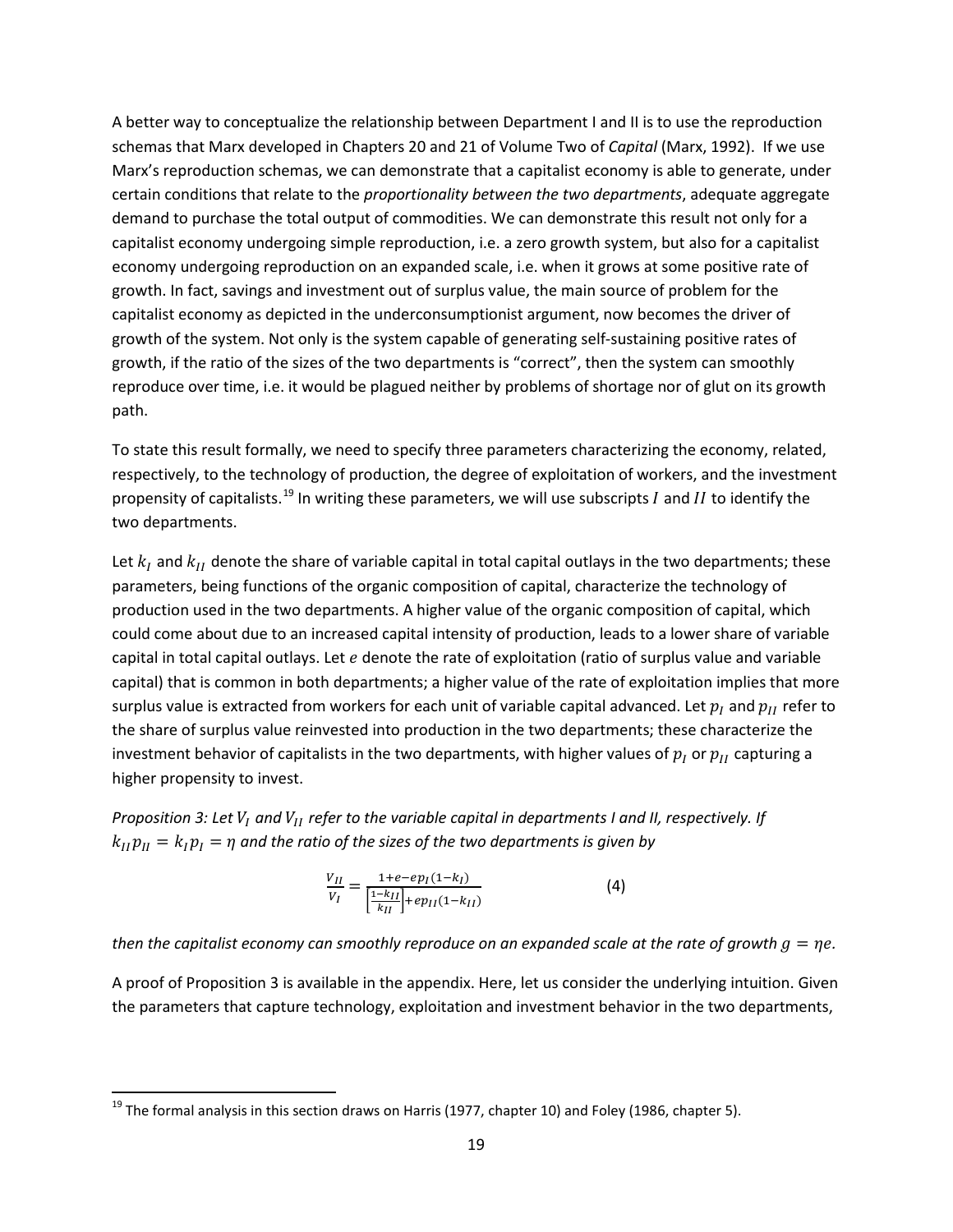the right hand side of the expression in (4) is some positive number.<sup>[20](#page-1-7)</sup> Thus, proposition 3 shows that if the sizes of the variable capitals in the two departments maintain the proportion given by the right hand side of (A3), then the capitalist economy can ensure smooth reproduction on an expanded scale. How do we know this? The condition comes from an algebraic manipulation of the condition for equilibrium – equality between demand and supply – in the market for the output of Department I (for details see section A3 in the Appendix). Hence, if this condition is satisfied, it will imply that the total demand for means of production will be exactly equal to its total supply, both expressed in terms of value. Moreover, since total social production is broken up into two departments, equilibrium in the market for means of production (the output of Department I) will automatically imply equilibrium in the market for means of consumption (the output of Department II).<sup>[21](#page-1-6)</sup> Thus, there will be neither excess demand nor excess supply in the market for means of production and in the market for means of consumption, which means that there will be smooth reproduction of the whole system of production.

The fact that the condition about the proportional sizes of the two departments given in (4) ensures smooth reproduction also highlights a possible mechanism for the emergence of crisis: *disproportionality between the two branches of production*. If the two branches are not of sizes that satisfy the condition given in Proposition 3, then smooth reproduction of the system will not be possible. Either there will be excess supply for means of production, coupled with excess demand for consumer goods, or the economy will face an excess demand of means of production as also an excess supply of consumer goods. In either case, there will be an overproduction of commodities, and the economy will be plunged into a crisis – a crisis of disproportionality, as highlighted by Tugan-Baranowsky (see Sweezy, chapter X and XII). $^{22}$  $^{22}$  $^{22}$ 

#### *Second Version*

The second, and more sophisticated, version of the first variant of the underconsumption argument is found in Sweezy (1942). The setting of his argument is the same as the one we have been using: a two department capitalist economy undergoing expanded reproduction. Following classical economists, Sweezy (1942) assumes that all wages are consumed. On the other hand, surplus value is used for four purposes: a part is consumed to keep capitalist consumption at the same level as before, another part is used to increase capitalist consumption, a third part is used to augment constant capital and a fourth part to increase variable capital. The main argument in Sweezy (1942) is developed in two steps.

The first step relates to the implications of capitalist relations of production on the growth of demand for consumption goods. It is undoubtedly true that capitalists want to increase profits to the maximum possible extent. This goal is usually achieved through two mechanisms: (a) through an increase in

<sup>&</sup>lt;sup>20</sup> Using the fact that  $k_1, k_{II}, p_I$  and  $p_{II}$  are fractions and lie between 0 and 1, it is easy to show that both the numerator and the denominator are positive.<br><sup>21</sup> In economics, this is known as Walras' Law.

<sup>&</sup>lt;sup>22</sup> An alternative formalization of the circuit of capital model can be found in Foley (1982). In that model, increases in production and realization lags can also open up a demand gap. The demand gap can either slow down the steady state growth rate of the economy or lead to a crisis.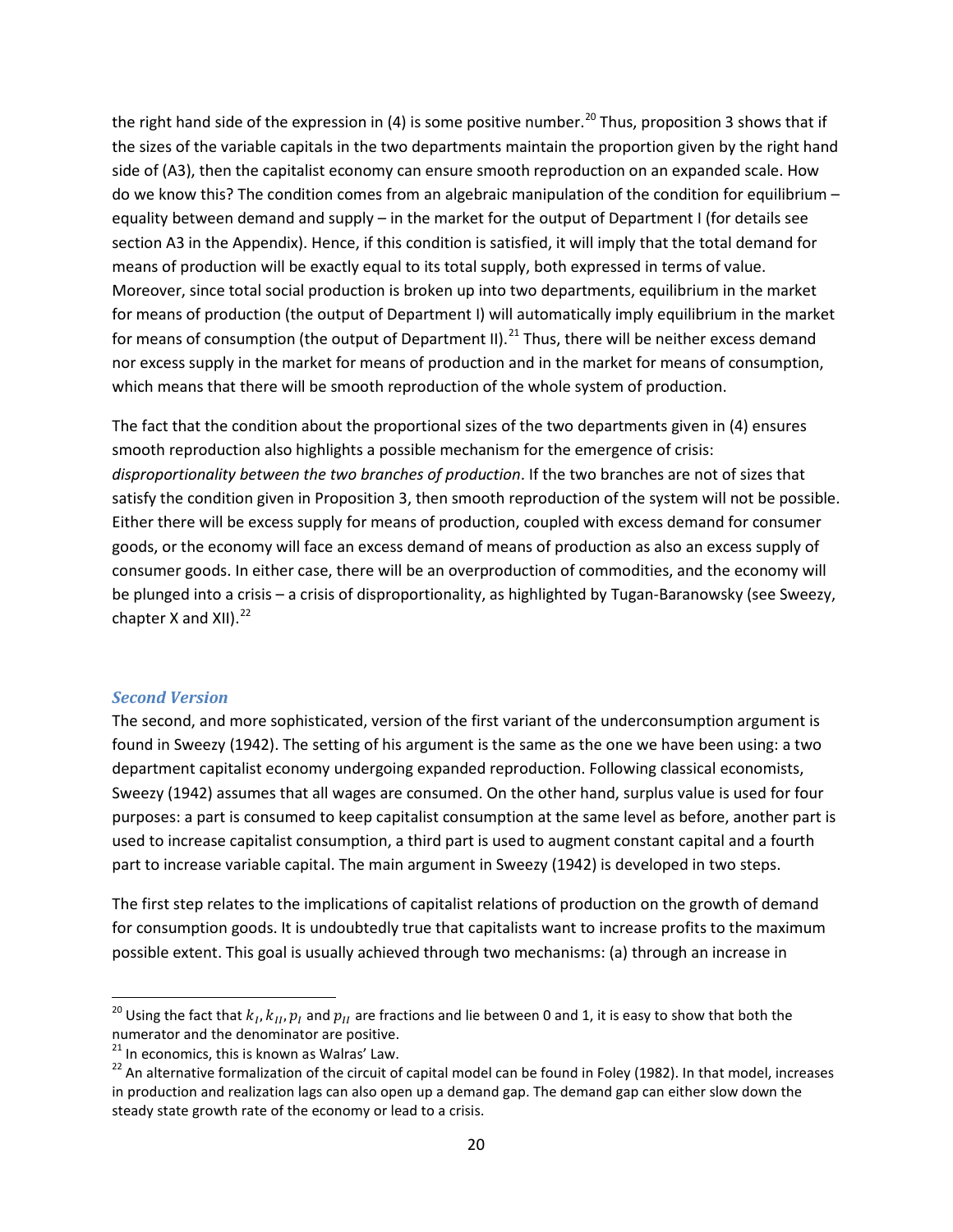accumulation as a share of surplus value, and (b) by an increase in investment as a share of accumulation. The latter comes about as a direct result of the increasing mechanization of the production process, itself an outcome of the competitive struggle between capitalists.

Consumption demand comes from two sources, wages (all of which is consumed) and the share of surplus value that is not accumulated. As capitalism develops, the rate of surplus value rises, which implies that wages decline as a share of value added. On the other hand, the competitive pressure ensures that capitalists accumulate a larger share of surplus value. Hence, the share of surplus value that is not accumulated, and which is the source of capitalist consumption demand, declines over time. Thus, the ratio of the growth rate of consumption demand to the growth rate of the capital stock declines over time. $23$ 

The second step of the argument looks at the logic of production from a technological perspective. Sweezy (1942) believes that there is a constant and stable ratio between the capital stock and the potential output (or supply) of consumption goods. This is the key underlying assumption about technology and implies that the ratio of the growth rate of the supply of consumption goods to the growth rate of the capital stock is a constant. If we bring the results from the two steps together, we see the key point of the argument: the ratio of the growth rate of the demand for consumption goods to the growth rate of the supply of consumption goods falls over time. Hence, at some point, the supply of consumption goods overshoots demand, pushing the economy towards an acute realization problem.

How do we assess Sweezy's (1942) argument about the tendency towards underconsumption? There is a basic flaw in the above argument and relates to a faulty assumption about technology (Shaikh, 1978). There is no reason why the capital stock must maintain a constant and stable relationship to the potential supply of consumption goods. The stock of capital can be increased, with investment, to produce more means of production, in which case the potential supply of consumption goods would not change. In such a case, the ratio of the capital stock to the potential supply of consumption goods would fall, contradicting the second step of Sweezy's (1942). The upshot is that Sweezy' (1942) theory of underconsumption rests on a questionable theory of production and technology. Once that assumption is abandoned, the theory's main conclusion about the tendency towards stagnation in capitalist economies falls apart.

## **4.1.2. Second Variant of Underconsumptionism**

The second variant of the underconsumptionist argument works in an aggregate, Keynes-inspired macroeconomic framework, eschewing the distinction between Department I and Department II. A cogent version of this argument is found in the influential work by Baran and Sweezy (1966). The key claim of their work is a forceful argument that monopoly capitalism is characterized by a strong tendency towards stagnation. What is the reason for this?

<sup>&</sup>lt;sup>23</sup> Note that the growth rate of the capital stock is called investment.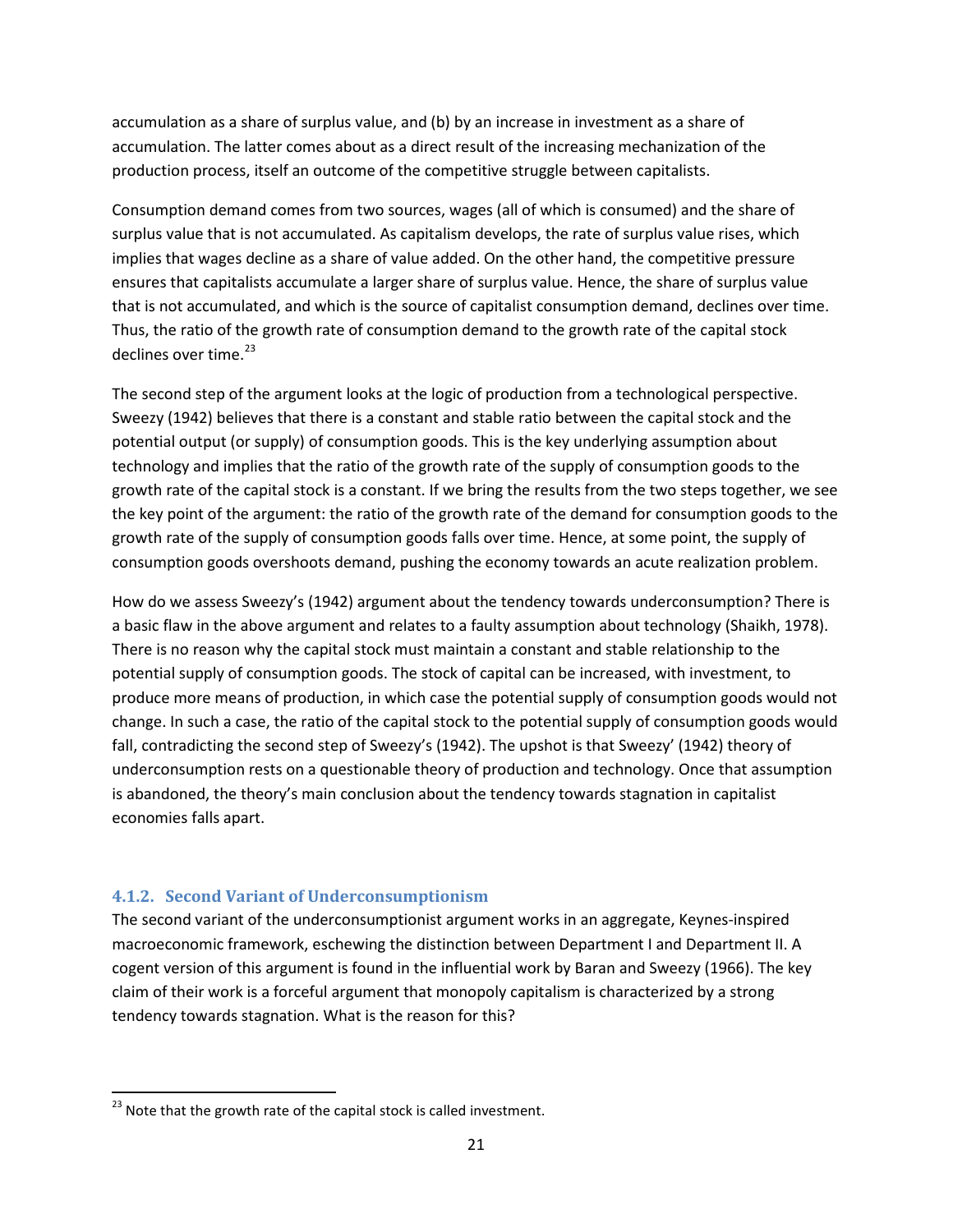"[Monopoly capitalism] tends to generate ever more surplus, yet it fails to provide the consumption and investment outlets required for the absorption of the rising surplus and hence for the smooth working of the system. Since surplus which cannot be absorbed will not be produced, it follows that the *normal* state of the monopoly capitalist economy is stagnation." (Baran and Sweezy, 1966, pp. 108; emphasis in original).

The economic reasoning underlying Baran and Sweezy's (1966) claim can be understood with the help of a diagram that is adapted from their analysis and depicted in Figure 1. The horizontal axis in Figure 1 measures the economy's capacity utilization rate, which is defined as the ratio of actual output to capacity output. On the vertical axis of Figure 1, we measure two variables: the economic surplus, and the total expenditure to absorb the surplus. The economic surplus is defined as the difference between the total output and the necessary costs of producing that output, the latter including both labour and non-labour costs of production. The total expenditure to absorb the surplus is defined as the level of expenditure in the economy that is over and above the expenditure out of wage income. Assuming, along classical political economy lines that all wages are consumed, the expenditure out of wages is equal to the full value of the wage income. Thus, the expenditure to absorb the surplus becomes the total expenditure over and above the total wage income. This can, in turn, be seen to be composed of three categories of expenditures: (a) consumption expenditure of capitalists; (b) investment expenditure by capitalists; and (c) wasteful or unproductive expenditure, i.e. expenditure to support unproductive activities, where the latter refer to all activities that do not generate surplus value.

In Figure 1, economic surplus is represented by the upward sloping lines  $S_1, S_2$  and  $S_3$ , which we call the *surplus curves* and where the subscript refers to consecutive time periods. At any point in time, for instance in time period 1, the economy has a given capacity base for production. For this given production capacity, the economic surplus is an increasing function of the capacity utilization rate and is represented in Figure 1 by the upward sloping lines  $S_1$ . Economic surplus depends positively on the capacity utilization rate because of the presence of overhead costs – cost which do not vary with the level of output. Thus, when the level of output increases, the overhead cost per unit of output falls. If the variable cost remains more or less constant, then for any price level, the surplus increases with the level of output. For a given capacity base, the capacity utilization rate increases with the level of output, so that the economic surplus rises with the former. This is what imparts the upward slope to the line  $S_1$ . Over time, the economic surplus curve shifts up, going from  $S_1$  to  $S_2$  to  $S_3$ , and so on, and this long run movement is the key element of Baran and Sweezy's (1966) argument. But before we discuss the long run dynamics, let us look at the short run equilibrium.

At any point in time, the level of expenditure to absorb the surplus is an upward function of the capacity utilization rate and is represented in Figure 1 as the upward sloping *expenditure curve*, E. One of the components of the expenditure stream that absorbs the surplus is investment expenditure by capitalist firms, and this is likely to be an increasing function of the capacity utilization rate. As capitalist firms operate with a higher proportion of their full capacity, they are going to be more likely to start planning for adding to that capacity, and hence investing. Thus, even if the other two components of expenditure do not depend on the capacity utilization rate, the total expenditure to absorb the economic surplus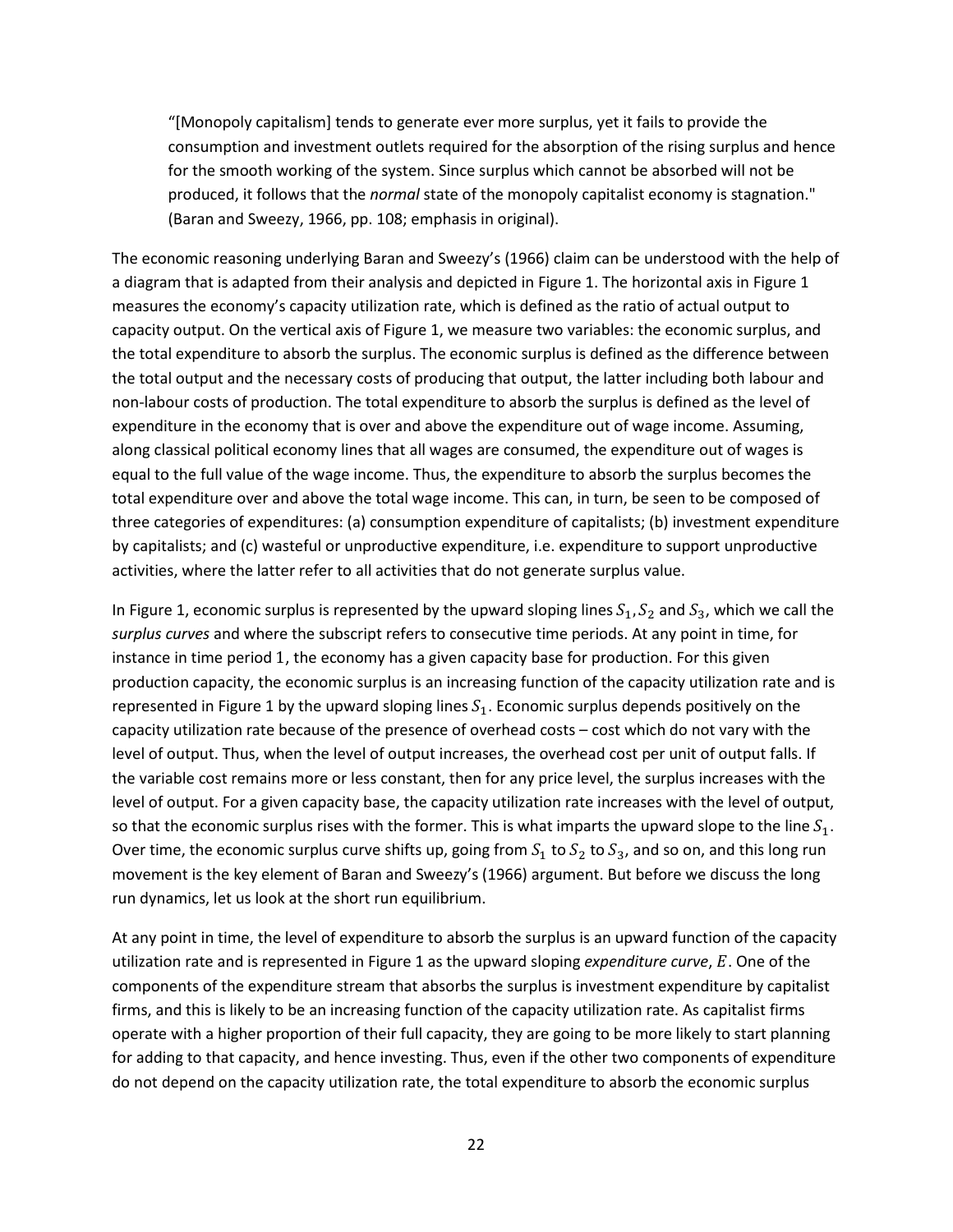would be an increasing function of the capacity utilization rate. This is what gives the upward sloping expenditure curve  $E$  in Figure 1.



Figure 1: *Short run and long run equilibrium in a monopoly capitalist economy. The upward sloping surplus curves,* 1, 2 *and* 3*, represent the amount of economic surplus generated by the system as a function of the capacity utilization rate. The upward sloping expenditure curve represents the level of expenditure that can absorb the economic surplus as a function of the capacity utilization rate. The intersection of the two curves gives the equilibrium rate of capacity utilization in the economy in the short run. Over time, the surplus curve shifts up. This leads to a downward drift of the equilibrium level of capacity utilization.*

The short run equilibrium of the economy is given by the intersection of the surplus curve and the expenditure curve. For instance, in period 1, the intersection is given by the point  $A$ , so that the corresponding level of the capacity utilization rate is represented by  $u_1$ . The meaning of the short run equilibrium, given by the capacity utilization rate  $u_1$ , is the following: the structure of expenditures in the economy is such that it can only support a utilization rate of  $u_1$  because only at this rate of utilization of production capacity does the economy generate enough demand (expenditures) to absorb all the economic surplus. In the long run, the surplus curve shifts up, moving from  $S_1$  to  $S_2$  and then to  $S_3$ and so on. The equilibrium in the economy moves from  $A$  to  $B$  to  $C$  and so on. The corresponding level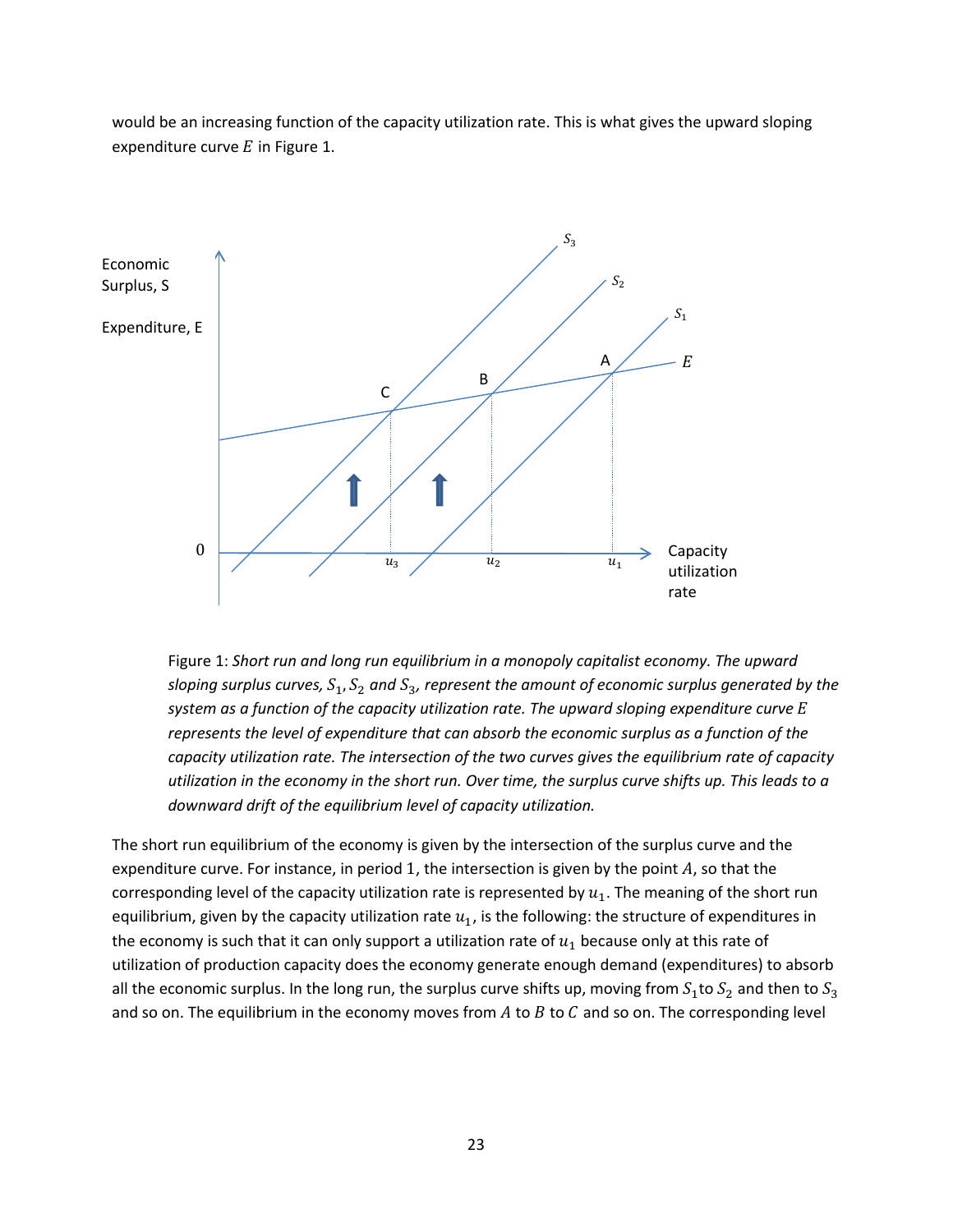of the equilibrium capacity utilization rate falls from  $u_1$  to  $u_2$  to  $u_3$  and a monopoly capitalist economy sinks "deeper and deeper into a bog of chronic depression." (Baran and Sweezy, 1966, pp. 108).  $^{24}$  $^{24}$  $^{24}$ 

It is obvious that the key mechanism pushing the economy towards stagnation, i.e. towards lower and lower rates of utilization of production capacity, is the constant upward movement of the surplus curve. What is the reason for that? Monopoly capitalism is a system made up of giant corporations. In sharp contrast to firms in competitive capitalism, which were price takers, the giant corporations making up monopoly capitalism are price makers, i.e. they "can and do choose what prices to charge for their products". In a system composed of price takers, "price competition is banned as a legitimate weapon of economic warfare". Prices of products are set so as to maximize the profits of the whole group of corporations producing that product or its close substitutes. While this can take various forms like cartelization or price leadership, the important implication is that such price setting behavior imparts a pronounced upward bias "into the general price level in a monopoly capitalist economy". While price competition is banned, that does not mean the end of competition, "it takes new forms and rages on with ever increasing intensity". The key impact of non-price competition on the system is that it creates and maintains strong pressures on each giant corporation to reduce its costs of production – that is how it can keep ahead of its competitors. Thus, at the aggregate level, prices are downward sticky at the same time as costs of production fall. Therefore, the difference between the two, which is the economic surplus, tends to become larger over time. In Figure 1, this is represented as the upward movement of the surplus curves over time, from  $S_1$  to  $S_2$  to  $S_3$  and so on.

There are several noteworthy points about the above argument.

First, the evolution of the equilibrium capacity utilization rate for the economy depends on the movement of both the surplus curve and the expenditure curve. Even if the surplus curve shifts up over time, the economy might still be able to sustain a high or rising rate of utilization of productive capacity if the expenditure curve also shifts up.<sup>[25](#page-1-6)</sup> Hence, without a well worked theory of the evolution of the expenditure side of the economy, the overall argument is incomplete. While a large part of Baran and Sweezy (1966) is devoted to explaining why factors that could absorb the rising surplus is not strong under monopoly capitalism – see chapters 4 through 7 of the book – that part of the argument is not as tightly developed as the part that demonstrates the tendency for the surplus to rise. The arguments about the insufficiency of aggregate demand are developed only informally and the quantitative dimension remains underdeveloped. This is problematic because the key argument is a quantitative one, viz., that expenditure to absorb the surplus (aggregate demand) is *less* than the total amount of economic surplus.

<sup>&</sup>lt;sup>24</sup> In later work, Sweezy (1981) has called this argument a crisis of overaccumulation or a tendency for overaccumulation. The essence of the argument remains the same as found in Baran and Sweezy (1966).

 $25$  An additional problem relates to the slopes of the S curve and the E curve. If the E curve is steeper than the S curve, then an upward movement of the S curve will lead to an increase in the capacity utilization rate. But this problem can be ruled out by resorting to something like a Keynesian stability condition, which would require that the E curve be flatter than the S curve.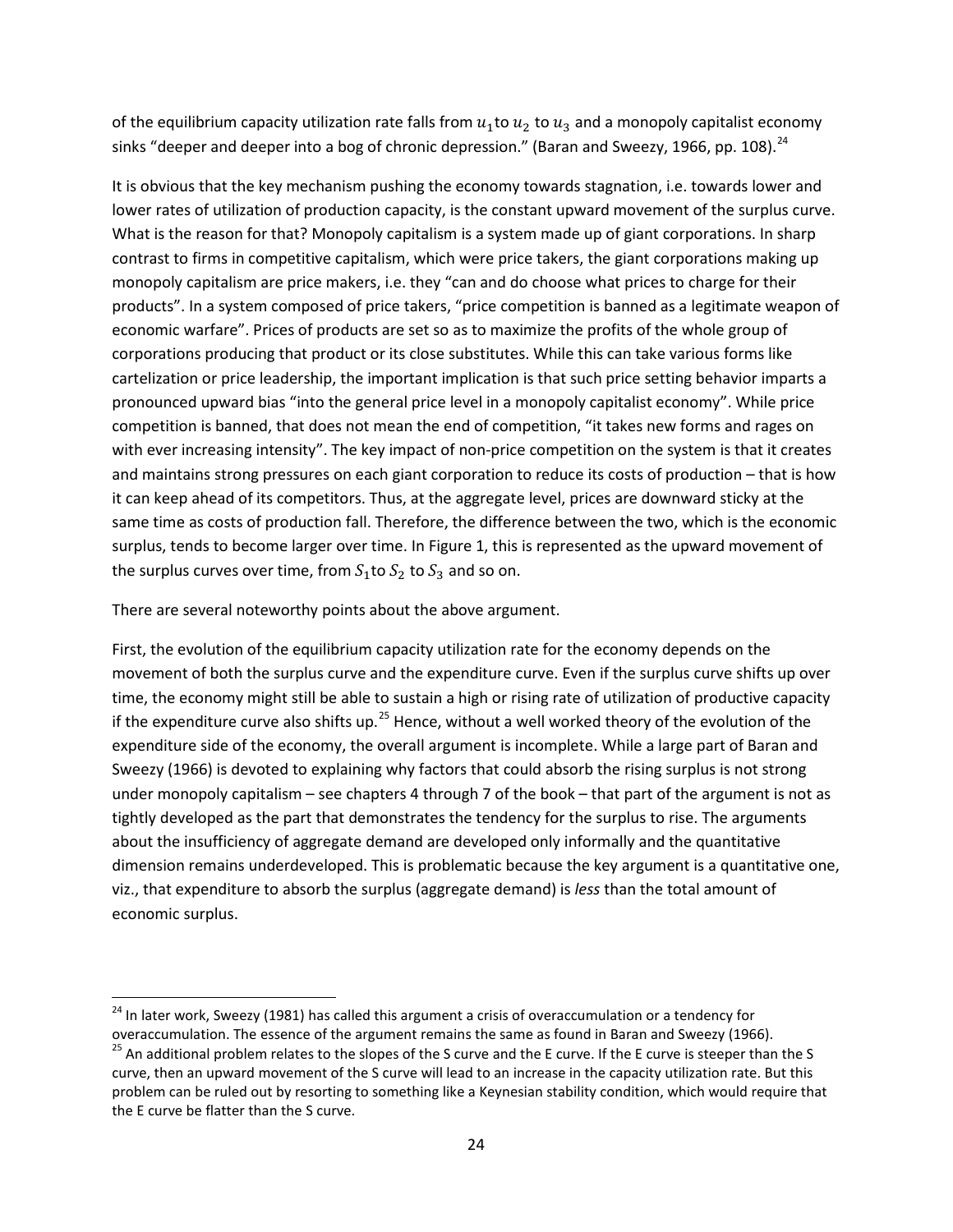Second, the argument about the tendency of the economic surplus to rise over time has an important lacuna. One of the key components of cost is the real wage rate and it is not clear why the real wage rate will have a downward trend in a monopoly capitalist economy. If we visualize the real wage rate as being determined in the labour market through a process of bargaining between firms and workers, then many factors other than the nature of firms – competitive versus oligopolistic – would impact the outcome. The organization of workers in unions, legal provisions relating to hiring and firing of workers by firms, unemployment insurance and other social security benefits, and other such factors would impact the level of real wages. Hence, despite the existence of oligopolistic firms, the real wage rate might not fall over time. If that is the case, then the economic surplus would not necessarily rise over time. The fact that real wage rates in most advanced capitalist economies rose in a robust manner for close to two decades after the second world, but then stagnated for the next three decades, suggests that there is no necessary link between monopoly capitalism and the evolution of the real wage rate. Since the real wage is a significant component of the cost of production, this raises a serious question about the key claim of the above argument that there is a tendency for the economic surplus to rise over time in monopoly capitalist systems.

A corollary of the first point is also worth highlighting. The main thrust, and the key analytical content, of the above argument is about the supply side of the economy. It relates to why the juxtaposition of oligopolistic pricing behavior and non-price competition between giant corporations leads to the generation of increasing amounts of surplus. Thus, unlike many interpretations which understand the above argument as a demand-side argument (for instance, Foster 2016), it seems that one should understand it as primarily as a supply-side argument. Re-stated in the language of contemporary macroeconomics, the above argument claims that the aggregate supply curve shifts upwards over time, and absent an equally large upward movement of the aggregate demand curve, the economy's equilibrium output falls over time. It is as if the monopoly capitalist economy is being hit by an unending stream of negative supply shocks – like the oil price rises of the 1970s or the 2000s – with stagnant aggregate demand. At best, that is a rather odd way to understand the evolution of a capitalist, competitive or monopolistic, macroeconomy.

## **4.2. Problems of Financial Fragility**

In a situation of excess surplus value, the financial system comes under severe strain (Foley, 2012). This is because the ability of the financial system to channelize surplus value into expenditure streams for the purchase of produced commodities, i.e. newly produced goods and services, gets eroded. One reason for this outcome is that in a situation of excess surplus value, the financial system is flush with funds, so that interest rates are low. When interest rates are low in a capitalist economy, it encourages speculative activity with borrowed funds, diverting funds from away from the expenditure on the produced output of commodities. Instead, the speculative activity is usually directed at purchasing key assets, like land, or shares of stock, in the hope of making capital gains.

For some time, which can even range over many years, the speculative activity becomes self-fulfilling. Economic agents use borrowed funds to purchase assets with the aim of making capital gains. If this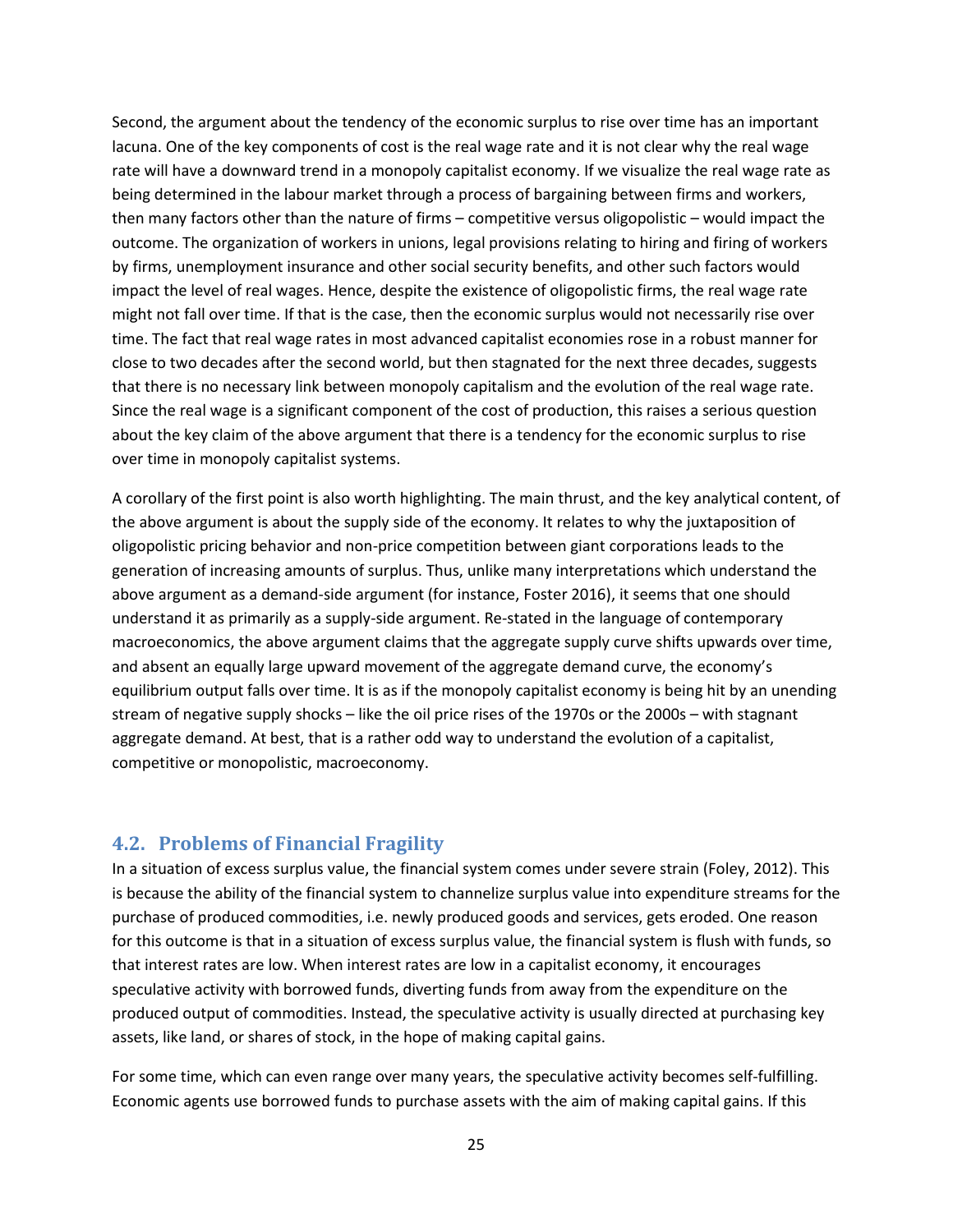activity is undertaken by a large fraction of the relevant set of economic agents, the demand for the asset rises and leads to a rise in its price. Thus, the initial expectations of the speculators are fulfilled, and it draws in more funds into the speculative activity. Thus, the speculative activity both feeds on and supports a bubble in the price of the relevant asset, i.e. a price level that is largely unrelated to the real use of the asset.

There are two effects of the speculation-driven asset price bubble. First, it leads to a 'wealth effect' that boosts debt-financed expenditures. Since the price of the relevant asset increases rapidly, owners of that asset feel wealthy. Hence, they use that asset as collateral to borrow and spend. This boost to spending allows capitalist firms to sell commodities and make profit. In effect, the problem of aggregate demand that plagues a capitalist economy generating excess surplus value is solved temporarily. Second, it increases the financial fragility of the system because it increases the share of debt-financed expenditures in the economy. Speculative activity that aims to make capital gains is largely financed with borrowed funds. Moreover, the debt-financed expenditures on commodities are also, most obviously, rely on borrowed funds. Thus, the overall result is an increase in the share of debt-financed expenditures among all expenditures.

Asset price bubbles inevitably deflate, often triggered by some event in the larger economy. As expectations turn sour, speculators leave the asset in droves, driving down its price precipitously. This brings to the fore a long and complicated chain of payment commitments that cannot be met – because they were based on the expectations of higher, or even increasing, price of the asset. Payment failures cascade through the system, roiling balance sheets and ushering in a full blown financial crisis.<sup>[26](#page-1-11)</sup> The crisis in the financial system manifests itself in outright reduction of volumes of credit, increases in the cost of credit, deleveraging by economic agents to repair balance sheets, fire sale of assets, and other related phenomena. All these processes lead to drastic falls in expenditures, reductions in aggregate demand and eventually push the economy into an economic crisis. $^{27}$  $^{27}$  $^{27}$ 

# **5. Conclusions**

Together, the interlinked processes of generation, realization and accumulation of surplus value provide the primary motive force behind the dynamics of a capitalist economy. Smooth reproduction of the

<sup>&</sup>lt;sup>26</sup> "In a system of production where the entire interconnection of the reproduction process rests on credit, a crisis must evidently break out if credit is suddenly withdrawn and only cash payment is accepted, in the form of a violent scramble for means of payment. At first glance, therefore, the entire crisis presents itself as simply a credit and monetary crisis. And in fact all it does involve is simply the convertibility of bills of exchange [i.e. promises to pay] into money. The majority of bills represent actual purchases and sales, the ultimate basis of the entire crisis being the expansion of these beyond the social need. On top of this, however, a tremendous number of these bills represent purely fraudulent deals, which now come to light and explode; as well as unsuccessful speculations conducted with borrowed capital, and finally commodity capitals that are either devalued or unsaleable, or returns

that are never going to come in." (Marx, 1991, pp. 621).<br><sup>27</sup> For discussions of the role of the financial system in the 2008 crisis, see Dumenil and Levy (2011) and Kotz (2015).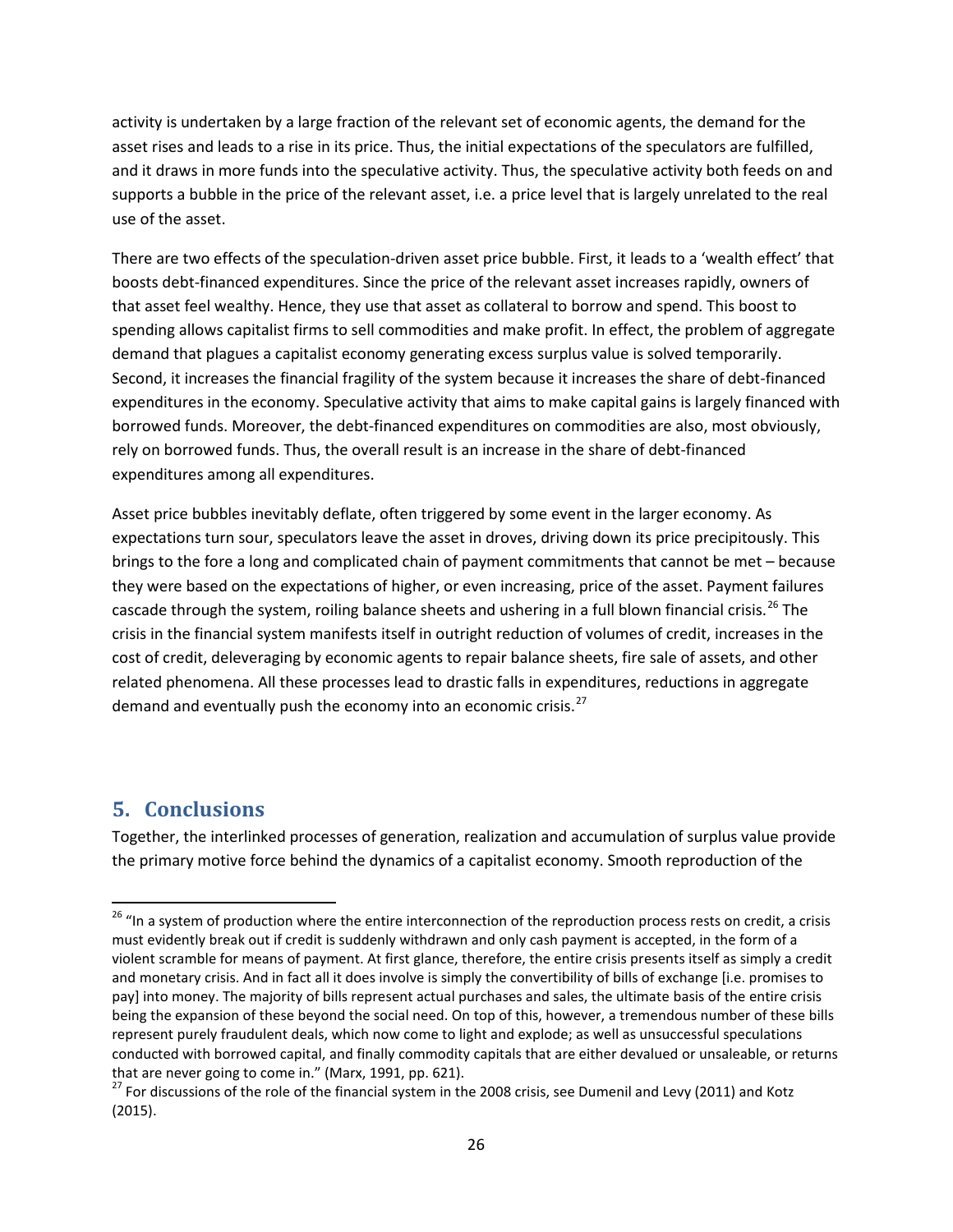system requires that the unity of these three key processes be maintained. And to do so, the system needs to produce the 'correct' amount of surplus value, neither too little nor too much. Since it is an unplanned and contradictory system, resting ultimately on the contradiction between use value and exchange value of the commodity form of production, a capitalist economy is neither able to know the 'correct' amount of surplus value nor produce it any sustained manner. It is forever plagued by one or the other of two problems: production of too much surplus value or production of too little surplus value. Under the former scenario, the economy faces a crisis of excess surplus value, and in the latter case, a crisis of deficient surplus value.

Both types of crisis represent deep and prolonged interruptions of the economy-wide circuit of capital and manifest themselves as crises of overproduction, the accumulation of stocks of unsold and unsalable commodities. The proximate cause of both types of crisis is a drop in the rate of profit, which leads to sharp cutbacks in capital outlays, thereby interrupting the circuit of capital. In a crisis of excess surplus value, the drop in the rate of profit arises due to a lack of aggregate demand so that commodities cannot be sold at prices to realize the full value (and surplus value) of commodities. In a crisis of deficient surplus value, on the other hand, the rate of profit falls not because of insufficient aggregate demand but because of technological or social factors. Either the organic composition of capital rises or the rate of exploitation falls, leading to a fall in the rate of profit even when commodities are sold at their full values (or prices of production).

The synthetic account of Marxist approaches to capitalist crises that has been presented in this paper offers a fresh perspective on several important controversies that have marked this literature.

The controversy between proponents of the 'falling rate of profit' crisis tendency and the 'problems of demand' crisis tendency that has raged on for decades seem, from the perspective of the analysis of this paper, rather unproductive and even unnecessary. Capitalist economies are prone to both types of crises, the first when the system generates too little surplus value and the latter when it generates too much. There is no theoretical reason to believe that capitalist economies will be plagued by only one or only the other. Depending on the configuration of the capitalist economy, it can be witness either type of crisis. If this is true, then the task of Marxist research would not be to try to identify *the* crisis tendency that is valid for all situations, but rather to study particular configurations to see which crisis tendency seems more likely – a concrete analysis of a concrete situation.

A second, and related, controversy has focused on the role of aggregate demand in capitalist economies. The analysis of capitalist dynamics carried out with Marx's schemes of reproduction, both in cases of simple and expanded reproduction, demonstrate that capitalism can indeed generate adequate demand for the commodities produced. Thus, simple minded underconsumptionist arguments, like those presented by Rosa Luxemburg, are logically incorrect. But, while recognizing the logical problems of all variants of the underconsumptionist arguments, it is important to also stress the following point that Kalecki (1971) noted: the fact that capitalism *can* generate adequate aggregate demand does not mean that it always *will*. Capitalist reproduction rests on the unity of two separate phases, the generation of surplus value and the realization of surplus value. Since capitalism is not a planned system, there is no automatic mechanism to ensure that all the surplus value that is generated will also be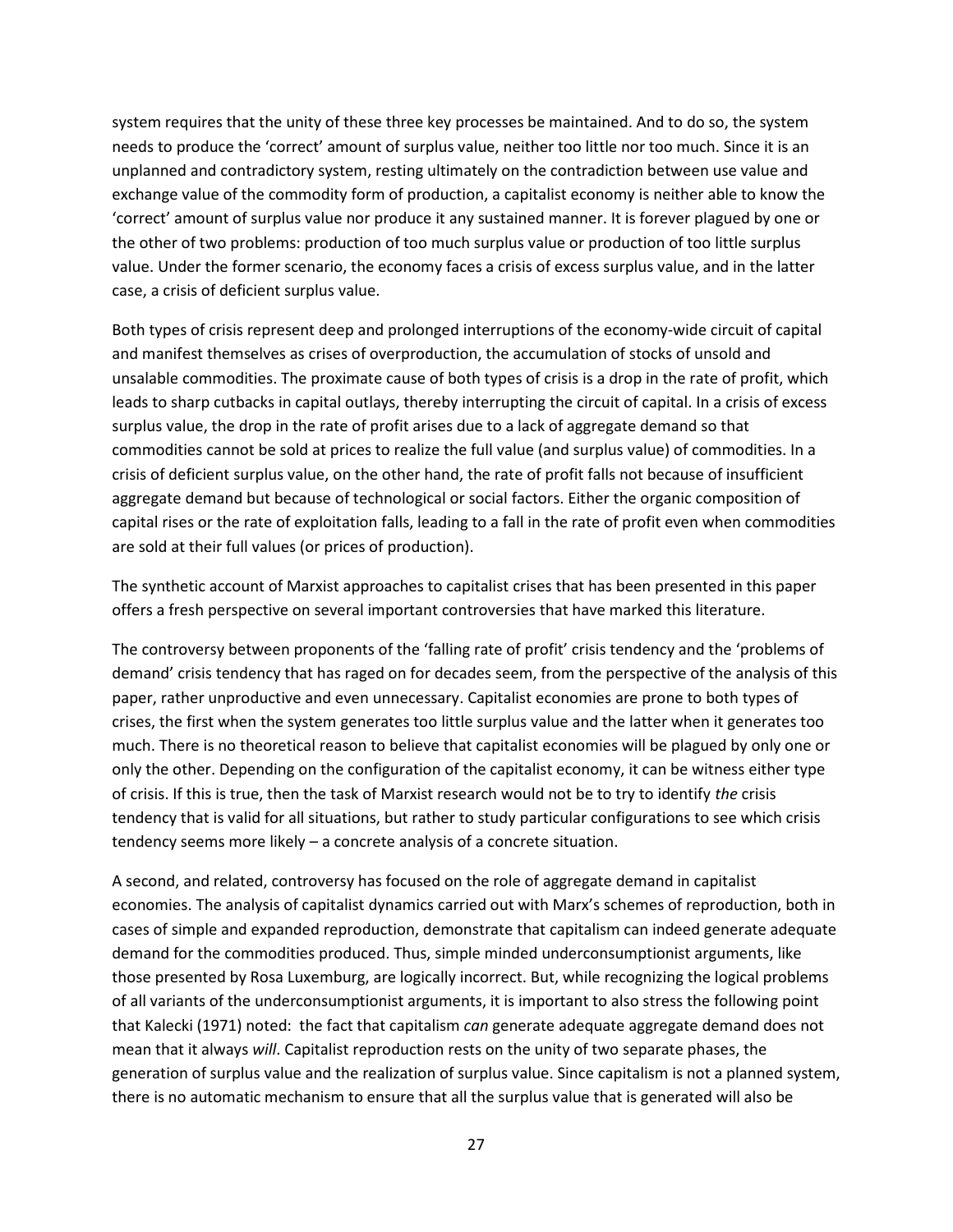realized. Hence, the problem of effective demand is very real in capitalism. But to locate the source of the problem, one needs to move beyond underconsumption theory, both from its simple and sophisticated versions, and develop a theoretically informed and empirically grounded theory of long run capitalist investment.

Modern heterodox macroeconomics, working within a framework that comes out of the work of Keynes and Kalecki, has incorporated explicit investment functions into models of growth and distribution. The 'investment function' is precisely an attempt to capture the determinants of capitalist expenditure on capital outlays, and thus fills the lacunae in Marxist underconsumptionist arguments. The general conclusion of this literature is that capitalist economies can be either "wage-led" or "profit-led"; economic theory cannot rule out one or the other. Moreover, when a capitalist economy is profit-led, a shift in income towards workers will *not* lead to an increase of the growth rate of the economy. Thus, the key intuition of underconsumptionist thinking – that a shift in income distribution in favor of workers – will ameliorate problems of aggregate demand and boost growth does not always hold even in models of growth that explicitly allow output to be demand-determined. In addition, a large body of empirical evidence seems to suggest that advanced capitalist economies, especially when international trade is taken into account, are profit-led (Barbosa-Filho and Taylor, 2006; Kiefer and Rada, 2015). Thus, a more nuanced view about the role and constraints of demand is needed than the one that comes out of the underconsumptionist tradition.

The third controversy relates to the so-called Okishio theorem, which has been interpreted as disproving Marx's claim that the average rate of profit has a tendency to fall in capitalist economies. Much of this controversy also seems, with the benefit of hindsight, needless. There are no theoretical grounds to claim that, due to technological change, the rate of profit will have a tendency to always fall (as Marx claimed) or that it will have a tendency to always rise (as Okishio claimed). A careful analysis shows that the impact of technological change on the rate of profit depends crucially on what happens in the labour market. If the real wage rate rises sharply during the period of technological change, the rate of profit will have a tendency to fall; on the other hand, if the real wage rate does not rise fast enough, the rate of profit might rise. The idea that there is no necessary contradiction between the claims advanced by Marx and Okishio, and that whether the rate of profit falls or rises after the adoption of a new technique of production ultimately depends of how the real wage rate behaves, is, surprisingly, present right in the paper by Okishio (1961) – the origin of the whole controversy.<sup>[28](#page-1-7)</sup> The same idea was highlighted by Foley (1986, chapter 8). But the subsequent literature, perhaps bent on polemics, has ignored this basic fact.

I would like to end by pointing out that the study of crisis tendencies in capitalist economies is an extremely important and integral part of Marxist political economy. It separates Marxist approaches from both the neoclassical and Keynesian (or post-Keynesian) approaches to the study of the dynamics

<sup>&</sup>lt;sup>28</sup> "... however large the organic composition of capital may become, the general rate of profit must increase without an exception, only if the newly introduced technique satisfies the cost criterion *and the rate of real wage remains constant*. And we can safely say that every production technique introduced by capitalists reduces the cost of production in terms of prevailing prices and wages. Therefore, we must accept the conclusion that every technical innovation adopted by capitalists in basic industries necessarily increase the general rate of profit *unless the rate of real wages rises sufficiently*." (Okishio, 1961, pp. 92, emphasis added).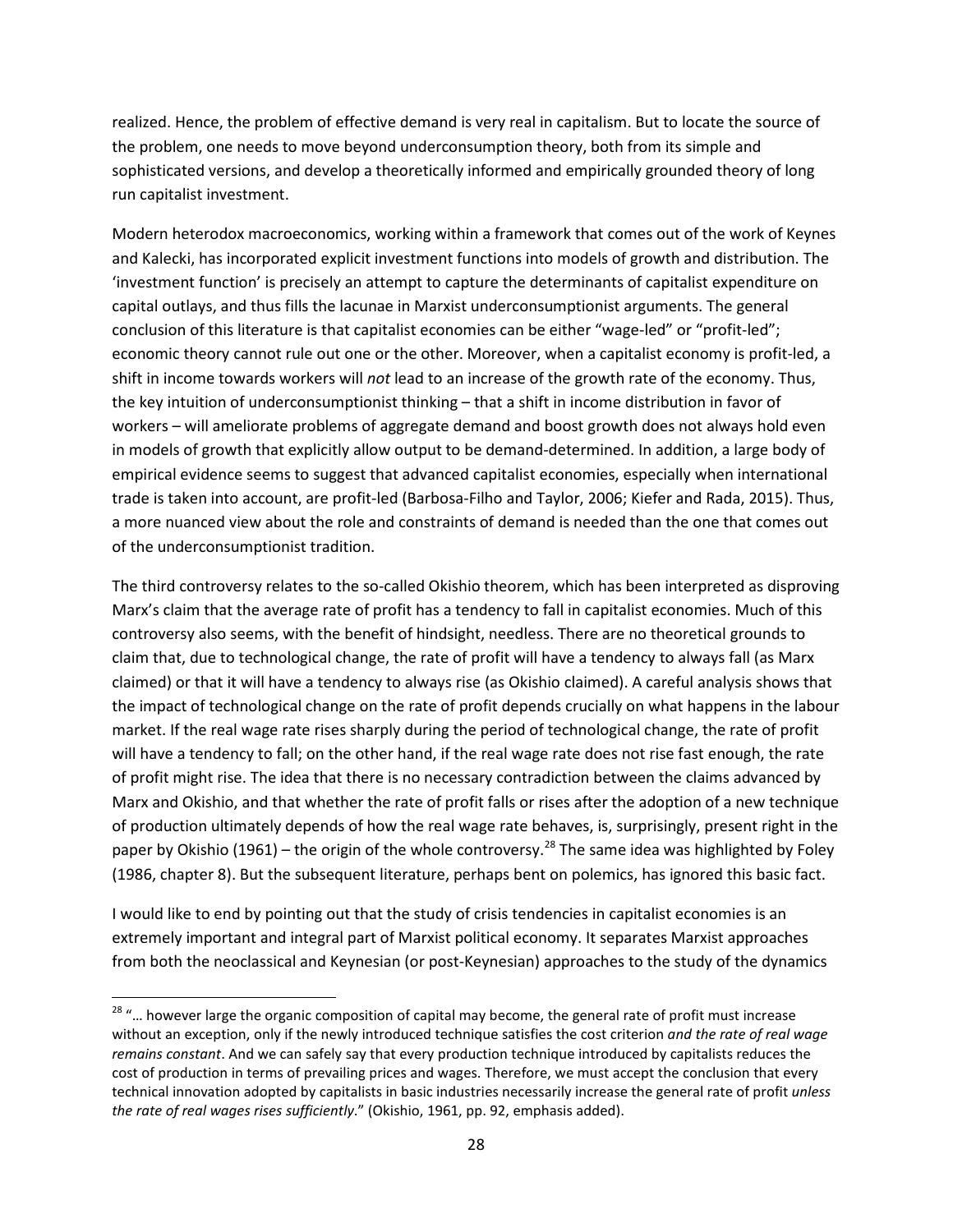of capitalism. This study is rooted in the deep understanding of Marx and Marxists about the historical limitedness of capitalism as a social form of production. While the Marxist tradition has certainly moved beyond its early twentieth century fascination with implausible theories of capitalist breakdown, it will always keep the study of capitalist crises in the center of its theoretical enterprise. For it is mainly during periods of crisis, with the attendant suffering of the vast majority of the working people, that the contradictions of the system break to the surface and emerges anew the possibility of its positive transcendence.

## **References**

- Baran, P. A. and Sweezy, P. M. 1966. *Monopoly Capital: An Essay on the American Economic and Social Order.* New York, NY: Monthly Review Press.
- Barbosa-Filho, N. H. and Taylor, L. 2006. Distributive and Demand Cycles in the US Economy A Structuralist Goodwin Model. *Metroeconomica*, 57(3):389-411.
- Bowles, S., Gordon, D. M., and Weisskopf, T. 1983. Beyond the Wasteland: A Democratic Alternative to Economic Decline. New York: Doubleday.
- Dobb, M. 1945. *Political Economy and Capitalism: Some Essays in Economic Tradition.* Westport, CT.: Greenwood Press Publishers.
- Duménil, G. and Lévy, D. 2011. *The Crisis of Neoliberalism*. Cambridge, Mass.: Harvard University Press.
- Foley, D. K. 1982. Realization and Accumulation in a Marxian Model of the Circuit of Capital. *Journal of Economic Theory*, 28(2):300-319.
- Foley, D. K. 2012. The Political Economy of Postcrisis Global Capitalism. *South Atlantic Quarterly*, 111(2): 251-263.
- Glyn, A., and Sutcliffe, R. B. 1972. *Capitalism in Crisis.* New York, NY: Pantheon Books.
- Harris, D. J. *Capital Accumulation and Income Distribution.* Stanford, California: Stanford University Press.
- Heinrich, M. 2012. *An Introduction to the Three Volumes of Karl Marx's Captial*. New York, NY: Monthly Review Press.
- Kiefer, D., and Rada, C. 2015. Profit Maximising Goes Global: The Race to the Bottom. *Cambridge Journal of Economics*, 39(5):1333-1350.
- Kotz, D. 2015. *The Rise and Fall of Neoliberal Capitalism.* Cambridge, Mass.: Harvard University Press.
- Kliman, A. 2011. *The Failure of Capitalist Production: Underlying Causes of the Great Recession.* London, UK.: Pluto Press.
- Marx, K. 2000. *Theories of Surplus Value. Books I, II and III.* Great Minds Series. Amherst, NY.: Prometheus Books.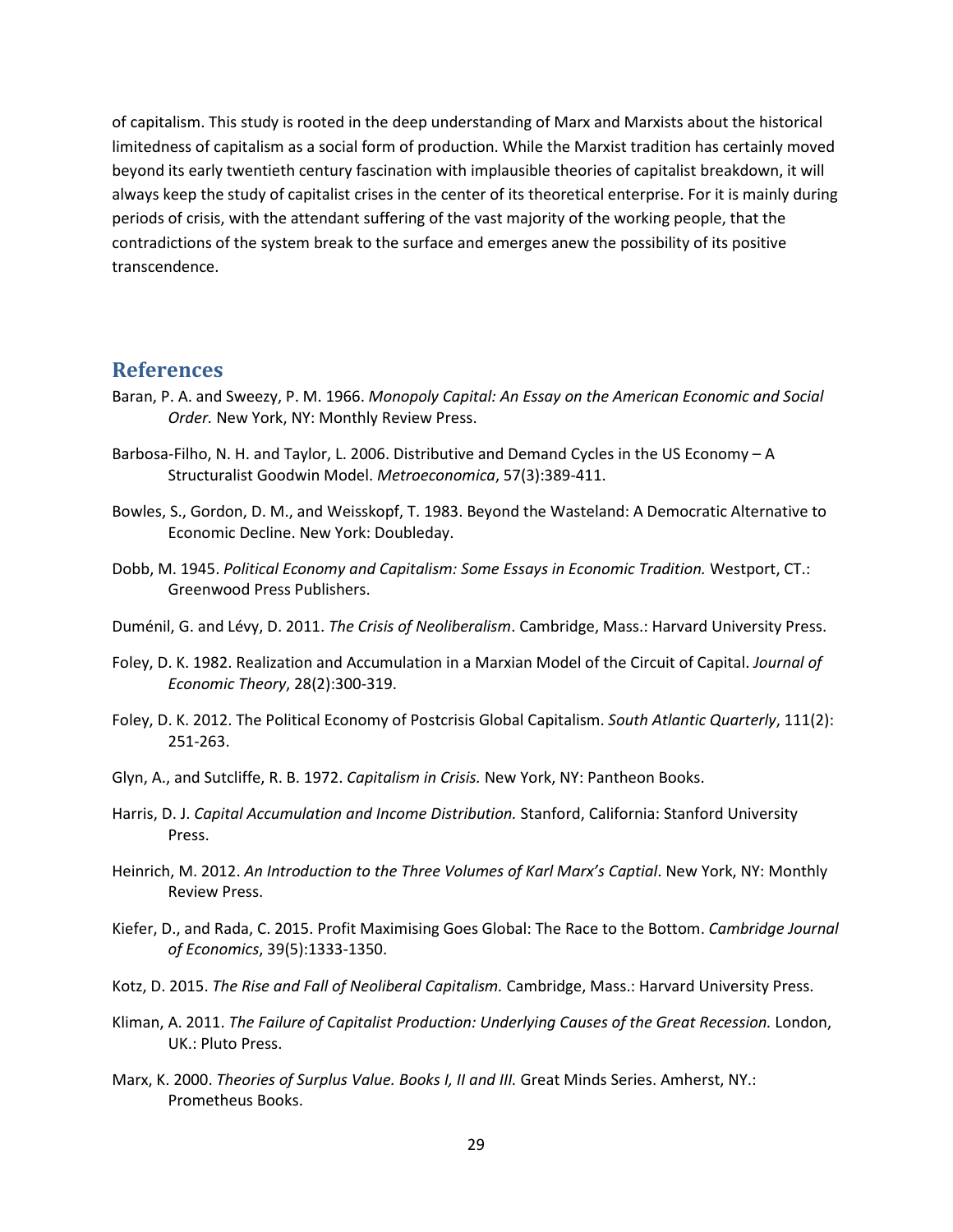- Marx, K. 1993. *Grundrisse: Foundations of the Critique of Political Economy (Rough Draft).* Translated with a foreword by Martin Nicolaus. London, UK.: Penguin Books.
- Marx, K. 1992 [1885]. *Capital: A Critique of Political Economy. Volume II*. Translated by David Fernbach. London, UK: Penguin Books.
- Marx, K. 1991 [1894]. *Capital: A Critique of Political Economy. Volume III*. Translated by David Fernbach. London, UK: Penguin Books.
- Marx, K. 1990 [1867]. *Capital: A Critique of Political Economy. Volume I*. Translated by Ben Fowkes. London, UK.: Penguin Books.
- Mattick, P. 1981. *Economic Crisis and Crisis Theory.* London, UK: The Merlin Press.
- Okishio, N. 1961. Technical Changes and the Rate of Profit. *Kobe University Economic Review*, 7: 85-99.
- Rakshit, M. 1989. Effective Demand in a Developing Country: Approaches and Issues. In M. Rakshit (Ed.), *Studies in the Macroeconomics of Developing Countries*. Delhi: Oxford University Press.
- Rotta, T. N. 2017. Effective Demand and Say's Law in Marxist Theory: An Evolutionary Perspective. Working Paper 38, Greenwich Political Economy Research Center. Park Row, London, UK.
- Shaikh, A. 1978. An Introduction to the History of Crisis Theories. In B. Steinberg et al. (Eds.), *US Capitalism in Crisis*. New York, NY: Union for Radical Political Economics.
- Sweezy, P. M. 1942. *The Theory of Capitalist Development: Principles of Marxian Political Economy.* New York, NY: Monthly Review Press.
- Sweezy, P. M. 1981. *Four Lectures on Marxism.* New York, NY.: Monthly Review Press.
- Wright, E. O. 1977. Alternative Perspectives in Marxist Theory of Accumulation and Crisis. *Critical Sociology*, 25(2/3): 115-142.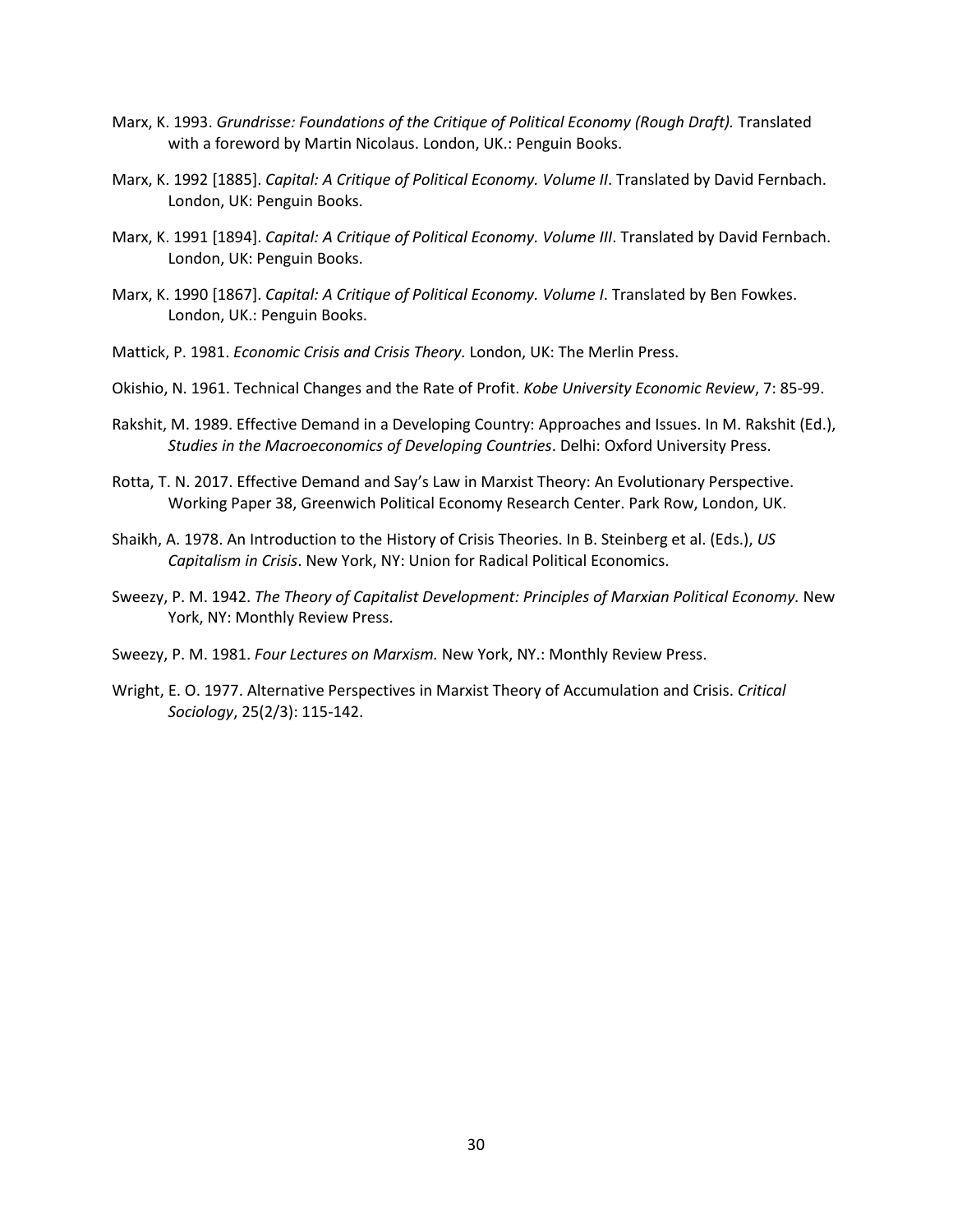# **Appendix**

#### **A1. Elasticity of the Rate of Exploitation**

*Proposition 1: Let denote the organic composition of capital. If the elasticity of the rate of exploitation with respect to the organic composition of capital is less than*  $Q/(1 + Q)$ *, then any increase in the organic composition will lead to a fall in the rate of profit.* 

Proof. Let the elasticity of the rate of exploitation with respect to the organic composition of capital be denoted by  $\eta^e_Q$  so that

$$
\eta_Q^e \equiv \frac{Q}{e} \frac{de}{dQ}
$$

Since the rate of profit is defined as

$$
r = \frac{e}{1+Q}
$$

we see that the derivative of the rate of profit with respect to the organic composition of capital is given by

$$
\frac{dr}{dQ} = \frac{1}{(1+Q)^2} \times \left\{ \frac{de}{dQ} (1+Q) - e \right\} = \frac{e}{(1+Q)^2} \times \left\{ \eta_Q^e \left(1 + \frac{1}{Q}\right) - 1 \right\}
$$

Since  $e > 0$  (because capitalism requires positive surplus value), we can see the following result:

$$
\frac{dr}{dQ} < 0
$$

if and only if

$$
\eta_Q^e<\frac{Q}{1+Q}
$$

which completes the proof.

## **A2. Marx-Okishio Threshold**

*Proposition 2. Let*  $\beta_1$  *and*  $\beta_2$  *denote the rates of growth of labour productivity and capital productivity (the output-capital ratio), respectively, which is associated with a new technique of production; and let denote the organic composition of capital of the new technique of production evaluated at prices that prevailed prior to the widespread adoption of the new technique of production. In such a setting, let us define the Marx-Okishio threshold as follows:*  $\alpha^* = \beta_1 + \gamma \beta_2$ . Then we have the following: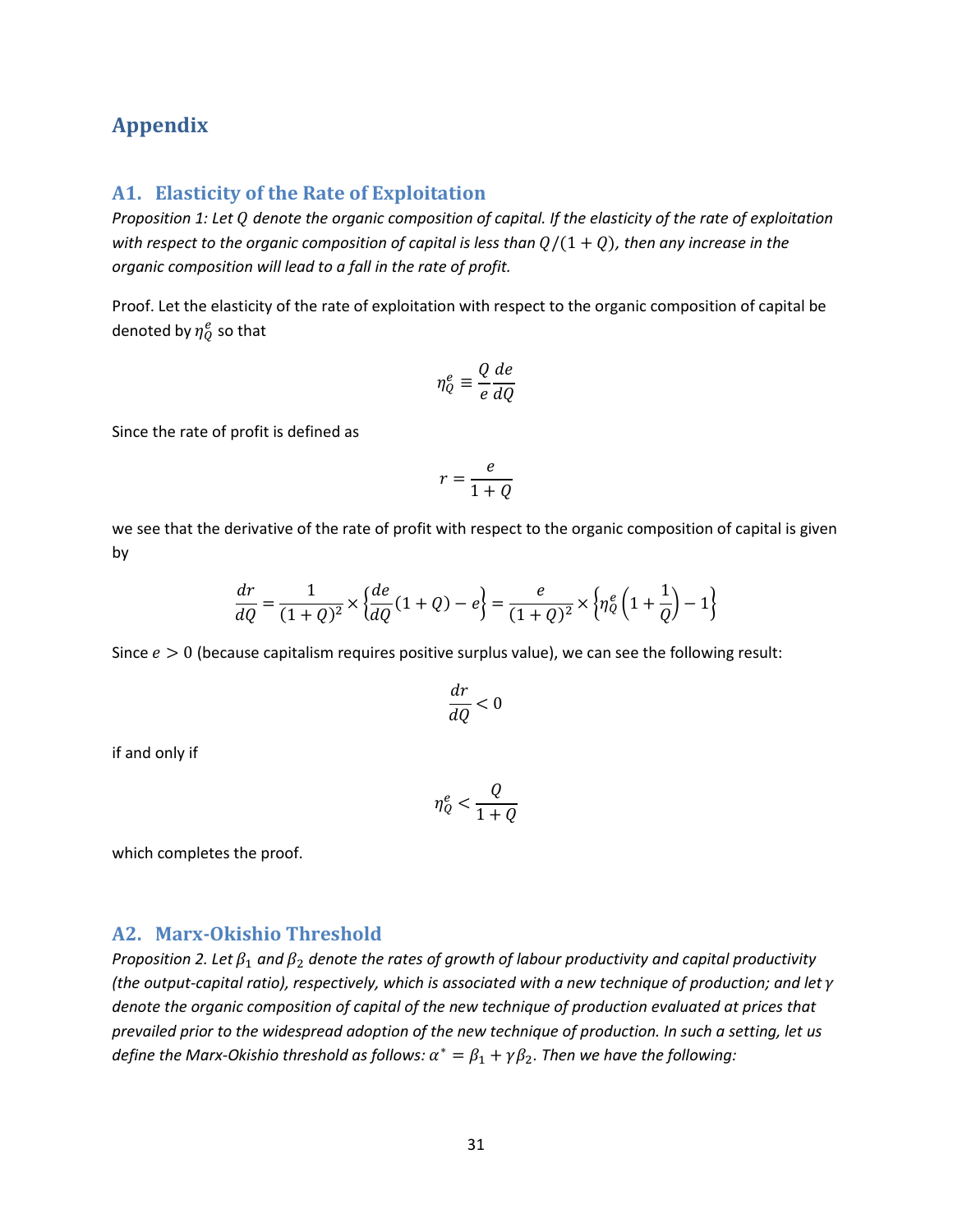- 1. Marx's Result: If the actual growth rate of the real wage rate is higher than  $\alpha^*$ , then the average *rate of profit falls after the adoption of the new technique of production;*
- *2. Okishio's Result: If the actual growth rate of the real wage rate is lower than* ∗*, then the average rate of profit rises after the adoption of the new technique of production.*

Proof. We consider a one good (corn) economy. Since there is only one good, prices of commodities are proportional to their values (the sum of the direct and indirect labour time required for its production). Without loss of generality, we can assume that the value of money is 1, i.e., every unit of money (say dollar) is equivalent to 1 hour of (socially necessary abstract) labour.

In this economy, production is carried out using corn (capital) and labour, and the output is also corn. A technique of production, in this setting, is a combination of the quantities of corn and labour needed to produce 1 unit of corn, i.e., the combination of capital and labour productivity.

## **Initial Situation**

Let the nominal wage rate be given by  $w$ , and let the technique of production be given by the combination  $(a, n)$ , i.e., a units of corn and  $n$  units of labour are needed to produce 1 unit of corn. Let the value (which is also equal to price) of a unit of corn be denoted by  $p$ . Then,

$$
ap+n=p,
$$

so that

$$
p = \frac{n}{1-a}.
$$

If we denote the real wage rate by  $b$  and the rate of profit by  $r$ , then we have

$$
b = \frac{w}{p} = \frac{w(1-a)}{n}
$$

and

$$
r = \frac{p - (nw + ap)}{nw + ap} = \frac{1}{nb + a} - 1.
$$

#### **Innovator Capitalist**

Suppose an innovator capitalist finds a new technique of production, given by the combination  $(a', n')$ . Thus, if the new technique of production is used, then  $a'$  units of corn and  $n'$  units of labour will be needed to produce 1 unit of corn. For this new technique of production to increase the rate of profit of the innovator, it must be "viable", i.e., it must reduce the cost of production at the prevailing prices, i.e., it must be the case that  $wn + pa > wn' + pa'$ , or equivalently that

$$
bn' + a' < bn + a. \tag{A1}
$$

Since we want to investigate conditions under which the new technique is adopted by the innovator capitalist, we will assume that (A1) holds. This will immediately imply that the rate of profit earned by the innovator capitalist with the new technique of production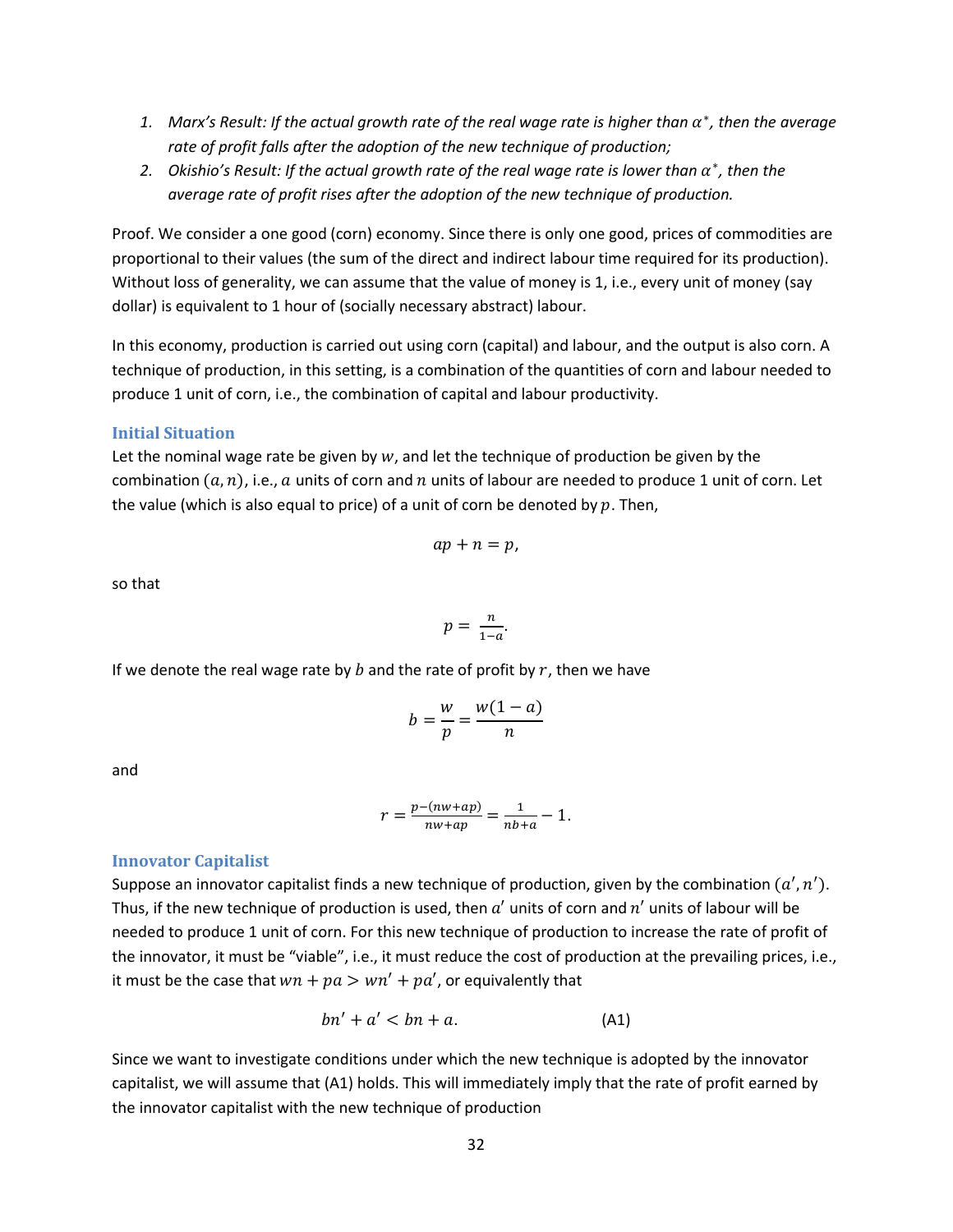$$
r'=\frac{1}{n'b+a'}-1
$$

will be higher than what she earned using the old technique of production

$$
r = \frac{1}{nb+a} - 1.
$$

Since  $r' > r$ , there is an incentive for the innovator capitalist to search for an adopt the new technique of production.

#### **The Marx-Okishio Threshold**

When all capitalist firms adopt the new technique of production, the price (and value) of the commodity becomes

$$
p'=\frac{n'}{1-a'}.
$$

Suppose the new real wage rate is given by  $\delta b$ , so that the growth rate of the real wage rate is given by  $(\delta - 1)$ . In the new configuration of price and real wage rate, the rate of profit is given by

$$
r^{\prime\prime}=\frac{1}{a^{\prime}+\delta b n^{\prime}}-1.
$$

Let  $\delta^*$  denote the value of  $\delta$  that ensures that the average rate of profit before the adoption of the new technique of production,  $r$ , is exactly equal to the average rate of profit after the adoption of the new technique of production by all capitalist firms,  $r''$ . Hence

$$
\frac{1}{a' + \delta^* b n'} - 1 = \frac{1}{a + b n} - 1,
$$

so that

$$
\delta^* = \frac{n}{n'} + \left(\frac{a}{a'} - 1\right) \frac{p a'}{w n'}.
$$

The Marx-Okishio threshold,  $\alpha^*$ , is the growth rate of real wage rate that ensures that ensures that the average rate of profit before the adoption of the new technique of production,  $r$ , is exactly equal to the average rate of profit after the adoption of the new technique of production by all capitalist firms,  $r''$ . Hence,

$$
\alpha^*=\delta^*-1,
$$

so that

$$
\alpha^* = \left(\frac{n}{n'} - 1\right) + \left(\frac{a}{a'} - 1\right) \frac{p a'}{w n'}.
$$

Note that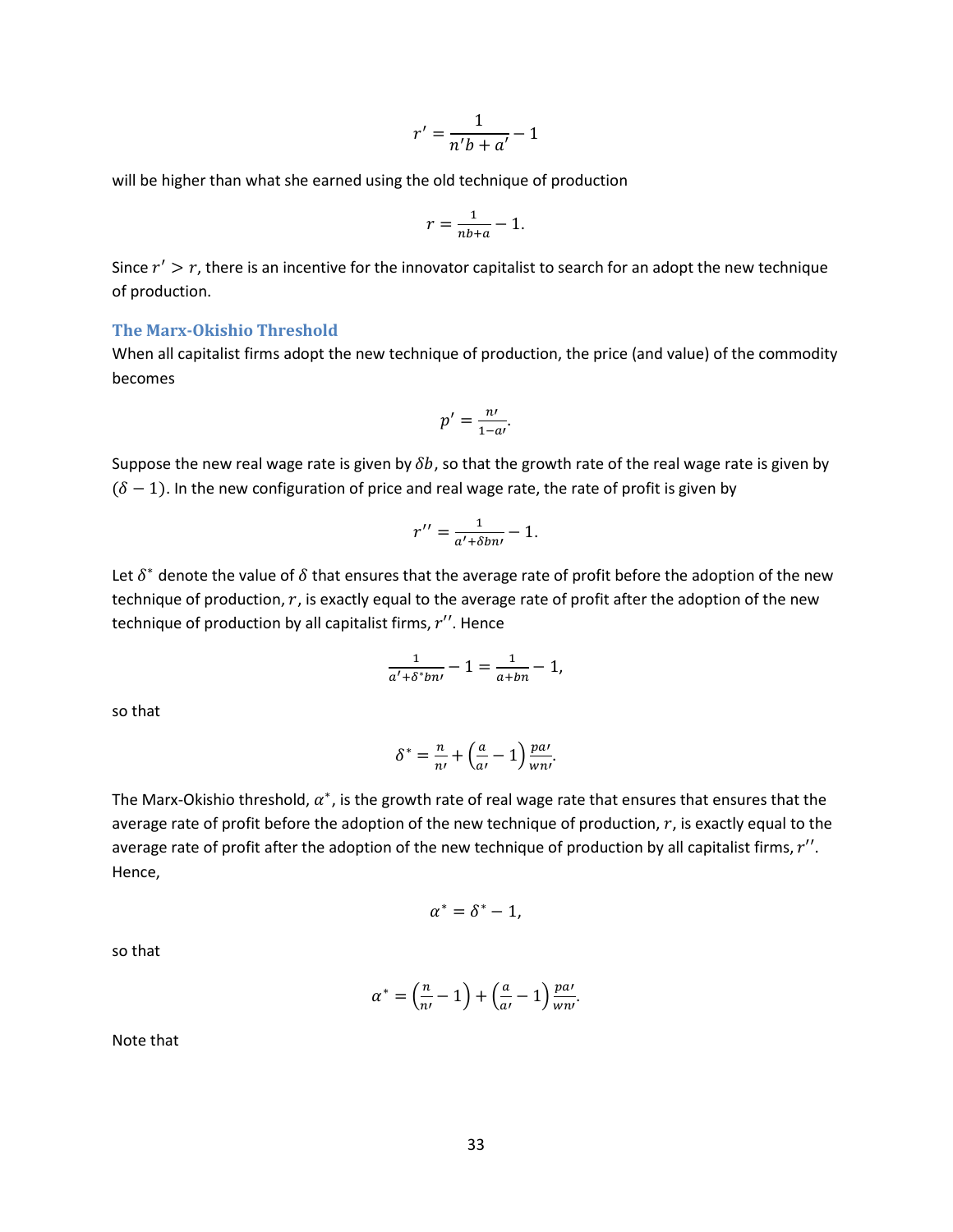$$
\left(\frac{n}{n'}-1\right) = \frac{\left(\frac{1}{n'}\right) - \left(\frac{1}{n}\right)}{\left(\frac{1}{n}\right)}
$$

is the growth rate of labour productivity, and

$$
\left(\frac{a}{a'} - 1\right) = \frac{\left(\frac{1}{a'}\right) - \left(\frac{1}{a}\right)}{\left(\frac{1}{a}\right)}
$$

is the growth rate of capital productivity. Moreover,  $\frac{pa}{wn'}$  is the new organic composition of capital (ratio of constant capital and variable capital) evaluated at prices prevailing before the adoption of the new technique of production. If we denote the growth rate of labour productivity by  $\beta_1$ , the growth rate of capital productivity by  $\beta_2$ , and the organic composition of capital (evaluated at prices prevailing before technical change) as  $\gamma$ , then we have the Marx-Okishio threshold as

$$
\alpha^* = \beta_1 + \gamma \beta_2.
$$

Now we are ready to prove the main results relating to the Marx-Okishio threshold.

#### **Marx's Result**

If the growth rate of the real wage rate is  $\alpha$ , where  $\alpha > \alpha^*$ , then the average rate of profit will fall after the adoption of the new technique of production by all capitalists. To see this note that, since  $\alpha > \alpha^*$ , it is also true that

$$
1 + \alpha > 1 + \alpha^* = \frac{n}{n'} + \left(\frac{a}{a'} - 1\right) \frac{p a'}{w n'} = \frac{n}{n'} + \left(\frac{a}{a'} - 1\right) \frac{a'}{b n'} = \frac{bn + (a - a')}{bn'}
$$

which, on multiplying through by  $bn'$  gives the inequality

$$
(1+\alpha)bn' + a' > bn + a.
$$
 (A2)

The average rate of profit before the adoption of the new technique of production is given by

$$
r = \frac{1}{bn+a} - 1.
$$

On the other hand, if the growth rate of the real wage rate is  $\alpha$ , then the average rate of profit after the adoption of the new technique of production is given by

$$
\hat{r} = \frac{1}{(1+\alpha)bn'+a'} - 1.
$$

Using the inequality in (A2), we see that  $\hat{r} < r$ .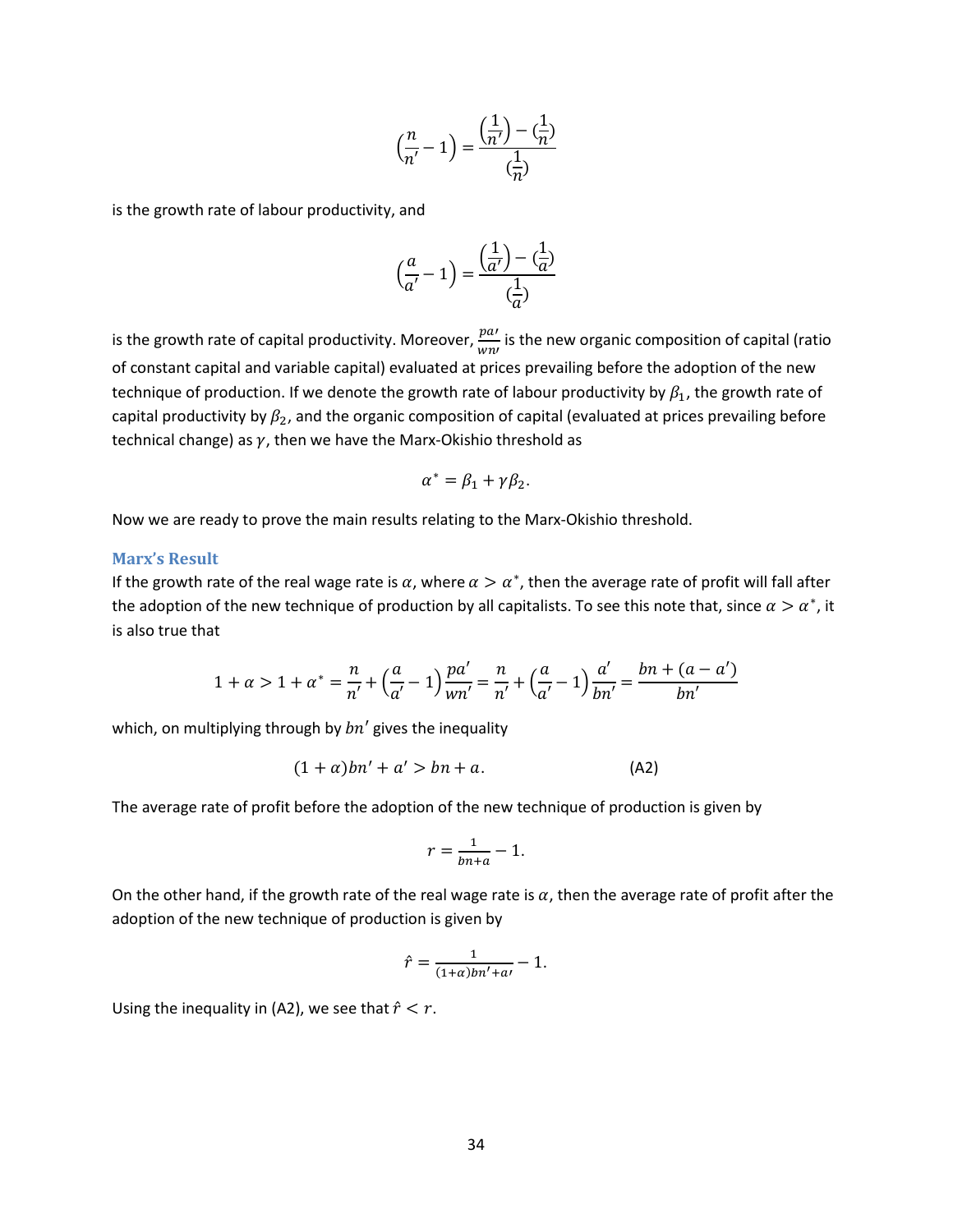#### **Okishio's Result**

If the growth rate of the real wage rate is  $\alpha$ , where  $\alpha < \alpha^*$ , then the average rate of profit will rise after the adoption of the new technique of production by all capitalists. The proof follows in exactly the same manner as the proof for Marx's claim, with the sign of the key inequalities reversed.

## **A3. Expanded Reproduction in Capitalist Economies**

To study the conditions for expanded reproduction, we follow Marx (1992) is viewing the whole of social production as being organized within two departments. Department I produces means of production and Department II produces means of consumption. The flow of time is broken into periods, with the following convention about activities: at the beginning of each period capital outlays are made; within the period production of commodities takes place; and at the end of the period the output is sold and the value (and surplus value) realized. Sale of the output comes from expenditures of capitalists and workers, the two classes in this economy.

The capitalist class makes two types of expenditures: (a) capital outlays to carry out production, which is the sum of constant capital (the amount of money used to purchase means of production) and variable capital (the amount of money used to purchase labour-power); and (b) consumption expenditure. Variable capital, which is part of the capital outlays by capitalists, corresponds to the wage income of the working class, which is used for the consumption expenditure of workers. Hence, the total expenditure by the capitalist class is the primary source of all demand in the model of capitalist economies that we study here (the most important exclusions are the State and the rest of the world, which can be an additional sources of autonomous expenditure).

We can re-group the expenditures in the economy to arrive at the sources of demand for the output of the two departments. The demand for the output of Department I come from two types of expenditures: (a) replacement of used-up means of production in Department I and II, and (b) increments to the means of production in Department I and II. Note that both expenditures arise directly from the capital outlays in the two departments.

The demand for the output of Department II also comes from two types of expenditures: (a) consumption expenditure of workers in Department I and II; and (b) consumption expenditures of capitalists in Department I and II. Consumption expenditure of workers comes from wage income, which is the variable capital component of capital outlays by capitalists. Thus, consumption expenditure of workers comes indirectly from the capital outlays of capitalists. On the other hand, consumption expenditure of capitalists comes from the surplus value realized through sale of the output.

For a complete description of the model, we need to specify three parameters related, in turn, to the technology of production, the degree of exploitation of workers, and the investment propensity of capitalists. To do so, we will use subscripts I and II to identify the two department. Let  $k_I$  and  $k_{II}$ denote the share of variable capital in total capital outlays in the two departments; these parameters characterize the technology of production used in the two departments, with a lower value of  $k$ denoting a more capital-intensive technology. Let e denote the rate of exploitation (ratio of surplus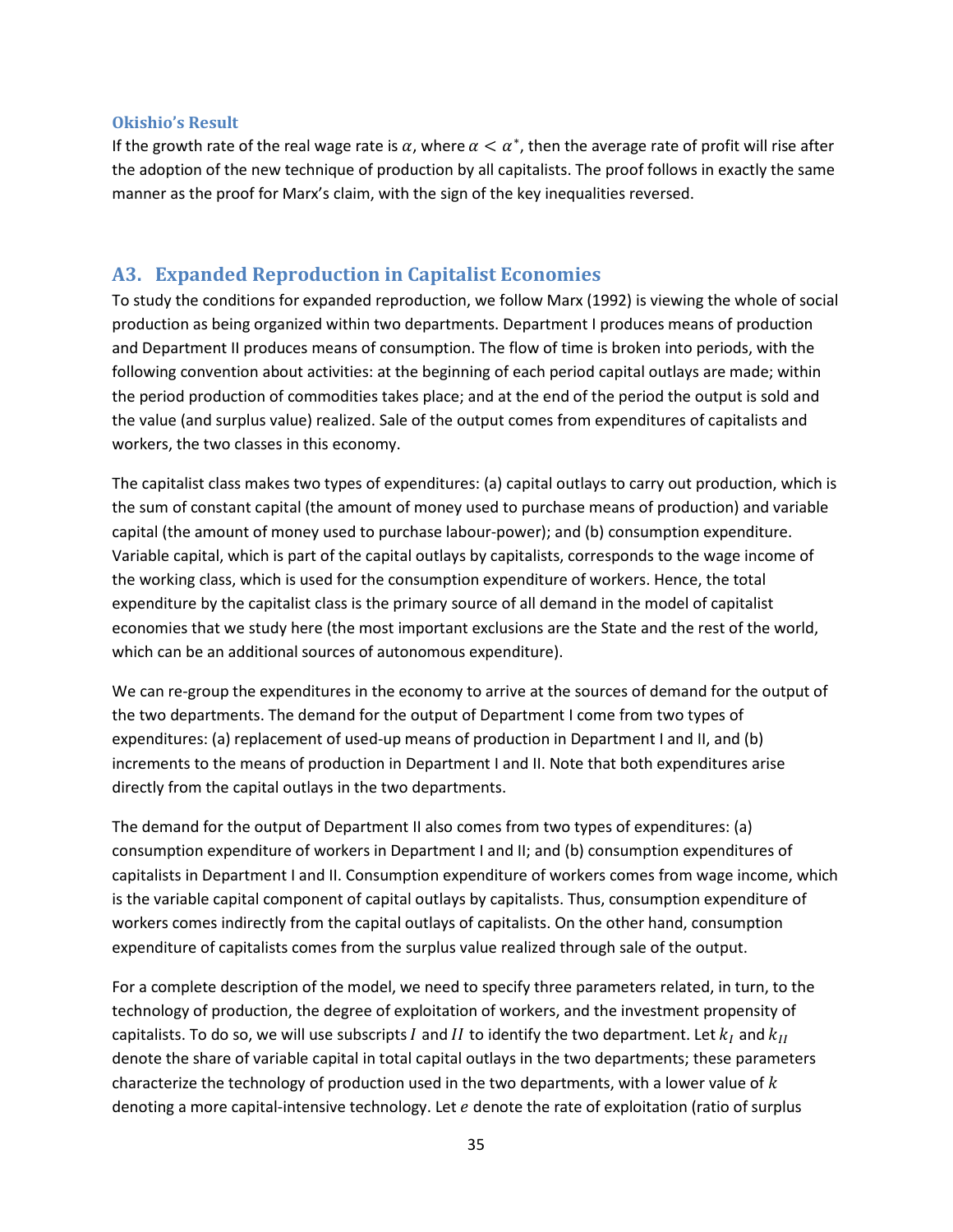value and variable capital) that is common in both departments. Let  $p_I$  and  $p_{II}$  refer to the share of surplus value reinvested into production in the two departments; these characterize the investment behavior of capitalists in the two departments, with a higher value of  $p$  signifying a higher propensity to save and invest. Note that if  $p_I = p_{II} = 0$ , then all the surplus value is consumed by capitalists and we get the special case of simple reproduction.

If this economy is to smoothly reproduce over time, it must be the case that there is neither excess demand nor excess supply in the market for the output of either department. Let us start by investigating the condition for equilibrium, i.e. when demand is exactly equal to supply, in the market for the output of Department I. Denoting constant capital by  $C$ , variable capital by  $V$  and surplus value by S, the total value of output in Department I is given by  $C_I + V_I + S_I$ . In equilibrium, this has to be equal to the total demand for the output of Department I. But what is the total demand for the output of Department I, i.e. means of production?

In Department I, the demand for means of production comes from the need to replace the means of production that has been used up,  $C_I$ , and the need for incrementing the means of production,  $\Delta C_I$ . The increment to the means of production in Department I arises from the reinvestment out of surplus value. In Department I,  $p_1 S_1$  is the amount of surplus value reinvested, of which the fraction  $(1 - k_1)$  is used for purchasing means of production. Hence, the increment to the means of production in department is given by  $\Delta C_I = (1 - k_I) p_I S_I$ . In a similar manner, the demand for means of production in Department II comes from replacement needs,  $C_{II}$ , and from the need to expand the means of production,  $\Delta C_{II}$ , where the latter is given by the expression:  $\Delta C_{II} = (1 - k_{II}) p_{II} S_{II}$ . Hence the total demand for means of production is given by

$$
C_I + \Delta C_I + C_{II} + \Delta C_{II} = C_I + (1 - k_I)p_I S_I + C_{II} + (1 - k_{II})p_{II} S_{II}.
$$

There is equilibrium in the market for means of production when the total supply is equal to the total demand, i.e.

$$
C_I + V_I + S_I = C_I + (1 - k_I)p_I S_I + C_{II} + (1 - k_{II})p_{II} S_{II},
$$

which simplifies to

$$
V_I + S_I = (1 - k_I)p_I S_I + C_{II} + (1 - k_{II})p_{II} S_{II}.
$$

Since  $C_I = [(1 - k_I)/k_I]V_I$ ,  $C_{II} = [(1 - k_{II})/k_{II}]V_{II}$ ,  $S_I = eV_I$  and  $S_{II} = eV_{II}$ , we can plug these in the above equilibrium condition and algebraically manipulate it to get the following relation between the sizes of the two departments:

$$
\frac{V_{II}}{V_I} = \frac{1 + e - ep_I(1 - k_I)}{\left[\frac{1 - k_{II}}{k_{II}}\right] + ep_{II}(1 - k_{II})}.
$$
 (A3)